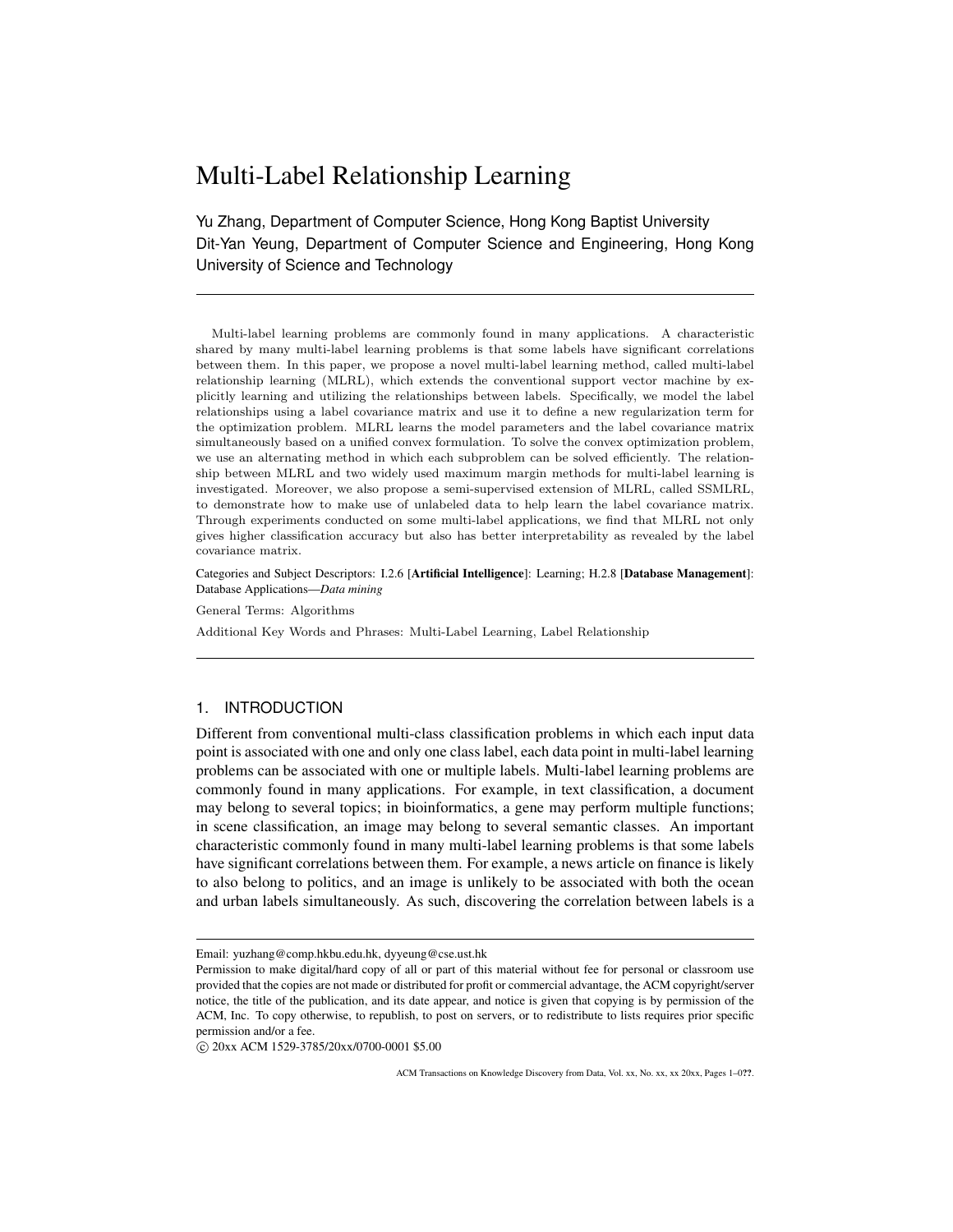crucial issue in multi-label learning.

Many multi-label learning methods have been proposed. The naïve method is to treat a multi-label problem as several separate binary classification problems. However, this scheme completely ignores the label correlation information and hence the performance of methods based on this scheme is often not very satisfactory. Some methods model multi-label problems as ranking problems [Schapire and Singer 2000; Elisseeff and Weston 2001; Fürnkranz et al. 2008] in such a way that the ranking function value of a label to which a data point belongs is larger than that of another label to which it does not belong. This approach works well for many applications. However, from the optimization perspective, modeling a classification problem as a ranking problem requires the conversion of a problem with  $O(nm)$  constraints into one with  $O(nm^2)$  constraints where *n* is the number of training data points and *m* is the total number of labels. Obviously this leads to an increase in problem complexity. Moreover, it is not easy to consider label correlation in ranking problems. Some multi-label learning methods are variants of conventional binary or multi-class classification methods. For example, Schapire and Singer proposed a boosting method for multi-label learning [Schapire and Singer 2000]; Clare and King extended decision trees for multi-label learning by generalizing the definition of entropy [Clare and King 2001]; Zhang and Zhou proposed a multi-label neural network by assuming that different labels share the same hidden representation corresponding to the hidden layers [Zhang and Zhou 2006]; Zhang and Zhou also proposed ML-KNN as a generalization of the *k*-nearest neighbor algorithm for multi-label problems [Zhang and Zhou 2007]. Moreover, Ji et al. [Ji et al. 2010] assume the model parameters for different labels share a common low-dimensional subspace and propose a regularized method to learn the shared subspace. More recently, Zhang and Zhang [Zhang and Zhang 2010] proposed a two-stage method called LEAD, which first learns the label dependency using a Bayesian network and then utilizes the learned dependency to learn multiple binary classifiers for multi-label learning. Readers are referred to [Tsoumakas and Katakis 2007; Tsoumakas et al. 2010] for a review of multi-label learning methods in the literature.

In this paper, we extend the conventional support vector machine (SVM) for multi-label learning by explicitly learning and utilizing the relationships between labels. Specifically, we model the label relationships using a label covariance matrix and use it to define a new regularization term for the objective function of the (multi-label) SVM. We call this method multi-label relationship learning (MLRL), which learns the model parameters and the label covariance matrix simultaneously based on a unified convex formulation. To solve the convex optimization problem, we use an alternating method in which each subproblem can be solved efficiently. By investigating the dual form of one subproblem which is similar to the dual form of SVM, we propose an SMO-style algorithm for solving it. To gain more insights into MLRL, we investigate the relationship between it and two widely used maximum margin multi-label learning methods, namely, conventional SVM (here we call it BSVM for multi-label learning) [Boutell et al. 2004] and RankSVM [Elisseeff and Weston 2001]. We also propose a semi-supervised extension of MLRL, called SSMLRL, which makes use of unlabeled data to help learn the label covariance matrix when the labeled data is scarce. Moreover, the label covariance matrix learned in MLRL allows us to explicitly describe the relationships between labels which may be useful for some applications as to be illustrated in our experiments. Compared with LEAD [Zhang and Zhang 2010], our method can learn the label correlation and model parameters simultaneously based on a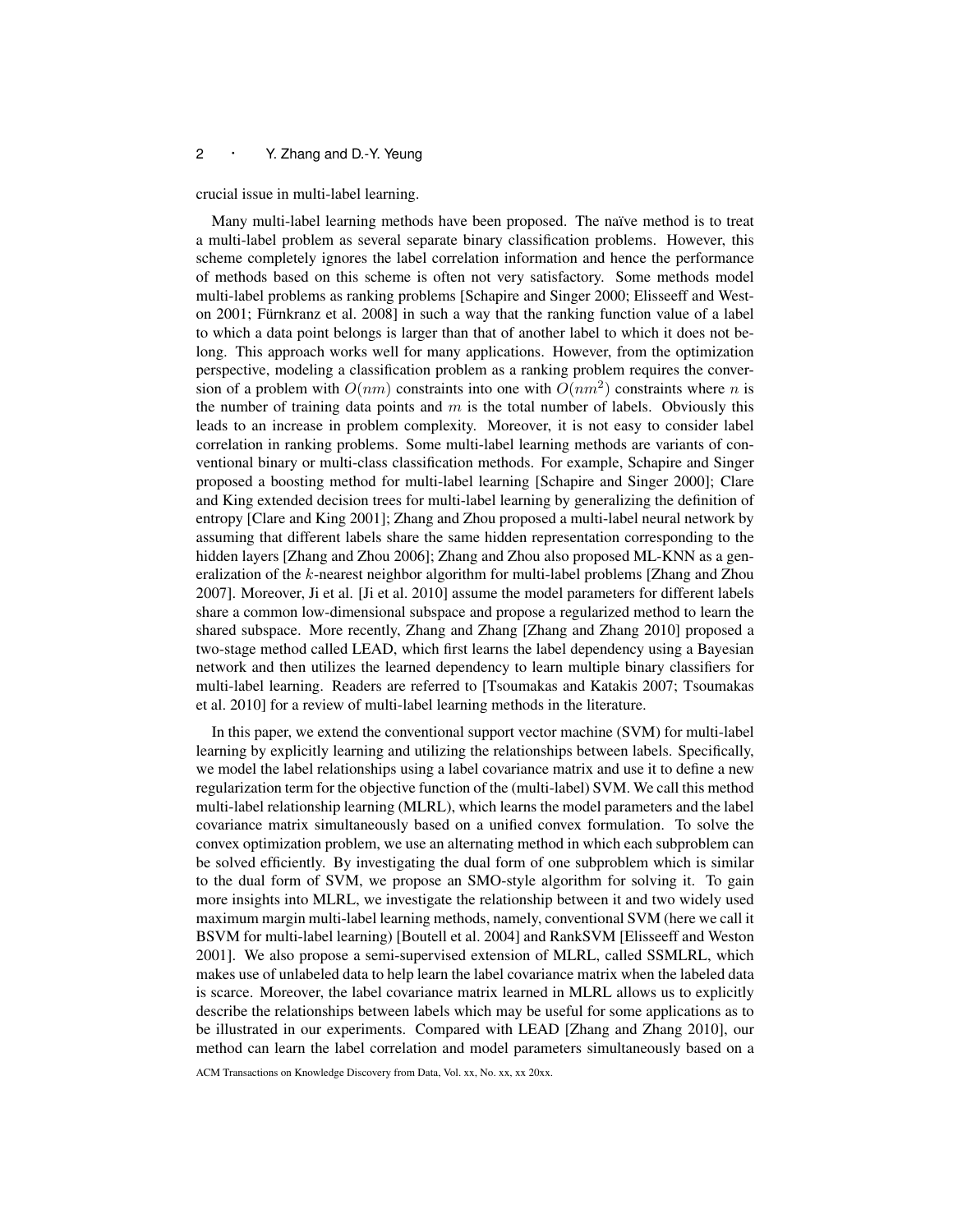unified and consistent framework. Moreover, learning of the label covariance matrix for characterizing label correlation is generally more efficient and effective than learning the structure of a Bayesian network.

Our MLRL method is discussed in the next section and its relationship with some related works is discussed in Section 3. Section 4 introduces the semi-supervised extension of MLRL. Section 5 reports some experimental results on several multi-label applications and Section 6 concludes the paper.

#### 2. MULTI-LABEL RELATIONSHIP LEARNING

Suppose we are given *n* training data points  $\{(\mathbf{x}_i, \mathbf{y}_i)\}_{i=1}^n$  where  $\mathbf{x}_i \in \mathbb{R}^d$  and its label vector  $y_i \in \{-1, 1\}^m$ . The data point  $x_i$  is associated with the *j*th label if and only if the *j*th element of the vector  $y_i$ , denoted as  $y_i^j$ , is equal to 1. The predictive function for the *j*th label is defined as  $f_j(\mathbf{x}) = \mathbf{w}_j^T \phi(\mathbf{x}) + b_j$  where  $\phi(\cdot)$  denotes the feature mapping corresponding to a kernel function  $k(\cdot, \cdot)$  which converts  $\mathbf{x} \in \mathbb{R}^d$  to  $\phi(\mathbf{x}) \in \mathbb{R}^{d'}$ .

# 2.1 Objective Function

Recall that from a probabilistic viewpoint, SVM can be seen as obtaining the *maximum a posteriori* (MAP) solution of the following model [Kwok 1999]:

$$
\mathbf{w} \sim \mathcal{N}(\mathbf{0}_{d'}, \epsilon^2 \mathbf{I}_{d'}) \tag{1}
$$

$$
p(y_i|\mathbf{x}_i, \mathbf{w}) \propto \exp\left(-\left[1 - y_i(\mathbf{w}^T \phi(\mathbf{x}_i) + b)\right]_+\right), \ i = 1, \dots, n,
$$
 (2)

where  $\{(\mathbf{x}_i, y_i)\}_{i=1}^n$  is the training set with  $\mathbf{x}_i \in \mathbb{R}^d$  and  $y_i \in \{-1, 1\}$ ,  $\mathbf{0}_d$  is the  $d \times 1$  zero vector,  $I_d$  is the  $d \times d$  identity matrix,  $\mathcal{N}(\mathbf{m}, \Sigma)$  denotes the multivariate (or univariate) normal distribution with mean **m** and covariance matrix (or variance)  $\Sigma$ , and  $[u]_+ \stackrel{\text{def}}{=}$  $max(0, u)$ . Eq. (1) defines the prior on the model parameter **w** and Eq. (2) defines the data likelihood.

Similar to SVM, we propose a similar probabilistic model for multi-label learning:

$$
\mathbf{W} \sim \mathcal{MN}_{d' \times m}(\mathbf{W}|\mathbf{0}_{d' \times m}, \mathbf{I}_{d'} \otimes \mathbf{\Omega})
$$

$$
p(\mathbf{y}_i|\mathbf{x}_i, \mathbf{W}) \propto \prod_{j=1}^m \exp\left(-\left[1 - y_i^j(\mathbf{w}_j^T \phi(\mathbf{x}_i) + b_j)\right]_+\right),
$$
(3)

where  $\mathbf{W} = (\mathbf{w}_1, \dots, \mathbf{w}_m)$ ,  $\mathcal{MN}_{d \times m}(\mathbf{M}, \mathbf{A} \otimes \mathbf{B})$  denotes a matrix-variate normal distribution $^1$  [Gupta and Nagar 2000] with mean  $\mathbf{M} \in \mathbb{R}^{d \times m}$ , row covariance matrix  $\mathbf{A} \in \mathbb{R}^{d \times d}$ and column covariance matrix  $\mathbf{B} \in \mathbb{R}^{m \times m}$ , and  $\mathbf{0}_{d \times m}$  denotes the  $d \times m$  zero matrix. The prior on **W** is to model the structure of **W**. More specifically, the row covariance matrix  $I_d$ models the relationships between features and the column covariance matrix  $\Omega$  models the relationships between different  $w_i$ 's. In other words,  $\Omega$  models the relationships between labels. When  $\Omega \propto I_m$ , this model will decompose into *m* binary SVM models. For most applications, **Ω** is not known *a priori* and so we seek to estimate it from data automatically.

<sup>&</sup>lt;sup>1</sup>The probability density function of a matrix-variate normal distribution is defined as  $p(X|M, A, B)$  =  $\exp(-\frac{1}{2}\text{tr}(\mathbf{A}^{-1}(\mathbf{X}-\mathbf{M})\mathbf{B}^{-1}(\mathbf{X}-\mathbf{M})^T))$ 

 $\frac{(\mathbf{x} - \mathbf{w})^2}{(2\pi)^{md/2}|\mathbf{A}|^{m/2}|\mathbf{B}|^{d/2}}$ .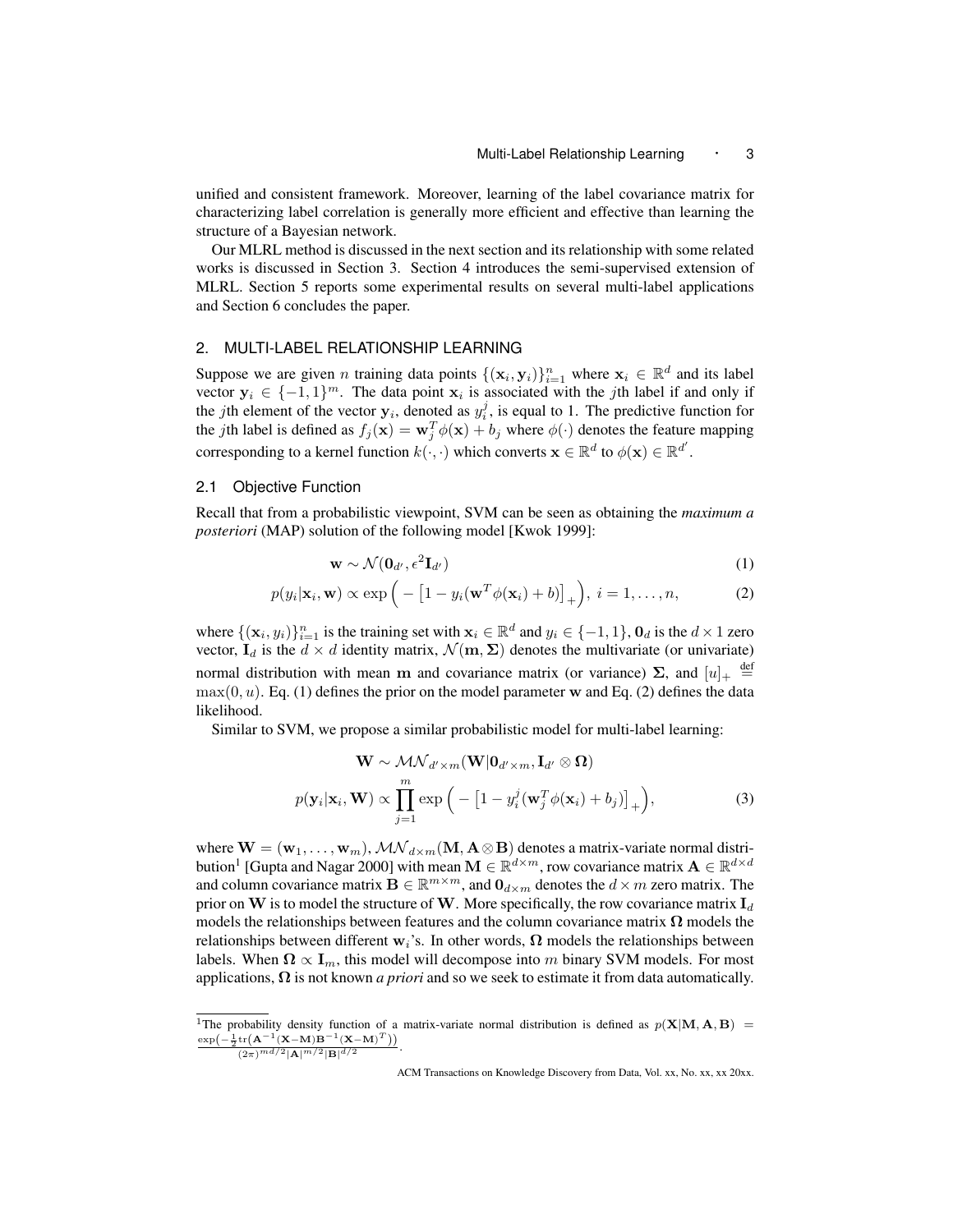Then the optimization problem for the MAP solution is formulated as follows:

$$
\min_{\mathbf{W},\mathbf{b},\mathbf{\Omega}\succ0} \frac{1}{n} \sum_{i=1}^{n} \sum_{j=1}^{m} L(y_i^j, \mathbf{w}_j^T \phi(\mathbf{x}_i) + b_j) + \frac{1}{2n} \text{tr}(\mathbf{W}\mathbf{\Omega}^{-1}\mathbf{W}^T) + \frac{d'}{2n} \ln |\mathbf{\Omega}|, \quad (4)
$$

where tr( $\cdot$ ) denotes the trace of a square matrix,  $L(\cdot, \cdot)$  denotes the hinge loss,  $\Omega$  is the positive definite (PD) label covariance matrix, *| · |* denotes the determinant of a square matrix,  $\mathbf{b} = (b_1, \ldots, b_m)^T$ , and  $\mathbf{A} \succ 0$  means that the matrix  $\mathbf{A}$  is PD. The first term in (4) measures the empirical loss on the training data and the second term penalizes the complexity of **W** and measures the relationships between all labels based on **W** and  $\Omega$ , where  $\Omega$  is a label covariance matrix which describes the relationships between labels. Since the third term  $\ln |\Omega|$  in problem (4) is a non-convex function with respect to  $\Omega$ , we upper bound this term with a convex function tr( $\Omega$ ) due to the fact that  $\ln |\Omega| \leq \text{tr}(\Omega) - \Omega$ *m*. <sup>2</sup> Then the optimization problem becomes

$$
\min_{\mathbf{W},\mathbf{b},\mathbf{\Omega}\succeq 0} \frac{1}{n} \sum_{i=1}^{n} \sum_{j=1}^{m} L(y_i^j, \mathbf{w}_j^T \phi(\mathbf{x}_i) + b_j) + \frac{1}{2n} \text{tr}(\mathbf{W}\mathbf{\Omega}^{-1}\mathbf{W}^T) + \frac{d'}{2n} \text{tr}(\mathbf{\Omega}).
$$
 (5)

Moreover, for a feature mapping *ϕ*(*·*) corresponding to a kernel, the dimensionality *d ′* may be infinite which makes problem (5) infeasible. So by using the method of Lagrange multipliers, we can get a problem which is equivalent to problem (5):

$$
\min_{\mathbf{W},\mathbf{b},\mathbf{\Omega}} \quad \frac{1}{n} \sum_{i=1}^{n} \sum_{j=1}^{m} L(y_i^j, \mathbf{w}_j^T \phi(\mathbf{x}_i) + b_j) + \frac{\lambda}{2} \text{tr}(\mathbf{W}\mathbf{\Omega}^{-1}\mathbf{W}^T)
$$
\n
$$
\text{s.t.} \quad \mathbf{\Omega} \succ 0,
$$
\n
$$
\text{tr}(\mathbf{\Omega}) = 1,
$$
\n(6)

where  $\lambda$  is a regularization parameter.

#### 2.2 Optimization Procedure

We first prove the convexity of problem  $(6)$  with respect to all variables.

THEOREM 1. *Problem (6) is convex with respect to* **W***,* **b** *and*  $\Omega$ *.* 

#### Proof:

It is easy to see that the first term in the objective function of problem (6) is convex with respect to all variables and the constraints in (6) are also convex. It has been proved in [Zhang and Yeung 2010] that the second term in the objective function is a convex function with respect to **W**, **b** and  $\Omega$ . So the objective function and the constraints in problem (6) are convex with respect to all variables and hence problem  $(6)$  is jointly convex.  $\Box$ 

Problem (6) is a semidefinite programming (SDP) problem due to the first constraint. We will present below an efficient algorithm for solving it.

Even though the optimization problem (6) is convex with respect to  $W$ , **b** and  $\Omega$  jointly, it is not easy to optimize the objective function with respect to all the variables simultaneously. Here we propose an alternating method to solve the problem more efficiently. Specifically, we first optimize the objective function with respect to **W** and **b** when **Ω**

<sup>&</sup>lt;sup>2</sup>Due to the fact that  $\ln x \le x - 1$  for a positive scalar x, we have  $\ln |\Omega| = \sum_{i=1}^{m} \ln \eta_i \le \sum_{i=1}^{m} (\eta_i - 1) =$  $tr(\Omega) - m$  where  $\eta_i$  is the *i*th largest eigenvalue of  $\Omega$ .

ACM Transactions on Knowledge Discovery from Data, Vol. xx, No. xx, xx 20xx.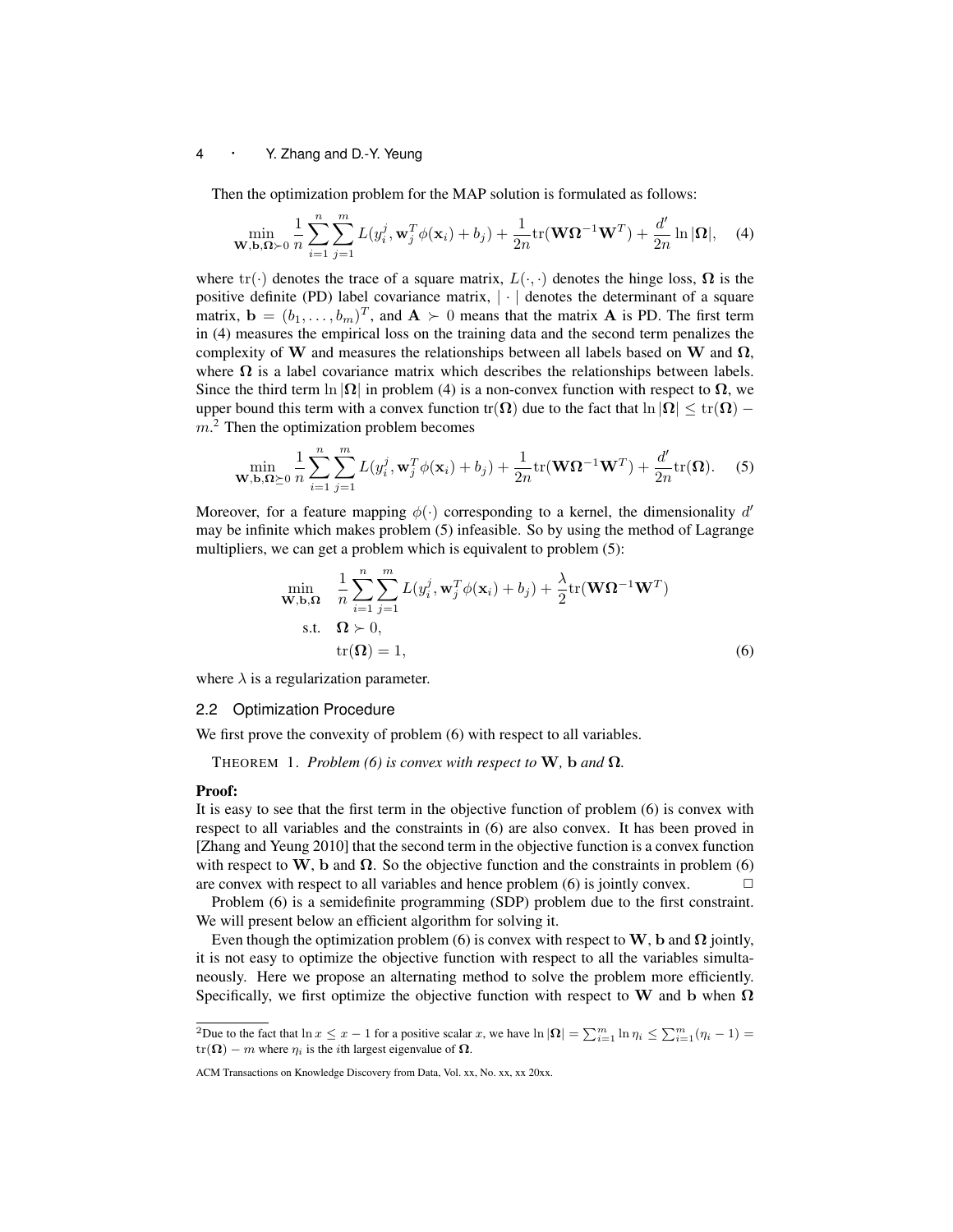is fixed, and then optimize it with respect to  $\Omega$  when **W** and **b** are fixed. This procedure is repeated until convergence. In what follows, we will present the two subproblems separately.

**Optimizing w.r.t. W and b when**  $\Omega$  **is fixed.** When  $\Omega$  is given and fixed, the optimization problem for finding **W** and **b** is an unconstrained convex optimization problem provided that the loss function is convex. The optimization problem can be stated as:

$$
\min_{\mathbf{W},\mathbf{b}} \quad \frac{1}{n} \sum_{i=1}^{n} \sum_{j=1}^{m} L(y_i^j, \mathbf{w}_j^T \phi(\mathbf{x}_i) + b_j) + \frac{\lambda}{2} \text{tr}(\mathbf{W}\mathbf{\Omega}^{-1}\mathbf{W}^T). \tag{7}
$$

We reformulate the optimization problem into a dual form by first expressing problem (7) as a constrained optimization problem:

$$
\min_{\mathbf{W}, \mathbf{b}, \{\varepsilon_i^j\}} \frac{1}{n} \sum_{i=1}^n \sum_{j=1}^m \varepsilon_i^j + \frac{\lambda}{2} \text{tr}(\mathbf{W}\Omega^{-1}\mathbf{W}^T)
$$
\n
$$
\text{s.t. } y_i^j(\mathbf{w}_j^T \phi(\mathbf{x}_i) + b_j) \ge 1 - \varepsilon_i^j, \ \varepsilon_i^j \ge 0. \tag{8}
$$

The Lagrangian of problem (8) is given by

$$
G = \frac{1}{n} \sum_{i=1}^{n} \sum_{j=1}^{m} \varepsilon_{i}^{j} + \frac{\lambda}{2} \text{tr}(\mathbf{W} \mathbf{\Omega}^{-1} \mathbf{W}^{T}) + \sum_{i=1}^{n} \sum_{j=1}^{m} \alpha_{i}^{j} \left[ 1 - y_{i}^{j} (\mathbf{w}_{j}^{T} \phi(\mathbf{x}_{i}) + b_{j}) - \varepsilon_{i}^{j} \right] - \sum_{i=1}^{n} \sum_{j=1}^{m} \beta_{i}^{j} \varepsilon_{i}^{j},
$$

where  $\alpha_i^j$ ,  $\beta_i^j \geq 0$ . We calculate the gradients of *G* with respect to **W**,  $b_j$  and  $\varepsilon_i^j$  and set them to 0 to obtain

$$
\frac{\partial G}{\partial \mathbf{W}} = \lambda \mathbf{W} \Omega^{-1} - \sum_{i=1}^{n} \sum_{j=1}^{m} \alpha_i^j y_i^j \phi(\mathbf{x}_i) \mathbf{e}_j^T = 0
$$
\n
$$
\frac{\partial G}{\partial b_j} = -\sum_{i=1}^{n} \alpha_i^j y_i^j = 0
$$
\n
$$
\frac{\partial G}{\partial \varepsilon_i^j} = \frac{1}{n} - \alpha_i^j - \beta_i^j = 0,
$$
\n(9)

where  $\mathbf{e}_i$  is the *i*th column vector of  $\mathbf{I}_m$ . Plugging the above equations into the Lagrangian, we obtain the following dual form:

$$
\min_{\mathbf{\alpha}} \quad \frac{1}{2} \mathbf{\alpha}^T \tilde{\mathbf{K}}_{ML} \mathbf{\alpha} - \sum_{i=1}^n \sum_{j=1}^m \alpha_i^j
$$
\ns.t. 
$$
\sum_{i=1}^n \alpha_i^j y_i^j = 0,
$$
\n
$$
0 \le \alpha_i^j \le \frac{1}{n}, \forall i, j
$$
\n(10)

where  $\boldsymbol{\alpha} = (\alpha_1^1, \dots, \alpha_n^1, \dots, \alpha_1^m, \dots, \alpha_n^m)^T$ ,  $\mathbf{y} = (y_1^1, \dots, y_n^1, \dots, y_1^m, \dots, y_n^m)^T$ , **K** is ACM Transactions on Knowledge Discovery from Data, Vol. xx, No. xx, xx 20xx.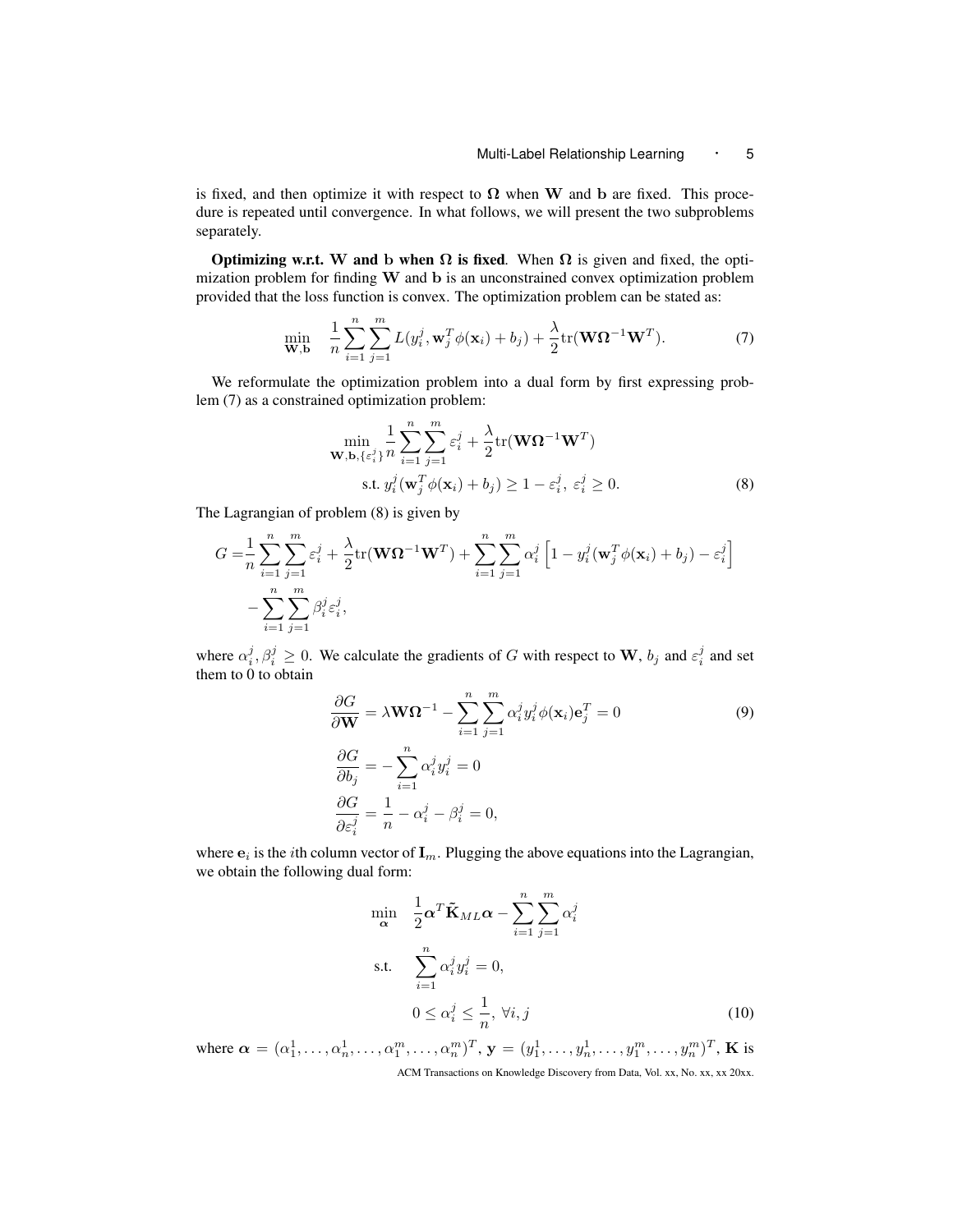the kernel matrix on all data points,  $\mathbf{K}_{ML} = \frac{1}{\lambda} \mathbf{\Omega} \otimes \mathbf{K}$ ,  $\otimes$  denotes the Kronecker product,  $\tilde{\mathbf{K}}_{ML} = (\mathbf{K}_{ML} \odot \mathbf{y} \mathbf{y}^T)$ , and  $\odot$  denotes the matrix elementwise product operator.

From the formulation of **K***ML*, we can define the multi-label kernel as

$$
k_{ML}((\mathbf{x}_i,j),(\mathbf{x}_p,q)) = \frac{1}{\lambda} \Omega_{jq} k(\mathbf{x}_i, \mathbf{x}_p)
$$

which describes the similarity betweem  $\mathbf{x}_i$  and  $\mathbf{x}_p$  based on  $\Omega_{ja}$  as the  $(j, q)$ th element of  $\Omega$ when they hold the *j*th and *q*th labels, respectively. From this formulation, we can see how **Ω** plays the role in the definition of data similarity. The multi-label kernel here is different from the conventional kernel used in previous multi-label methods. Our multi-label kernel, which incorporates the label covariance into the definition of kernel function, describes the similarity between two data points when they are associated with some labels. From the definition of multi-label kernel, we can see that when two labels are more correlated, the multi-label kernel function will have a larger value due to the larger value of  $\Omega_{ja}$ .

Note that the dual problem (10) is very similar to that of SVM except the first constraint in problem (10). For SVM, there is only one constraint, but here there are *m* constraints with one constraint for each label. Problem (10) is a quadratic programming (QP) problem which is computationally demanding when solved directly, so we develop an SMO-style algorithm similar to that in [Fan et al. 2005] to solve it. We defer the discussion of the optimization method for problem (10) to Appendix A.

Optimizing w.r.t. **Ω** when **W** and **b** are fixed*.* When **W** and **b** are fixed, the optimization problem for finding **Ω** becomes

$$
\min_{\Omega} \quad tr(\Omega^{-1} \mathbf{W}^T \mathbf{W})
$$
  
s.t. 
$$
\Omega \succ 0
$$
  

$$
tr(\Omega) = 1.
$$
 (11)

We lower bound the objective as

$$
\begin{aligned} \mathrm{tr}(\boldsymbol{\Omega}^{-1}\mathbf{A}) &= \mathrm{tr}(\boldsymbol{\Omega}^{-1}\mathbf{A})\mathrm{tr}(\boldsymbol{\Omega}) \\ &= \mathrm{tr}\Big((\boldsymbol{\Omega}^{-\frac{1}{2}}\mathbf{A}^{\frac{1}{2}})(\mathbf{A}^{\frac{1}{2}}\boldsymbol{\Omega}^{-\frac{1}{2}})\Big)\mathrm{tr}(\boldsymbol{\Omega}^{\frac{1}{2}}\boldsymbol{\Omega}^{\frac{1}{2}}) \\ &\geq (\mathrm{tr}(\boldsymbol{\Omega}^{-\frac{1}{2}}\mathbf{A}^{\frac{1}{2}}\boldsymbol{\Omega}^{\frac{1}{2}}))^2 = (\mathrm{tr}(\mathbf{A}^{\frac{1}{2}}))^2, \end{aligned}
$$

where  $\mathbf{A} = \mathbf{W}^T \mathbf{W}$ . The first equality holds because of the last constraint in problem (11) and the last inequality holds because of the Cauchy-Schwarz inequality for the Frobenius norm. Moreover,  $tr(\Omega^{-1}A)$  attains its minimum value  $(tr(A^{\frac{1}{2}}))^2$  if and only if  $\Omega^{-\frac{1}{2}}A^{\frac{1}{2}} = a\Omega^{\frac{1}{2}}$  for some constant *a* and tr( $\Omega$ ) = 1. So we can get the analytical solution  $\Omega = \frac{(\mathbf{W}^T \mathbf{W})^{\frac{1}{2}}}{\sqrt{(\mathbf{W}^T \mathbf{W})^2}}$  $\frac{(\mathbf{W}^T \mathbf{W})^2}{\ln((\mathbf{W}^T \mathbf{W})^{\frac{1}{2}})}$ . Here we compute  $\mathbf{W}^T \mathbf{W}$  first. From Eq. (9), we can get

$$
\mathbf{W} = \frac{1}{\lambda} \sum_{i=1}^{n} \sum_{j=1}^{m} \alpha_i^j y_i^j \phi(\mathbf{x}_i) \mathbf{e}_j^T \mathbf{\Omega}.
$$

Then we can calculate **W***<sup>T</sup>***W** as

$$
\mathbf{W}^T \mathbf{W} = \frac{1}{\lambda^2} \sum_{i,j} \sum_{p,q} \alpha_i^j \alpha_p^q y_i^j y_p^q k(\mathbf{x}_i, \mathbf{x}_p) \mathbf{\Omega} \mathbf{e}_j \mathbf{e}_q^T \mathbf{\Omega}.
$$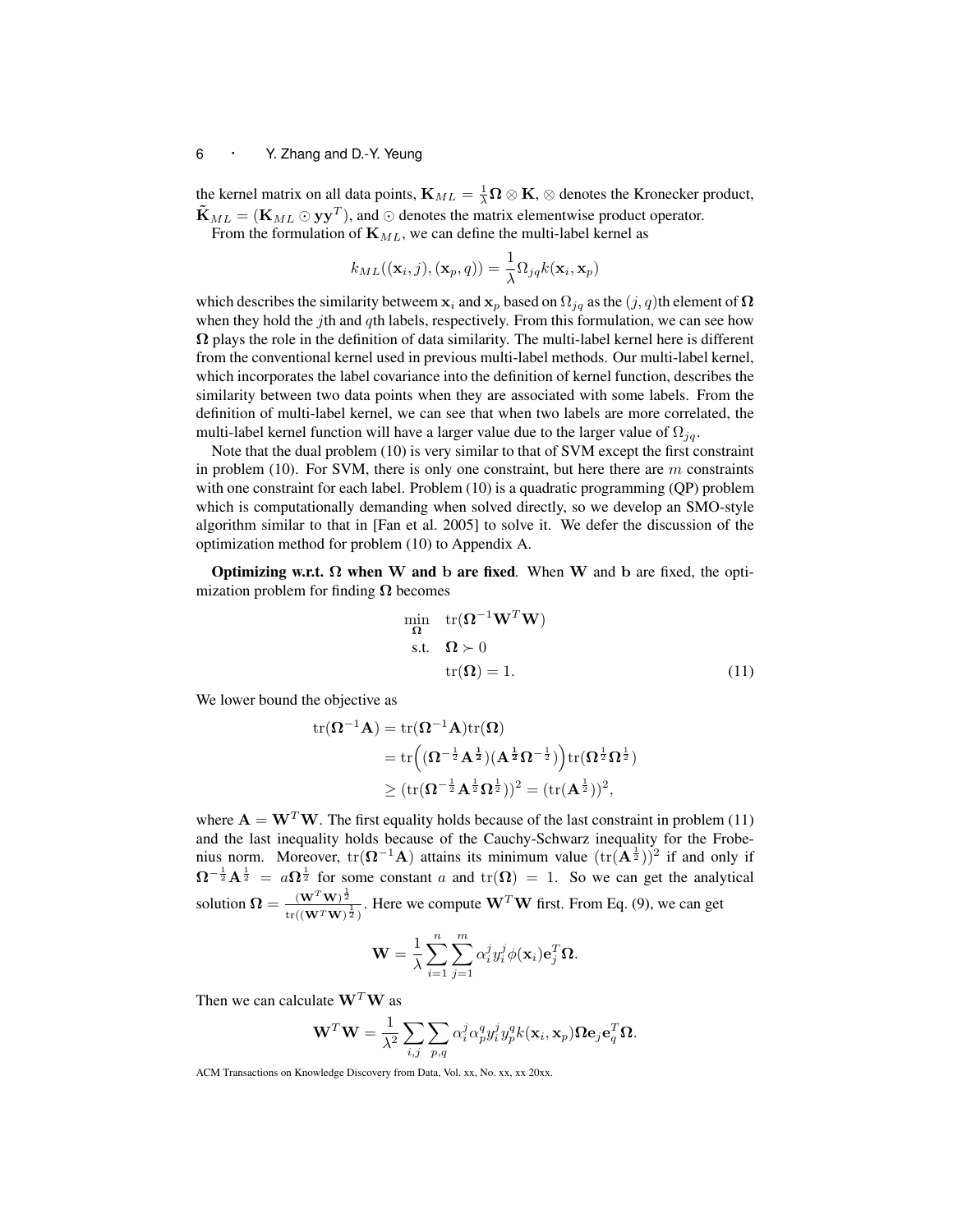When the number of tasks is less than the number of feature dimensions which holds when using kernels such as the RBF kernel,  $\Omega$  is a PD matrix. Otherwise we can regularize it by adding a scaled identity matrix to ensure that it is PD.

We set the initial value of  $\Omega$  to  $\frac{1}{m}I_m$  which corresponds to the assumption that all labels are unrelated initially. After learning the optimal values of  $W$ ,  $b$  and  $\Omega$ , we can make prediction for any new data point. Given a test data point  $\mathbf{x}_{\star}$ , the predictive output  $y^i_{\star}$  for the *i*th label is given by  $y^i_{\star} = \text{sign}(t^i_{\star})$  where  $\text{sign}(\cdot)$  is the sign function, and  $\widehat{u}^i_\star = \sum_{p=1}^n \sum_{q=1}^m \alpha_p^q y_p^q k_{ML}((\mathbf{x}_p,q),(\mathbf{x}_\star,i)) + b_i.$ 

#### 2.3 Implementation Issues

In problem (10), it appears that we need to store a large matrix of size  $nm \times nm$ , but in fact we can exploit the structure of  $\mathbf{K}_{ML}$  to avoid this. Since  $\mathbf{K}_{ML} = \frac{1}{\lambda} \mathbf{\Omega} \otimes \mathbf{K}$ , we only need to store **K** and  $\Omega$  which only cost  $O(n^2 + m^2)$  space. Moreover, in our SMO algorithm, we do not need to store the entire **K** but can calculate the kernel function value on demand.

The Kronecker product *⊗* usually converts two small matrices into a very large matrix which can be verified by comparing the sizes of  $\mathbf{K}, \mathbf{\Omega}$  and  $\mathbf{K}_{ML}$ . However, we can make use of some properties of the Kronecker product to reduce the space requirement, as illustrated here. For example, if we want to calculate the objective function value of problem (10), the first term can be simplified as

$$
\alpha^T \tilde{\mathbf{K}}_{ML} \alpha = \alpha^T (\mathbf{K}_{ML} \odot \mathbf{y} \mathbf{y}^T) \alpha \n= \alpha^T \text{diag}(\mathbf{y}) \mathbf{K}_{ML} \text{diag}(\mathbf{y}) \alpha \n= (\alpha \odot \mathbf{y})^T \mathbf{K}_{ML} (\alpha \odot \mathbf{y}) \n= \text{vec}(\mathbf{M} \odot \mathbf{Y})^T (\tilde{\mathbf{\Omega}} \otimes \mathbf{K}) \text{vec}(\mathbf{M} \odot \mathbf{Y}) \n= \text{tr} ((\mathbf{M} \odot \mathbf{Y})^T \mathbf{K} (\mathbf{M} \odot \mathbf{Y}) \tilde{\mathbf{\Omega}}),
$$

where  $\tilde{\Omega} = \frac{1}{\lambda} \Omega$ , vec(·) denotes the operator which converts a matrix to a vector in the columnwise order, **M** is an  $n \times m$  matrix such that vec(**M**) =  $\alpha$ , **Y** is an  $n \times m$  matrix such that  $\text{vec}(\mathbf{Y}) = \mathbf{y}$ , and diag( $\cdot$ ) denotes the operator which converts a vector to a diagonal matrix. The last equality holds due to a property of the operators vec $(\cdot)$  and  $\otimes$ ,  $\text{namely, tr}(\mathbf{ABCD}) = \text{vec}(\mathbf{A}^T)^T(\mathbf{D}^T \otimes \mathbf{B})\text{vec}(\mathbf{C})$  for any  $\mathbf{A} \in \mathbb{R}^{a \times b}$ ,  $\mathbf{B} \in \mathbb{R}^{b \times c}$ ,  $\mathbf{C} \in \mathbb{R}^{c \times d}$  and  $\mathbf{D} \in \mathbb{R}^{d \times a}$ .

In the beginning of our SMO algorithm, we need to calculate  $f_j^i = \alpha^T(\mathbf{k}_j^i \odot \mathbf{y}) - y_j^i$ where  $\mathbf{k}_j^i$  is a column of  $\mathbf{K}_{ML}$ . Recognizing that  $\mathbf{k}_j^i = \omega_i \otimes \tilde{\mathbf{k}}_j$  where  $\omega_i$  is the *i*th column of  $\Omega$  and  $\mathbf{k}_j$  is the *j*th column of **K**, we can get

$$
\begin{aligned} \boldsymbol{\alpha}^T (\mathbf{k}_j^i \odot \mathbf{y}) &= (\boldsymbol{\alpha} \odot \mathbf{y})^T \mathbf{k}_j^i \\ &= (\mathbf{k}_j^i)^T (\boldsymbol{\alpha} \odot \mathbf{y}) \\ &= (\boldsymbol{\omega}_i \otimes \tilde{\mathbf{k}}_j)^T (\boldsymbol{\alpha} \odot \mathbf{y}) \\ &= (\boldsymbol{\omega}_i^T \otimes \tilde{\mathbf{k}}_j^T) \text{vec}(\mathbf{M} \odot \mathbf{Y}) \\ &= \text{vec}(\tilde{\mathbf{k}}_j^T (\mathbf{M} \odot \mathbf{Y}) \boldsymbol{\omega}_i) \\ &= \tilde{\mathbf{k}}_j^T (\mathbf{M} \odot \mathbf{Y}) \boldsymbol{\omega}_i. \end{aligned}
$$

Here we use the fact that  $\text{vec}(\mathbf{ABC}) = (\mathbf{C}^T \otimes \mathbf{A})\text{vec}(\mathbf{B})$  for any matrices **A**, **B** and **C** of proper sizes. Similarly, when a test data point  $\mathbf{x}_\star$  is given, its output can be calculated

ACM Transactions on Knowledge Discovery from Data, Vol. xx, No. xx, xx 20xx.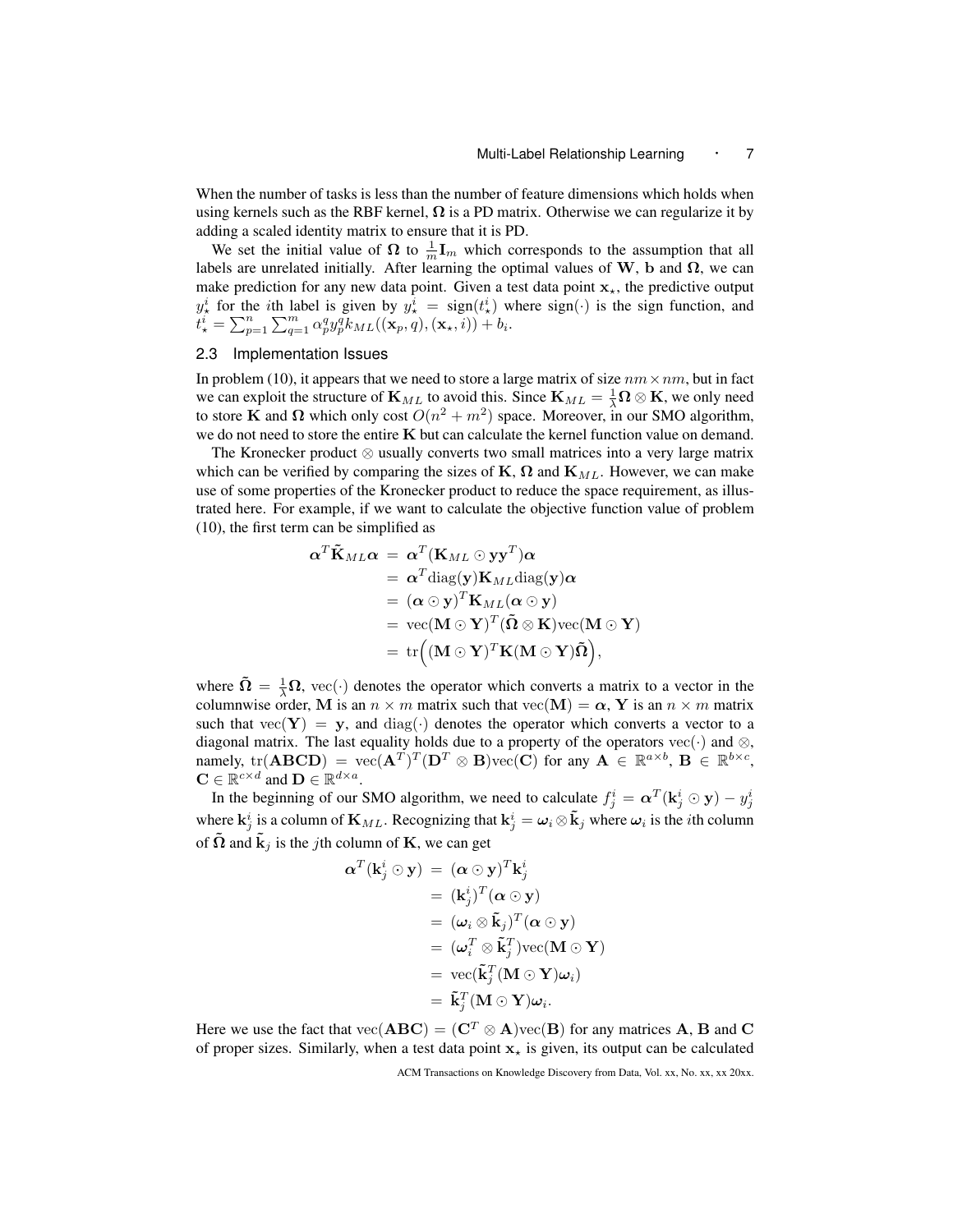as

$$
y_{\star} = (\tilde{\Omega} \otimes k_{\star})(\alpha \odot y) + b
$$
  
= (\tilde{\Omega} \otimes k\_{\star})vec(M \odot Y) + b  
= vec(k\_{\star}(M \odot Y)\tilde{\Omega}) + b  
= \tilde{\Omega}(M \odot Y)^{T}k\_{\star}^{T} + b,

where  $\mathbf{k}_\star = (k(\mathbf{x}_\star, \mathbf{x}_1), \dots, k(\mathbf{x}_\star, \mathbf{x}_n)).$ 

## 3. RELATIONSHIP WITH PREVIOUS METHODS

Two widely used maximum margin methods for multi-label learning are BSVM [Boutell et al. 2004] and RankSVM [Elisseeff and Weston 2001]. BSVM decomposes a multi-label problem into a set of binary classification problems and RankSVM formulates a multi-label problem as a ranking problem and uses a ranking loss for optimization. In the following, we will discuss the relationship between these methods and MLRL.

Using the notations in Section 2, the optimization problem of BSVM for the *j*th label can be defined as follows:

$$
\min_{\mathbf{w}_j, b_j} \quad \frac{1}{n} \sum_{i=1}^n L(y_i^j, \mathbf{w}_j^T \phi(\mathbf{x}_i) + b_j) + \frac{\lambda}{2} \mathbf{w}_j^T \mathbf{w}_j.
$$

Its dual form is

$$
\min_{\mathbf{\alpha}_j} \quad \frac{1}{2\lambda} \mathbf{\alpha}_j^T (\mathbf{K} \odot \mathbf{y}_j \mathbf{y}_j^T) \mathbf{\alpha}_j - \sum_{i=1}^n \alpha_i^j
$$
\ns.t. 
$$
\sum_{i=1}^n \alpha_i^j y_i^j = 0, \ 0 \le \alpha_i^j \le \frac{1}{n},
$$

where  $\alpha_j = (\alpha_1^j, \dots, \alpha_n^j)^T$  and  $\mathbf{y}_j = (y_1^j, \dots, y_n^j)^T$ . Combining the dual optimization problems for all labels, the overall dual optimization problem is

$$
\min_{\mathbf{\alpha}} \quad \frac{1}{2} \mathbf{\alpha}^T (\tilde{\mathbf{K}} \odot \mathbf{y} \mathbf{y}^T) \mathbf{\alpha} - \sum_{i=1}^n \sum_{j=1}^m \alpha_i^j
$$
\ns.t. 
$$
\sum_{i=1}^n \alpha_i^j y_i^j = 0, \forall j
$$
\n
$$
0 \le \alpha_i^j \le \frac{1}{n} \forall i, j,
$$
\n(12)

where  $\tilde{\mathbf{K}} = \frac{1}{\lambda} \mathbf{I}_m \otimes \mathbf{K}$ . We can see that the dual problem (12) of BSVM is almost identical to that in (10) except for the difference between  $\mathbf{K}_{ML}$  and  $\tilde{\mathbf{K}}$ . Recall that

$$
\mathbf{K}_{ML}=\frac{1}{\lambda}\mathbf{\Omega}\otimes\mathbf{K}.
$$

So when  $\Omega = I_m$ ,  $K_{ML}$  degenerates to  $\tilde{K}$ . From this analysis, we can understand the role of  $\Omega$  in describing the relationships between labels.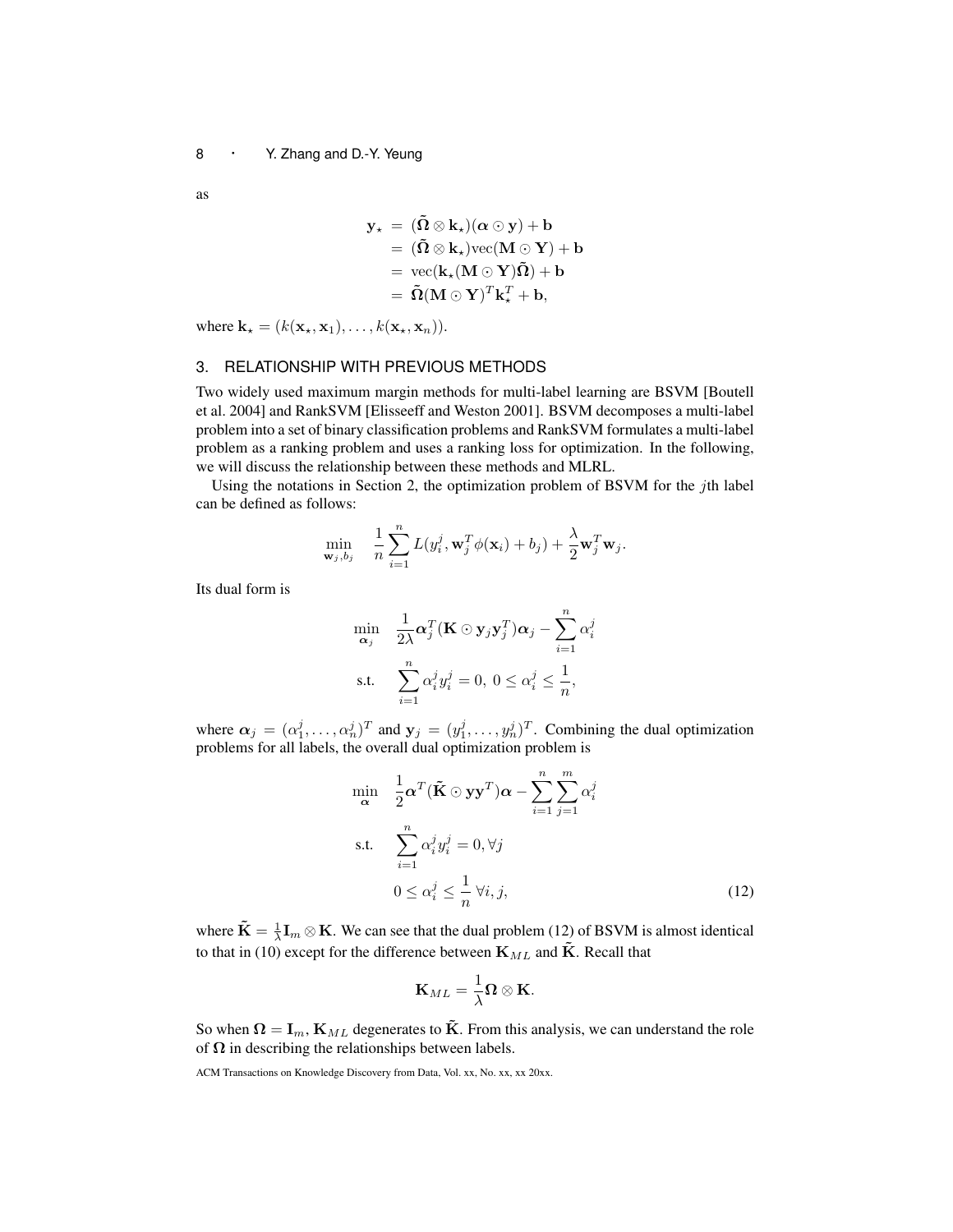For RankSVM, the optimization problem is formulated as

$$
\min_{\mathbf{W},\mathbf{b}} \frac{1}{n} \sum_{i=1}^n \sum_{j,k=1}^m I(y_i^j \neq y_i^k) L\left(\frac{y_i^j - y_i^k}{2} ((\mathbf{w}_j - \mathbf{w}_k)^T \phi(\mathbf{x}_i) + b_j - b_k)\right) + \frac{\lambda}{2} tr(\mathbf{W}\mathbf{W}^T),
$$

where  $I(z)$  is an indicator function which outputs 1 when z is true and 0 otherwise. Then the dual form is given by

$$
\min_{\mathbf{\alpha}, \{\beta_i^{j,k}\}} \quad \frac{1}{2} \mathbf{\alpha}^T (\tilde{\mathbf{K}} \odot \mathbf{y} \mathbf{y}^T) \mathbf{\alpha} - \sum_{i=1}^n \sum_{j=1}^m \alpha_i^j
$$
\n
$$
\text{s.t.} \quad \sum_{i=1}^n \alpha_i^j y_i^j = 0, \ \alpha_i^j = \sum_{k=1}^m I(y_i^j \neq y_i^k) \beta_i^{j,k}
$$
\n
$$
0 \leq \beta_i^{j,k} \leq \frac{1}{n}, \ \beta_i^{j,k} = \beta_i^{k,j}.
$$
\n(13)

We can find the objective function for the dual form of RankSVM is the same as that of BSVM but the labels are related according to the constraints on  $\alpha_i^j$ , but in BSVM different labels are independent. In MLRL, the labels are related via the multi-label kernel matrix **K***ML*. Hence MLRL and RankSVM work in different ways in exploiting the relatedness of different labels. Moreover, since modeling a classification problem as a ranking problem requires using  $O(m^2)$  constraints (constraints on  $\alpha_i^j$  and  $\beta_i^{j,k}$  for  $1 \le j, k \le m$ ) for each data point, MLRL with only  $O(m)$  constraints (constraints on  $\alpha_i^j$  for  $1 \leq j \leq m$ ) for each data point has a lower complexity than RankSVM from the optimization perspective.

Some methods for multi-label learning also capture the label correlations, e.g., [Bucak et al. 2009] and [Zhang and Zhang 2010]. The method in [Bucak et al. 2009] formulates the multi-label problem as a ranking problem in a way similar to RankSVM and hence the label correlations are captured implicitly in the ranking function. The LEAD method proposed in [Zhang and Zhang 2010] is a two-stage algorithm which first learns the label dependency by using a Bayesian network and then performs classification. Different from the LEAD method, our method learns the label correlations and the model parameters simultaneously. Moreover, there are some other related works in other research areas. For example, in [Argyriou et al. 2008; Argyriou et al. 2008], a multi-task feature learning (MTFL) method was proposed to utilize the trace norm as a regularizer. Different from our method which learns the label correlations, the MTFL method focuses on learning feature correlation. The trace norm regularization is also used in maximum margin matrix factorization [Srebro et al. 2004] for collaborative filtering. A recent study on learning an output kernel in [Dinuzzo et al. 2011; Dinuzzo and Fukumizu 2011] has the same objective as our method. One advantage of our method over [Dinuzzo et al. 2011; Dinuzzo and Fukumizu 2011] is that our method is jointly convex which may bring some computational benefit.

#### 4. SEMI-SUPERVISED EXTENSION

In many real-world applications, auxiliary sources of data are available in addition to labeled data. For example, semi-supervised learning [Chapelle et al. 2006] is an active research subarea which utilizes unlabeled data available to enhance the learning accuracy. In the context of multi-label learning, some attempts have also been made in utilizing unlabeled data [Liu et al. 2006; Chen et al. 2008; Zha et al. 2009]. In this section, we discuss how to extend MLRL to the semi-supervised setting.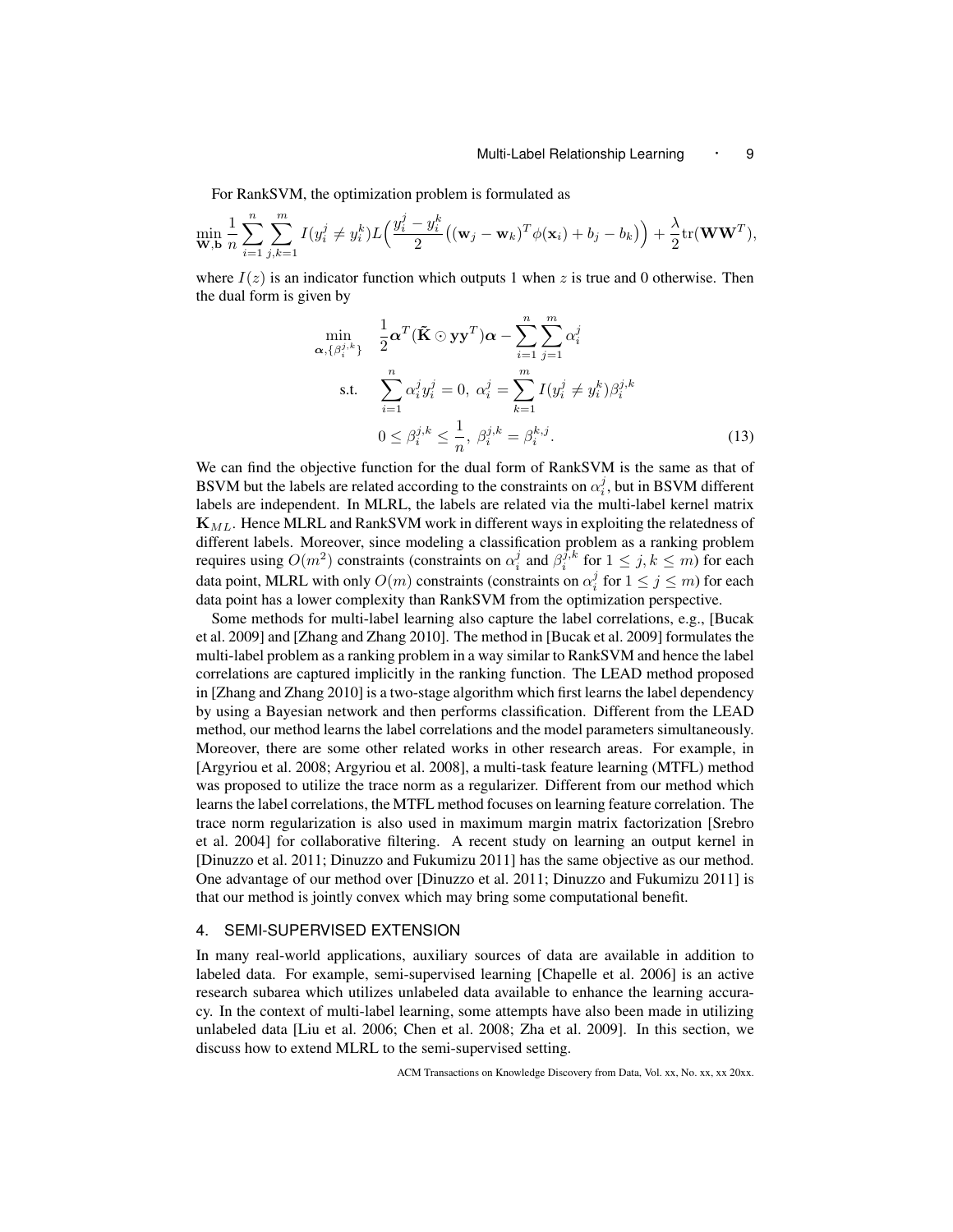Suppose we are given *l* labeled data points  $\{(\mathbf{x}_i, \mathbf{y}_i)\}_{i=1}^l$  with  $\mathbf{x}_i \in \mathbb{R}^d$  and its corresponding label vector  $\mathbf{y}_i \in \{-1, 1\}^m$ , as well as *u* unlabeled data points  $\{\mathbf{x}_i\}_{i=1+1}^{l+u}$ . So there are  $n = l + u$  data points in the training set. The predictive function for the *i*th label is defined as  $f_i(\mathbf{x}) = \mathbf{w}_i^T \phi(\mathbf{x}) + b_i$ .

# 4.1 Objective Function

Unlike existing graph-based semi-supervised multi-label learning methods which capture the geometric information contained in the unlabeled data, our method utilizes unlabeled data to help estimate the label covariance matrix  $\Omega$ . Similar to the smoothness assumption commonly used in semi-supervised learning which assumes that the decision function value varies smoothly on the data manifold, here we assume that the decision function values for different labels are smooth with respect to the label relationships. Specifically, if two labels are highly positively correlated, the decision function values of these two labels on each data point will be similar; if two labels are highly negatively correlated, the decision function values of these two labels on each data point will be dissimilar; for two independent labels, the decision function values will be independent.

Based on the above assumption, we propose the following formulation for the semisupervised multi-label learning problem:

$$
\min_{\mathbf{W},\mathbf{b},\mathbf{\Omega},\mathbf{F}} \frac{1}{l} \sum_{i=1}^{l} \sum_{j=1}^{m} [1 - y_i^j(\mathbf{w}_j^T \phi(\mathbf{x}_i) + b_j)]_+ + \frac{\lambda_1}{2} \text{tr}(\mathbf{W}\Omega^{-1}\mathbf{W}^T) + \frac{\lambda_2}{2} \text{tr}(\mathbf{F}\Omega^{-1}\mathbf{F}^T)
$$
\n
$$
\text{s.t. } \mathbf{F} = \phi(\mathbf{X}_u)^T \mathbf{W}
$$
\n
$$
\Omega \succ 0
$$
\n
$$
\text{tr}(\Omega) = 1,
$$
\n(14)

where  $\lambda_1$  and  $\lambda_2$  are regularization parameters,  $\phi(\mathbf{X}_u) = (\phi(\mathbf{x}_{l+1}), \dots, \phi(\mathbf{x}_n))$ , and the  $(i, j)$ th element of **F**, denoted by  $f_i^j$ , is the function value of the *i*th unlabeled data point, e.g.,  $f_i^j = \mathbf{w}_j^T \phi(\mathbf{x}_{l+i})$ .<sup>3</sup> The first term in (14) measures the empirical loss on the training data, the second term measures the relationships between all labels based on **W**, and the third term uses unlabeled data to help estimate  $\Omega$  which reflects the rationale of our assumption.

To the best of our knowledge, all existing semi-supervised multi-label learning methods [Liu et al. 2006; Chen et al. 2008; Zha et al. 2009] are *tranductive methods* and so they can only make predictions for the data points in the training set which contains both labeled and unlabeled data. So making predictions for unseen test data points is not easy using the existing methods. However, our method is an *inductive method* which can easily make predictions for unseen test data points.

# 4.2 Optimization Procedure

We first discuss the convexity of problem (14) with respect to all variables.

THEOREM 2. *Problem* (14) is convex with respect to **W**, **b**,  $\Omega$  and **F**.

<sup>3</sup>Similar to the manifold regularization method in semi-supervised learning, the offsets *{bj}* are not included in the regularization term.

ACM Transactions on Knowledge Discovery from Data, Vol. xx, No. xx, xx 20xx.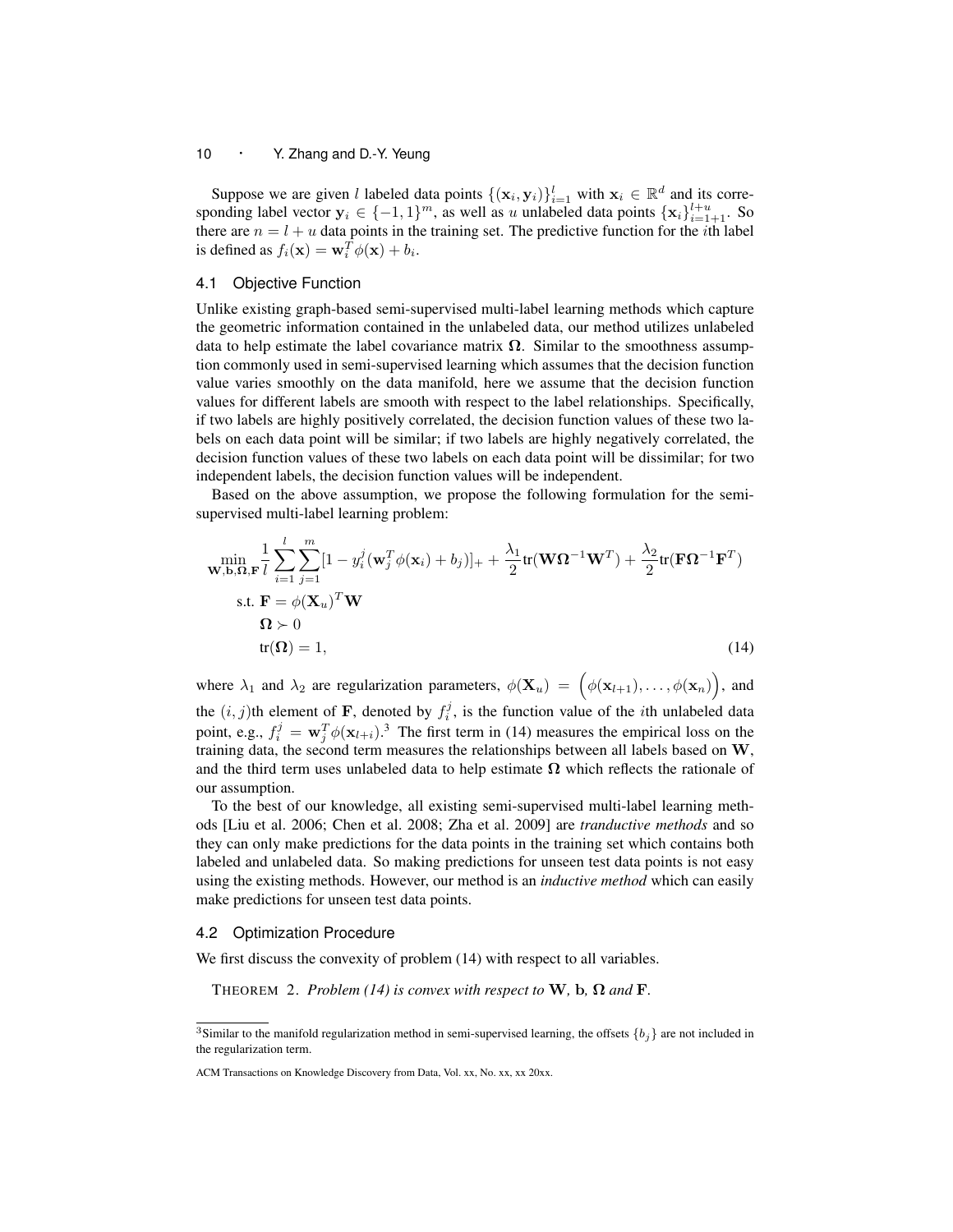The proof of Theorem 2 is very similar to that of Theorem 1 and hence we omit it here for brevity.

Here we also use an alternating method to solve problem  $(14)$  more efficiently.

**Optimizing w.r.t. W, b and F when**  $\Omega$  **is fixed.** When  $\Omega$  is fixed, we formulate problem (14) as

$$
\min_{\mathbf{W}, \mathbf{b}, \{\varepsilon_i^j\}, \mathbf{F}} \frac{1}{l} \sum_{i=1}^l \sum_{j=1}^m \varepsilon_i^j + \frac{\lambda_1}{2} \text{tr}(\mathbf{W}\Omega^{-1}\mathbf{W}^T) + \frac{\lambda_2}{2} \text{tr}(\mathbf{F}\Omega^{-1}\mathbf{F}^T)
$$
\n
$$
\text{s.t. } y_i^j (\mathbf{w}_j^T \phi(\mathbf{x}_i) + b_j) \ge 1 - \varepsilon_i^j \quad \forall i, j
$$
\n
$$
\varepsilon_i^j \ge 0 \quad \forall i, j
$$
\n
$$
\mathbf{F} = \phi(\mathbf{X}_u)^T \mathbf{W}.
$$
\n(15)

The Lagrangian of problem (15) is given by

$$
G = \frac{1}{l} \sum_{i=1}^{l} \sum_{j=1}^{m} \varepsilon_i^j + \frac{\lambda_1}{2} tr(\mathbf{W} \mathbf{\Omega}^{-1} \mathbf{W}^T) + \frac{\lambda_2}{2} tr(\mathbf{F} \mathbf{\Omega}^{-1} \mathbf{F}^T) - \sum_{i=1}^{l} \sum_{j=1}^{m} \beta_i^j \varepsilon_i^j
$$
  
+ 
$$
\sum_{i=1}^{l} \sum_{j=1}^{m} \alpha_i^j \left[ 1 - y_i^j(\mathbf{w}_j^T \phi(\mathbf{x}_i) + b_j) - \varepsilon_i^j \right] + tr\left( \mathbf{\Gamma}^T (\mathbf{F} - \phi(\mathbf{X}_u)^T \mathbf{W}) \right), \quad (16)
$$

where  $\alpha_i^j \geq 0$ ,  $\beta_i^j \geq 0$  and  $\mathbf{\Gamma} \in \mathbb{R}^{u \times m}$ . We calculate the gradients of *G* with respect to  $\mathbf{W}, b_j, \varepsilon_i^j$  and  $\mathbf{F}$  and set them to 0 to obtain

$$
\frac{\partial G}{\partial \mathbf{W}} = \lambda_1 \mathbf{W} \Omega^{-1} - \sum_{i=1}^{l} \sum_{j=1}^{m} \alpha_i^j y_i^j \phi(\mathbf{x}_i) \mathbf{e}_j^T - \sum_{i=1}^{u} \sum_{j=1}^{m} \gamma_i^j \phi(\mathbf{x}_{l+i}) \mathbf{e}_j^T = 0 \qquad (17)
$$
  

$$
\frac{\partial G}{\partial b_j} = - \sum_{i=1}^{l} \alpha_i^j y_i^j = 0
$$
  

$$
\frac{\partial G}{\partial \varepsilon_i^j} = \frac{1}{l} - \alpha_i^j - \beta_i^j = 0
$$
  

$$
\frac{\partial G}{\partial \mathbf{F}} = \lambda_2 \mathbf{F} \Omega^{-1} + \mathbf{\Gamma} = 0,
$$

where  $\mathbf{I}_m$  denotes the  $m \times m$  identity matrix and  $\gamma_i^j$  is the  $(i, j)$ th element of  $\mathbf{\Gamma}$ . Plugging the above equations into the Lagrangian, we obtain the following dual form:

$$
\min_{\Theta, \Gamma} \quad \frac{1}{2\lambda_1} tr\left( \left( \tilde{\mathbf{Y}} \odot \left( \frac{\Theta}{\Gamma} \right) \right)^T \mathbf{K} \left( \tilde{\mathbf{Y}} \odot \left( \frac{\Theta}{\Gamma} \right) \right) \Omega \right) + \frac{1}{2\lambda_2} tr(\Gamma \Omega \Gamma^T) - \sum_{i=1}^l \sum_{j=1}^m \alpha_i^j
$$
\ns.t. 
$$
\sum_{i=1}^l \alpha_i^j y_i^j = 0, \forall j
$$
\n
$$
0 \le \alpha_i^j \le \frac{1}{l}, \forall i, j,
$$
\n(18)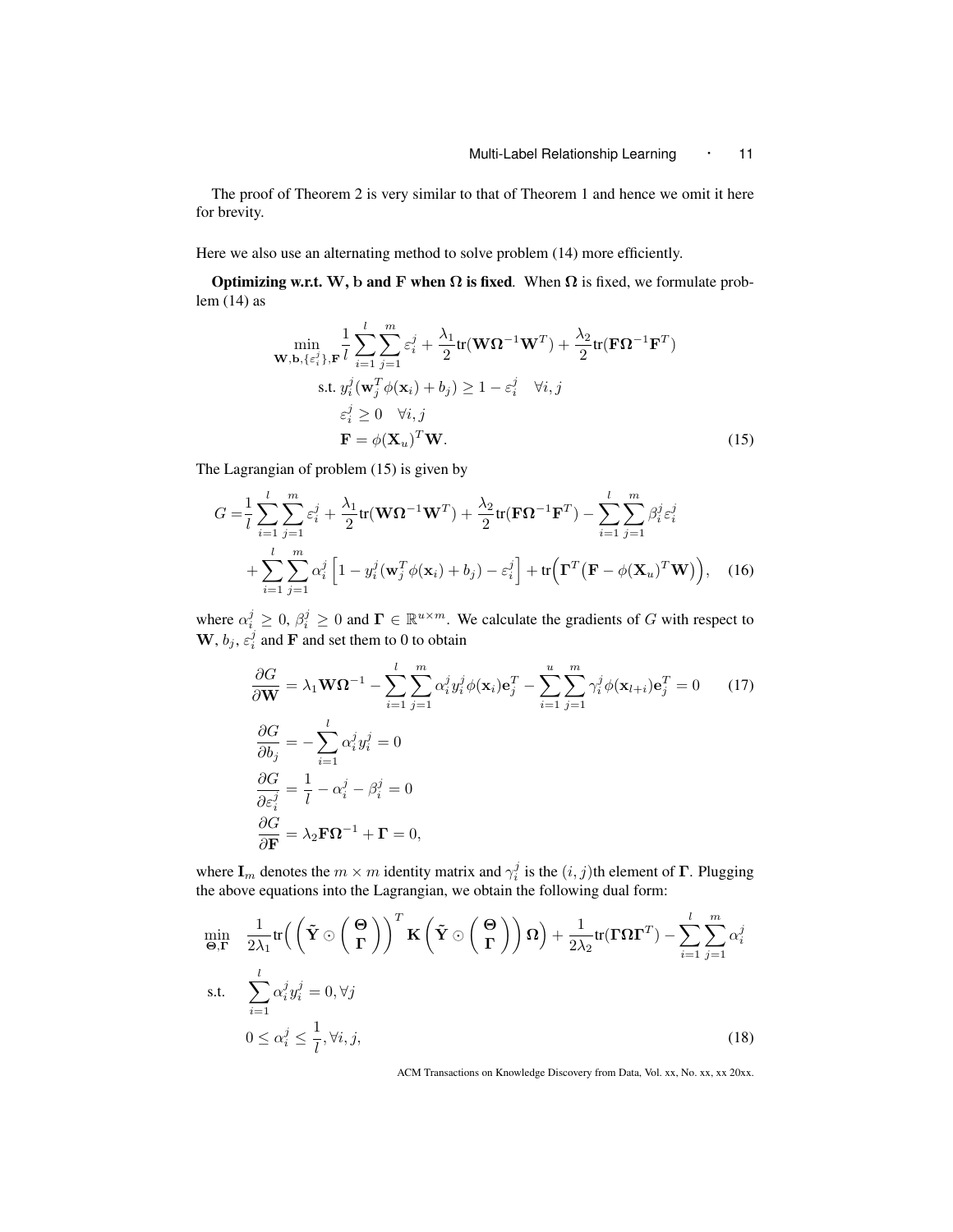where  $\Theta$  is an  $l \times m$  matrix with  $\alpha_i^j$  as the  $(i, j)$ th element, **Y** is an  $l \times m$  matrix with  $y_i^j$ as the  $(i, j)$ th element,  $\mathbf{1}_{p \times q}$  denotes a  $p \times q$  matrix of all one's,  $\tilde{\mathbf{Y}} = (\mathbf{Y}^T, \mathbf{1}_{m \times u})^T$ , and **K** is the kernel matrix on all data points including both labeled and unlabeled ones.

We have the following theorem on the convexity of problem (18). The proof is given in Appendix B.

<sup>T</sup>HEOREM 3. *Problem (18) is a convex problem with respect to vec*( ( **Θ Γ** ) ) *.*

Even though problem (18) is a convex QP problem, the computational complexity is very high if the number of data points *n* is very large. In what follows, we will show how to speed up this problem.

Instead of directly solving problem (18), we partition  $\bf{K}$  as  $\bf{K}$  =  $\left( \begin{array}{cc} \mathbf{K}_{ll} & \mathbf{K}_{lu} \end{array} \right)$  $\mathbf{K}_{lu}^T$  **K**<sub>*lu*</sub></sub>  $\mathbf{K}_{lu}^T$  where  $\mathbf{K}_{ll}$  is the kernel matrix for the labeled data,  $\mathbf{K}_{lu}$  is for the labeled and unlabeled data and  $\mathbf{K}_{uu}$  is for the unlabeled data. Then we can rewrite the objective function of problem (18) as

$$
f = \frac{1}{2\lambda_1} \text{tr} \left( \left[ \tilde{\Theta}^T \mathbf{K}_{ll} \tilde{\Theta} + 2 \tilde{\Theta}^T \mathbf{K}_{lu} \mathbf{\Gamma} + \mathbf{\Gamma}^T \mathbf{K}_{uu} \mathbf{\Gamma} \right] \Omega \right) + \frac{1}{2\lambda_2} \text{tr}(\mathbf{\Gamma} \Omega \mathbf{\Gamma}^T) - \sum_{i=1}^l \sum_{j=1}^m \alpha_i^j,
$$
\n(19)

where  $\ddot{\Theta} = \mathbf{Y} \odot \mathbf{\Theta}$ . Since problem (18) is an unconstrained optimization problem with respect to  $\Gamma$ , we calculate the derivative of f with respect to  $\Gamma$  as:

$$
\frac{\partial f}{\partial \boldsymbol{\Gamma}} = \frac{1}{\lambda_2} \boldsymbol{\Gamma} \boldsymbol{\Omega} + \frac{1}{\lambda_1} \mathbf{K}_{lu}^T \tilde{\boldsymbol{\Theta}} \boldsymbol{\Omega} + \frac{1}{\lambda_1} \mathbf{K}_{uu} \boldsymbol{\Gamma} \boldsymbol{\Omega}.
$$

Setting the derivative to 0, we obtain

$$
\mathbf{\Gamma} = -\left(\frac{\lambda_1}{\lambda_2}\mathbf{I}_u + \mathbf{K}_{uu}\right)^{-1}\mathbf{K}_{lu}^T\tilde{\mathbf{\Theta}}.
$$
 (20)

We plug Eq. (20) into Eq. (19) and simplify the objective function of problem (18) as

$$
f = \frac{1}{2\lambda_1} tr(\tilde{\Theta}^T \tilde{\mathbf{K}}_{ll} \tilde{\Theta} \Omega) - \sum_{i=1}^l \sum_{j=1}^m \alpha_i^j
$$
  
=  $\frac{1}{2\lambda_1} (vec(\Theta))^T (\Omega \otimes \tilde{\mathbf{K}}_{ll}) vec(\tilde{\Theta}) - \sum_{i=1}^l \sum_{j=1}^m \alpha_i^j$   
=  $\frac{1}{2\lambda_1} (vec(\Theta))^T diag(vec(\mathbf{Y})) (\Omega \otimes \tilde{\mathbf{K}}_{ll}) diag(vec(\mathbf{Y})) vec(\Theta) - \sum_{i=1}^l \sum_{j=1}^m \alpha_i^j,$ 

where  $\tilde{\mathbf{K}}_{ll} = \mathbf{K}_{ll} - \mathbf{K}_{lu} (\frac{\lambda_1}{\lambda_2} \mathbf{I}_u + \mathbf{K}_{uu})^{-1} \mathbf{K}_{lu}^T$ . It is easy to show that  $\tilde{\mathbf{K}}_{ll}$  is a positive semidefinite (PSD) matrix according to the property of the Schur complement [Boyd and ACM Transactions on Knowledge Discovery from Data, Vol. xx, No. xx, xx 20xx.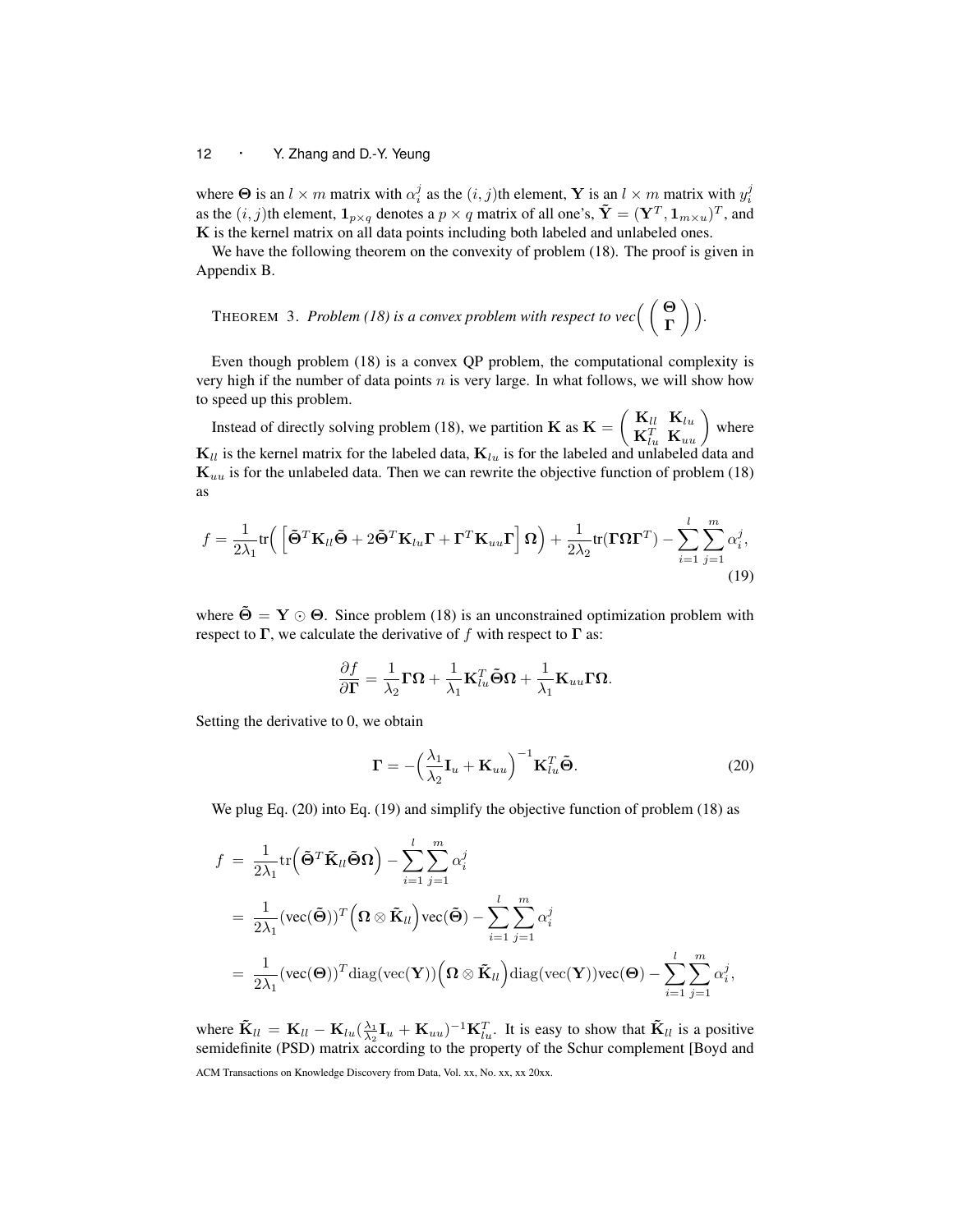Vandenberghe 2004]. Then problem (18) can be reformulated as

$$
\min_{\mathbf{\alpha}} \quad \frac{1}{2} \mathbf{\alpha}^T \hat{\mathbf{K}}_{ML} \mathbf{\alpha} - \sum_{i=1}^l \sum_{j=1}^m \alpha_i^j
$$
\n
$$
\text{s.t.} \quad \sum_{i=1}^l \alpha_i^j y_i^j = 0, \forall j
$$
\n
$$
0 \le \alpha_i^j \le \frac{1}{l}, \forall i, j,
$$
\n(21)

where  $\alpha = \text{vec}(\Theta)$  and  $\hat{\mathbf{K}}_{ML} = \left(\frac{1}{\lambda_1}\Omega \otimes \tilde{\mathbf{K}}_{ll}\right) \odot (\mathbf{y}\mathbf{y}^T)$ . It is easy to show that  $\hat{\mathbf{K}}_{ML}$  is a PSD matrix and so problem  $(21)$  is convex. Problem  $(21)$  is very similar to problem  $(10)$ except for the different definitions of  $\mathbf{\hat{K}}_{ML}$  and  $\mathbf{\hat{K}}_{ML}$ . So we still use the SMO algorithm in the appendix to solve problem (21).

From the formulation of  $\mathbf{\tilde{K}}_{ll}$ , we can define a data-dependent kernel  $k'(\cdot, \cdot)$  as

$$
k'(\mathbf{z}_1, \mathbf{z}_2) = k(\mathbf{z}_1, \mathbf{z}_2) - (\mathbf{k}_1^u)^T (\frac{\lambda_1}{\lambda_2} \mathbf{I}_u + \mathbf{K}_{uu})^{-1} \mathbf{k}_2^u,
$$
 (22)

where  $\mathbf{k}_i^u = (k(\mathbf{z}_i, \mathbf{x}_{l+1}), \dots, k(\mathbf{z}_i, \mathbf{x}_{l+u}))^T$  for  $i = 1, 2$ . Then we can define the datadependent multi-label kernel as  $k'_{ML}((\mathbf{x}_i, j), (\mathbf{x}_p, q)) = \frac{\Omega_{ja}}{\lambda_1} k'(\mathbf{x}_i, \mathbf{x}_p)$  which describes the similarity betweem  $\mathbf{x}_i$  and  $\mathbf{x}_p$  when they hold the *j*th and *q*th labels, respectively.

Optimizing w.r.t. **Ω** when **W** and **b** are fixed*.* When **W** and **b** are fixed, problem (14) becomes

$$
\min_{\Omega} \lambda_1 \text{tr}(\mathbf{W}\Omega^{-1}\mathbf{W}^T) + \lambda_2 \text{tr}(\mathbf{F}\Omega^{-1}\mathbf{F}^T)
$$
  
s.t.  $\Omega \succ 0$   
tr( $\Omega$ ) = 1. (23)

Then we have

$$
\begin{aligned} \text{tr}(\boldsymbol{\Omega}^{-1}\textbf{A}) \;&=\; \text{tr}(\boldsymbol{\Omega}^{-1}\textbf{A})\text{tr}(\boldsymbol{\Omega}) \\ & = \; \text{tr}((\boldsymbol{\Omega}^{-\frac{1}{2}}\textbf{A}^{\frac{1}{2}})(\textbf{A}^{\frac{1}{2}}\boldsymbol{\Omega}^{-\frac{1}{2}}))\text{tr}(\boldsymbol{\Omega}^{\frac{1}{2}}\boldsymbol{\Omega}^{\frac{1}{2}}) \\ & \geq \; (\text{tr}(\boldsymbol{\Omega}^{-\frac{1}{2}}\textbf{A}^{\frac{1}{2}}\boldsymbol{\Omega}^{\frac{1}{2}}))^2 = (\text{tr}(\textbf{A}^{\frac{1}{2}}))^2, \end{aligned}
$$

where  $\mathbf{A} = \lambda_1 \mathbf{W}^T \mathbf{W} + \lambda_2 \mathbf{F}^T \mathbf{F}$ . As before, the first equality holds because of the last constraint in problem (23) and the last inequality holds because of the Cauchy-Schwarz inequality for the Frobenius norm. Moreover, tr(**Ω***<sup>−</sup>*<sup>1</sup>**A**) attains its minimum value (tr(**A** 1 <sup>2</sup> ))<sup>2</sup> if and only if  $\Omega^{-\frac{1}{2}}A^{\frac{1}{2}} = a\Omega^{\frac{1}{2}}$  for some constant *a* and tr( $\Omega$ ) = 1. So we can get the analytical solution

$$
\boldsymbol{\Omega} = \frac{\left(\lambda_1 \mathbf{W}^T \mathbf{W} + \lambda_2 \mathbf{F}^T \mathbf{F}\right)^{\frac{1}{2}}}{\text{tr}\left(\left(\lambda_1 \mathbf{W}^T \mathbf{W} + \lambda_2 \mathbf{F}^T \mathbf{F}\right)^{\frac{1}{2}}\right)}.
$$

From this solution, we can see how the unlabeled data can help to estimate **Ω**. In problem (21), we only calculate the optimal  $\alpha$  (or  $\Theta$ ) but not **W** and **F**. We will show how to compute **W** and **F** from  $\alpha$ . From Eq. (17), we can get  $\mathbf{W} = \frac{1}{\lambda_1} \Omega \left[ \phi(\mathbf{X}_l) \tilde{\mathbf{\Theta}} + \phi(\mathbf{X}_u) \mathbf{\Gamma} \right]$ 

ACM Transactions on Knowledge Discovery from Data, Vol. xx, No. xx, xx 20xx.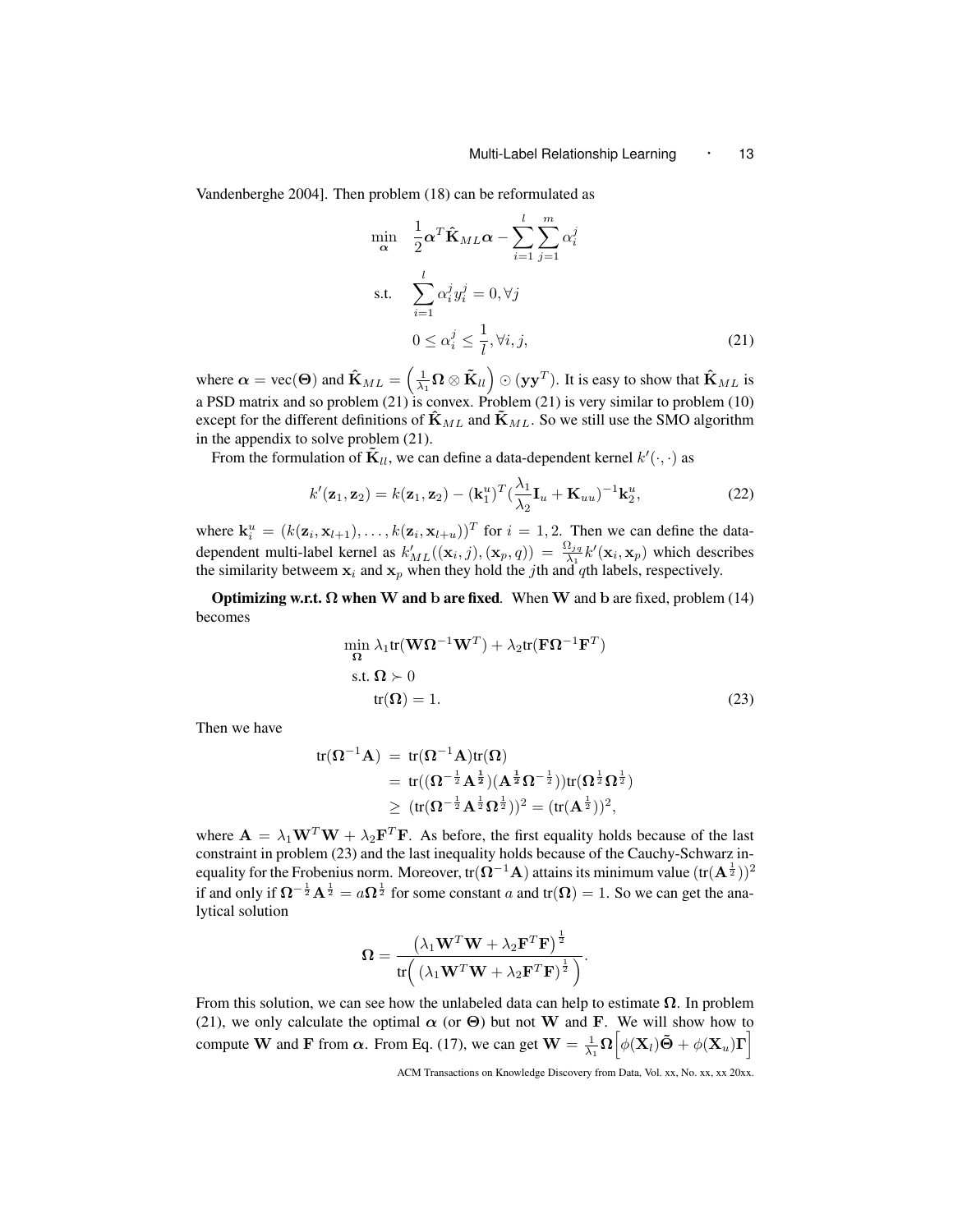where  $\phi(\mathbf{X}_l) = [\phi(\mathbf{x}_1), \dots, \phi(\mathbf{x}_l)]$ . By using Eq. (20), we can obtain

$$
\mathbf{W} = \frac{1}{\lambda_1} \Big[ \mathbf{X}_l - \mathbf{X}_u \Big( \frac{\lambda_1}{\lambda_2} \mathbf{I}_u + \mathbf{K}_{uu} \Big)^{-1} \mathbf{K}_{lu}^T \Big] \tilde{\boldsymbol{\Theta}} \boldsymbol{\Omega}.
$$

Then we can calculate **W***<sup>T</sup>***W** as

$$
\begin{aligned} &\mathbf{W}^T\mathbf{W}\\ =&\frac{1}{\lambda_1^2}\boldsymbol{\Omega}\tilde{\boldsymbol{\Theta}}^T\Big[\mathbf{K}_{ll}-\mathbf{K}_{lu}\big(\frac{\lambda_1}{\lambda_2}\mathbf{I}_u+\mathbf{K}_{uu}\big)^{-1}\mathbf{K}_{lu}^T-\frac{\lambda_1}{\lambda_2}\mathbf{K}_{lu}\big(\frac{\lambda_1}{\lambda_2}\mathbf{I}_u+\mathbf{K}_{uu}\big)^{-2}\mathbf{K}_{lu}^T\Big]\tilde{\boldsymbol{\Theta}}\boldsymbol{\Omega}. \end{aligned}
$$

According to the first constraint of problem  $(14)$ , we can calculate **F** as

$$
\mathbf{F} = \phi(\mathbf{X}_u)^T \mathbf{W} = \frac{1}{\lambda_1} \Big[ \mathbf{K}_{lu}^T - \mathbf{K}_{uu} \Big( \frac{\lambda_1}{\lambda_2} \mathbf{I}_u + \mathbf{K}_{uu} \Big)^{-1} \mathbf{K}_{lu}^T \Big] \tilde{\boldsymbol{\Theta}} \boldsymbol{\Omega}.
$$

## 5. EXPERIMENTS

In this section, we compare MLRL and SSMLRL with some state-of-the-art multi-label learning methods on several real-world applications.

## 5.1 Performance Measures

Since each data point has multiple labels, performance evaluation in multi-label learning is much more complicated than that in traditional single-label learning. In this paper, five performance measures designed for multi-label learning from [Schapire and Singer 2000; Tsoumakas and Katakis 2007] are used, i.e. *Hamming loss*, *one-error*, *coverage*, *ranking loss* and *average precision*.

Given a multi-label dataset  $\mathcal{D} = \{(\mathbf{x}_i, Y_i)\}_{i=1}^n$  where  $Y_i$  is the set of labels associated with  $x_i$ , the five measures are defined as follows. Here we assume that  $h(x_i)$  returns the predictions of  $\mathbf{x}_i$ ,  $h(\mathbf{x}_i, y)$  returns the confidence that *y* is a label associated with  $\mathbf{x}_i$ , and *rank*<sup>*h*</sup>( $\mathbf{x}_i$ , *y*) returns the rank of *y* derived from  $h(\mathbf{x}_i, y)$ .

(a) *Hamming loss:*

$$
\text{hloss}(h) = \frac{1}{mn} \sum_{i=1}^{n} |h(\mathbf{x}_i) \triangle Y_i|
$$
 (24)

Here  $\triangle$  denotes the symmetric difference between two sets. The Hamming loss measures the number of times that an instance-label pair is misclassified.

(b) *One-error:*

one-error
$$
(h)
$$
 =  $\frac{1}{n} \sum_{i=1}^{n} I\left(\left[\arg\max_{y} h(\mathbf{x}_i, y)\right] \notin Y_i\right)$  (25)

Here for predicate  $\pi$ ,  $I(\pi)$  equals 1 if  $\pi$  holds and 0 otherwise. The one-error measures the number of times in which the top-ranked label is not in the set of proper labels of the data point.

(c) *Coverage:*

$$
\text{coverage}(h) = \frac{1}{n} \sum_{i=1}^{n} \max_{y \in Y_i} rank^h(\mathbf{x}_i, y) - 1 \tag{26}
$$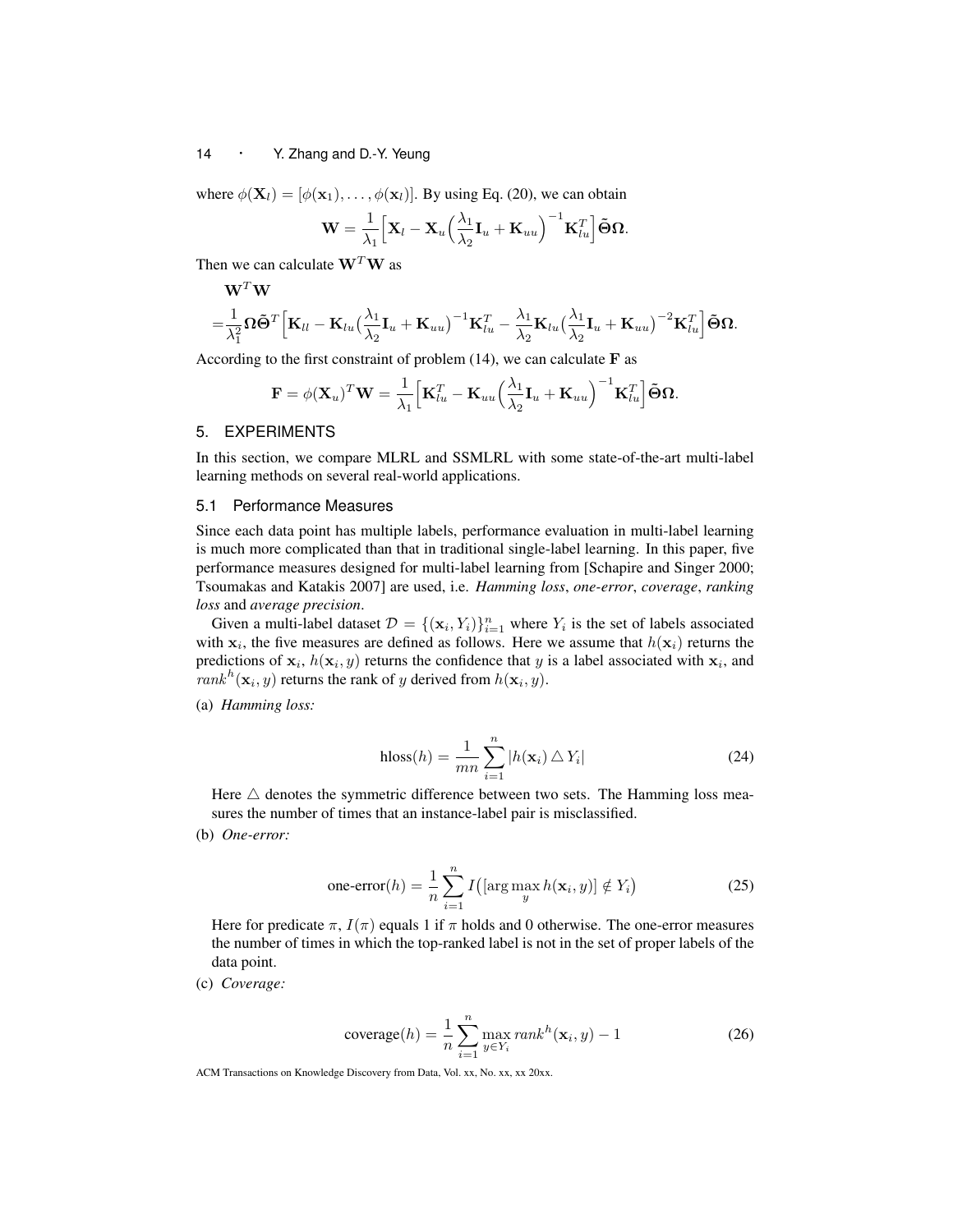The coverage measures the number of steps needed, on average, to move down the label list in order to cover all the proper labels of the data point.

(d) *Ranking loss:*

rloss
$$
(h)
$$
 =  $\frac{1}{n} \sum_{i=1}^{n} \frac{|R_i|}{|Y_i||\bar{Y}_i|}$  (27)

Here  $R_i = \{(y_1, y_2) \mid h(\mathbf{x}_i, y_1) \leq h(\mathbf{x}_i, y_2), (y_1, y_2) \in Y_i \times \overline{Y}_i\}$  and  $\overline{Y}_i$  denotes the complementary set of *Y<sup>i</sup>* . The ranking loss measures the average fraction of label pairs that are misordered for the data point.

(e) *Average precision:*

$$
avgprec(h) = \frac{1}{n} \sum_{i=1}^{n} \frac{1}{|Y_i|} \sum_{y \in Y_i} \frac{|P_i(y)|}{rank^h(\mathbf{x}_i, y)}
$$
(28)

Here  $P_i(y) = \{y' \mid \text{rank}^h(\mathbf{x}_i, y') \leq \text{rank}^h(\mathbf{x}_i, y), y' \in Y_i\}.$  The average precision measures the average fraction of proper labels ranked above a particular label  $y \in Y_i$ .

For the first four performance measures, the smaller the value the better the performance. For the average precision, on the other hand, a larger value implies a better performance.

#### 5.2 Data Sets

Nine multi-label data sets are used in our experiments. Their characteristics are briefly summarized in Table I. Given a multi-label data set *D*, we use  $|\mathcal{D}|$ ,  $dim(\mathcal{D})$  and  $L(\mathcal{D})$ to denote its number of data points, data dimensionality and number of all distinct labels. Moreover, the following multi-label statistics from [Read et al. 2009] are also shown in Table I:

- —Label cardinality  $LCard(\mathcal{D}) = \frac{1}{n} \sum_{i=1}^{n} |Y_i|$ , which measures the average number of labels in *D*;
- —Label density  $LDen(\mathcal{D}) = \frac{LCard(\mathcal{D})}{L(\mathcal{D})}$ , which normalizes  $LCard(\mathcal{D})$  by the number of all distinct labels;
- —Number of distinct label sets  $DLS(\mathcal{D}) = |\{Y | (\mathbf{x}, Y) \in \mathcal{D}\}|$ , which represents the number of distinct label combinations in *D*;
- —Proportion of distinct label sets  $PDLS(\mathcal{D}) = \frac{DLS(\mathcal{D})}{|D|}$ , which normalizes  $DLS(\mathcal{D})$  by the number of data points in *D*.

As shown in Table I, four medium-scale data sets (emotions, image, scene, yeast) as well as five large-scale data sets (from rcv1(subset 1) to rcv1(subset 5)) are used in our experiments. Moreover, dimensionality reduction is performed on rcv1(subset 1) to rcv1(subset 5), where we retain the top 2% of features with highest document frequency as [Zhang and Zhang 2010] did.

For the emotions, image, scene, yeast data sets, the kernel we used is the RBF kernel and the linear kernel is adopted for rcv1 data sets. The width parameter used in the RBF kernel is set to be the mean of pairwise Euclidean distances of the whole training data, which include labeled data in supervised setting and labeled and unlabeled data in semi-supervised setting. The candidate set for the regularization parameter  $\lambda$  in MLRL is  $\{0.01, 0.1, 1, 10, 100\}$  and the same candidate set is used for  $\lambda_1$  and  $\lambda_2$  in SSMLRL.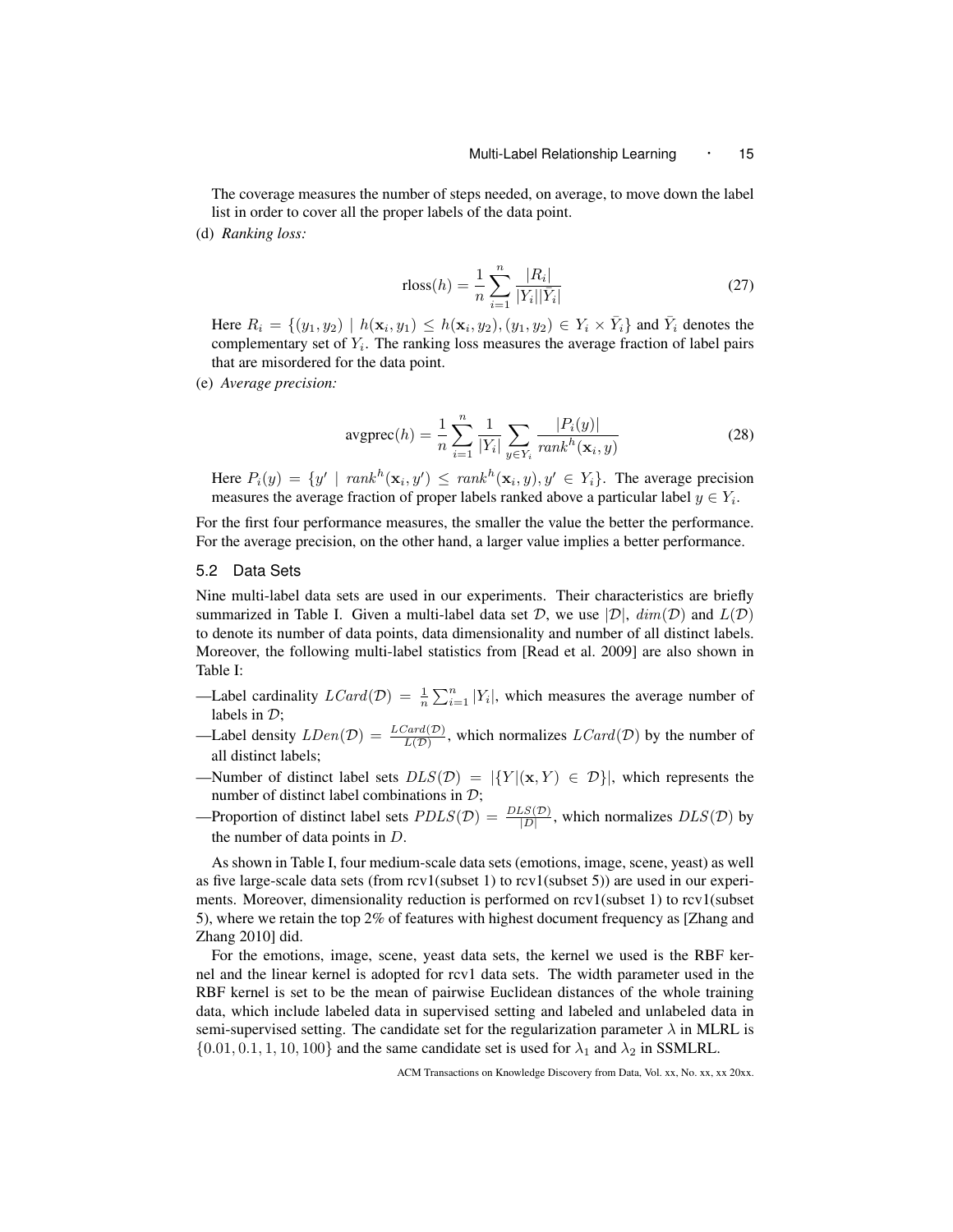| Data Set          | $\mathcal{D}$ | $dim(\mathcal{D})$ | L(D) | $LCard(\mathcal{D})$ | $LDen(\mathcal{D})$ | $DLS(\mathcal{D})$ | $PDLS(\mathcal{D})$ |
|-------------------|---------------|--------------------|------|----------------------|---------------------|--------------------|---------------------|
| emotions          | 593           | 72                 | 6    | 1.869                | 0.311               | 27                 | 0.046               |
| image             | 2000          | 294                | 5    | 1.236                | 0.247               | 20                 | 0.010               |
| scene             | 2407          | 294                | 6    | 1.074                | 0.179               | 15                 | 0.006               |
| yeast             | 2417          | 103                | 14   | 4.237                | 0.303               | 198                | 0.082               |
| $rcv1$ (subset 1) | 6000          | 944                | 101  | 2.880                | 0.029               | 1028               | 0.171               |
| $rcv1$ (subset 2) | 6000          | 944                | 101  | 2.634                | 0.026               | 954                | 0.159               |
| $rcv1$ (subset 3) | 6000          | 944                | 101  | 2.614                | 0.026               | 939                | 0.157               |
| $rcv1$ (subset 4) | 6000          | 944                | 101  | 2.484                | 0.025               | 816                | 0.136               |
| $rcv1$ (subset 5) | 6000          | 944                | 101  | 2.642                | 0.026               | 946                | 0.158               |

Table I. Characteristics of the data sets used in the experiments

## 5.3 Experimental Results for the Supervised Setting

In this section, we evaluate our method under the supervised setting. The methods compared are BP-ML [Zhang and Zhou 2006] which is a multi-label neural network, ML-KNN [Zhang and Zhou 2007] which is a lazy learner for multi-label learning, two maximum margin classifiers, namely, BSVM [Boutell et al. 2004] and RankSVM [Elisseeff and Weston 2001], LEAD [Zhang and Zhang 2010] which first uses a Bayesian network to learn the label dependency and then learns multiple binary classifiers based on the structure of the Bayesian network. For BSVM, LibSVM<sup>4</sup> [Chang and Lin 2001] is used. Moreover, the hyper-parameters suggested in the respective references in the literature are used for the compared methods: For BSVM and RankSVM, the model parameters such as the regularization parameters are learned using the cross-training strategy; for ML-KNN, the number of nearest neighbors is set to 10 and Euclidean distance is used as the distance metric; For BP-ML, the number of hidden units is set to 20% of the dimensionality and the number of training epochs is set to 100.

Ten-fold cross-validation is performed on each data set to evaluate the performance of all compared methods. The results are reported from Tables II to VI. Pairwise t-tests at 5% significance level are conducted between all the methods to statistically measure the significance of performance difference. Whenever our method MLRL achieves significantly better/worse performance than the compared method on any data set, a win/loss is counted and a marker *•*/*◦* is shown in the corresponding table; otherwise the situation is treated as a tie and no marker is shown. The resulting win/tie/loss counts for MLRL against the compared methods are summarized in Table VII.

As shown in Table VII, MLRL is significantly superior to the compared methods in most cases: 86.7% (BSVM), 80.0% (RankSVM), 75.6% (ML-KNN), 86.7% (BP-ML) and 40.0% (LEAD), and is inferior to them in much fewer cases: 0.0% (BSVM), 2.2% (RankSVM), 0.0% (ML-KNN), 2.2% (BP-ML) and 2.2% (LEAD). These results show that MLRL is competitive with respect to the state-of-the-art methods.

5.3.1 *Analysis of Learned Label Correlation Matrices.* For the emotions data, the mean label correlation matrix over 10 trials, calculated from the label covariance matrices over 10 trials, is reported in Table VIII. We can find that the correlations between 'happy-pleased' and all other emotions are near 0, meaning that 'happy-pleased' is uncorrelated with other emotions. This is easy to understand because other emotions are not

<sup>4</sup>http://www.csie.ntu.edu.tw/*∼*cjlin/libsvmtools/multilabel/

ACM Transactions on Knowledge Discovery from Data, Vol. xx, No. xx, xx 20xx.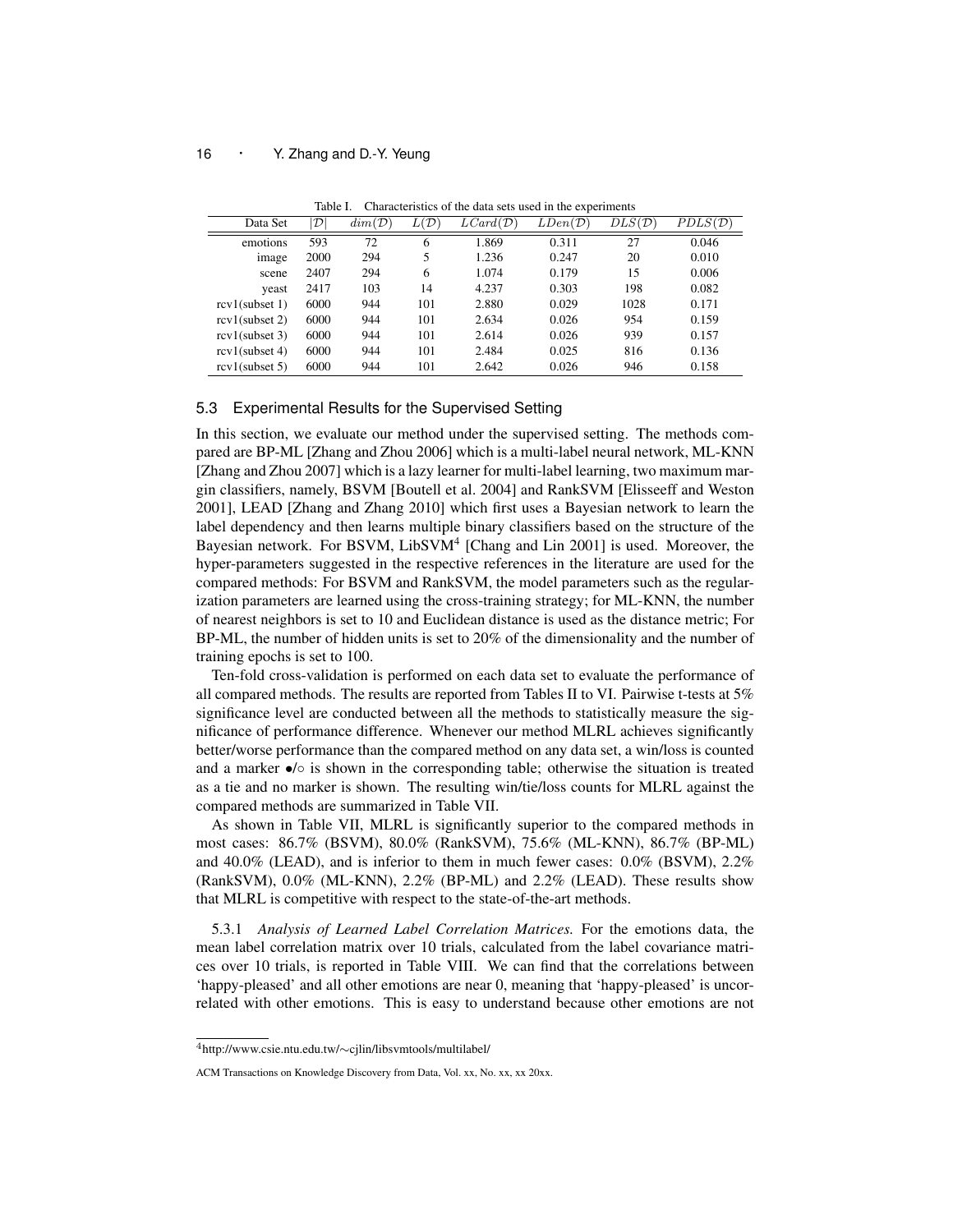Table II. Performance of each algorithm in terms of *Hamming loss* under the *supervised setting*. For each data set, the upper row shows the mean over 10 trials for each method and the lower row shows the corresponding standard deviation. *•*/*◦* indicates whether MLRL is statistically superior/inferior to the compared algorithm by pairwise t-test at 5% significance level.

| Data Set          | MLRL   | <b>BSVM</b>      | RankSVM          | <b>ML-KNN</b>    | BP-ML            | LEAD             |
|-------------------|--------|------------------|------------------|------------------|------------------|------------------|
| emotions          | 0.1880 | $0.2364 \bullet$ | $0.2014 \bullet$ | $0.2162 \bullet$ | $0.2317 \bullet$ | $0.2085 \bullet$ |
|                   | 0.0139 | 0.0407           | 0.0289           | 0.0235           | 0.0175           | 0.0215           |
| image             | 0.1739 | $0.2835 \bullet$ | $0.2100 \bullet$ | $0.2476\bullet$  | 0.1733           | 0.1810           |
|                   | 0.0102 | 0.0133           | 0.0354           | 0.0204           | 0.0077           | 0.0155           |
| scene             | 0.1039 | $0.1596\bullet$  | $0.1337 \bullet$ | $0.1880\bullet$  | $0.0889$ o       | 0.1260           |
|                   | 0.0104 | 0.0099           | 0.0106           | 0.0262           | 0.0118           | 0.0132           |
| yeast             | 0.1986 | $0.2423\bullet$  | 0.2029           | $0.2132 \bullet$ | $0.2143 \bullet$ | $0.2102 \bullet$ |
|                   | 0.0048 | 0.0310           | 0.0053           | 0.0053           | 0.0034           | 0.0038           |
| $rcv1$ (subset 1) | 0.0265 | 0.0280           | $0.0295 \bullet$ | $0.0301 \bullet$ | $0.0332 \bullet$ | 0.0278           |
|                   | 0.0013 | 0.0025           | 0.0038           | 0.0024           | 0.0023           | 0.0017           |
| $rcv1$ (subset 2) | 0.0210 | $0.0291 \bullet$ | $0.0315\bullet$  | 0.0247           | $0.0312 \bullet$ | $0.0246\bullet$  |
|                   | 0.0011 | 0.0019           | 0.0021           | 0.0017           | 0.0018           | 0.0012           |
| $rcv1$ (subset 3) | 0.0229 | $0.0287 \bullet$ | $0.0273\bullet$  | 0.0257           | $0.0341 \bullet$ | 0.0256           |
|                   | 0.0015 | 0.0021           | 0.0017           | 0.0020           | 0.0029           | 0.0011           |
| $rcv1$ (subset 4) | 0.0208 | $0.0287 \bullet$ | $0.0308 \bullet$ | $0.0280 \bullet$ | $0.0321 \bullet$ | 0.0231           |
|                   | 0.0017 | 0.0016           | 0.0024           | 0.0021           | 0.0023           | 0.0015           |
| $rcv1$ (subset 5) | 0.0231 | $0.0297 \bullet$ | $0.0281 \bullet$ | $0.0273\bullet$  | $0.0312 \bullet$ | 0.0237           |
|                   | 0.0019 | 0.0021           | 0.0020           | 0.0018           | 0.0019           | 0.0016           |

Table III. Performance of each algorithm in terms of *one-error* under the *supervised setting*. For each data set, the upper row shows the mean over 10 trials for each method and the lower row shows the corresponding standard deviation. *•*/*◦* indicates whether MLRL is statistically superior/inferior to the compared algorithm by pairwise t-test at 5% significance level.

| Data Set          | <b>MLRL</b> | <b>BSVM</b>      | RankSVM          | <b>ML-KNN</b>    | <b>BP-ML</b>     | <b>LEAD</b>      |
|-------------------|-------------|------------------|------------------|------------------|------------------|------------------|
| emotions          | 0.2548      | $0.4128 \bullet$ | $0.3924 \bullet$ | 0.3145           | $0.3913\bullet$  | 0.3011           |
|                   | 0.0644      | 0.0360           | 0.0727           | 0.0781           | 0.0522           | 0.0631           |
| image             | 0.3080      | $0.3565 \bullet$ | $0.3435 \bullet$ | 0.3370           | $0.3750 \bullet$ | 0.3095           |
|                   | 0.0265      | 0.0129           | 0.0973           | 0.0619           | 0.0248           | 0.0223           |
| scene             | 0.2472      | $0.3158 \bullet$ | $0.2922 \bullet$ | 0.2510           | $0.6289 \bullet$ | 0.2502           |
|                   | 0.0375      | 0.0062           | 0.0428           | 0.0275           | 0.0360           | 0.0476           |
| yeast             | 0.2267      | $0.2944 \bullet$ | 0.2230           | 0.2292           | 0.2396           | $0.2590 \bullet$ |
|                   | 0.0164      | 0.0289           | 0.0260           | 0.0308           | 0.0191           | 0.0259           |
| $rcv1$ (subset 1) | 0.4120      | $0.4413\bullet$  | $0.4632 \bullet$ | $0.6123\bullet$  | $0.8139 \bullet$ | $0.4416\bullet$  |
|                   | 0.0153      | 0.0147           | 0.0182           | 0.0187           | 0.0213           | 0.0164           |
| $rcv1$ (subset 2) | 0.3937      | $0.4421 \bullet$ | 0.4210           | $0.5817\bullet$  | $0.7365 \bullet$ | 0.4212           |
|                   | 0.0159      | 0.0186           | 0.0179           | 0.0186           | 0.0251           | 0.0171           |
| $rcv1$ (subset 3) | 0.3985      | $0.4315 \bullet$ | $0.4277 \bullet$ | $0.5366 \bullet$ | $0.6789 \bullet$ | 0.3995           |
|                   | 0.0161      | 0.0191           | 0.0153           | 0.0153           | 0.0201           | 0.0147           |
| $rcv1$ (subset 4) | 0.3356      | $0.4151 \bullet$ | $0.4310\bullet$  | $0.5001 \bullet$ | $0.6912 \bullet$ | $0.3923\bullet$  |
|                   | 0.0143      | 0.0173           | 0.0168           | 0.0191           | 0.0204           | 0.0162           |
| $rcv1$ (subset 5) | 0.4081      | $0.4812 \bullet$ | $0.4537 \bullet$ | $0.5458 \bullet$ | $0.6819\bullet$  | 0.4317           |
|                   | 0.0178      | 0.0169           | 0.0185           | 0.0194           | 0.0228           | 0.0146           |

about 'happiness'. The mean label correlation matrices for the image and scene datasets are shown in Tables IX and X, respectively. For the image data, 'desert' has negative correlations with 'sea' and 'tree' because we seldom see water and trees in a desert and we seldom see a desert when we see water or trees. For the scene data, 'beach' has nearly zero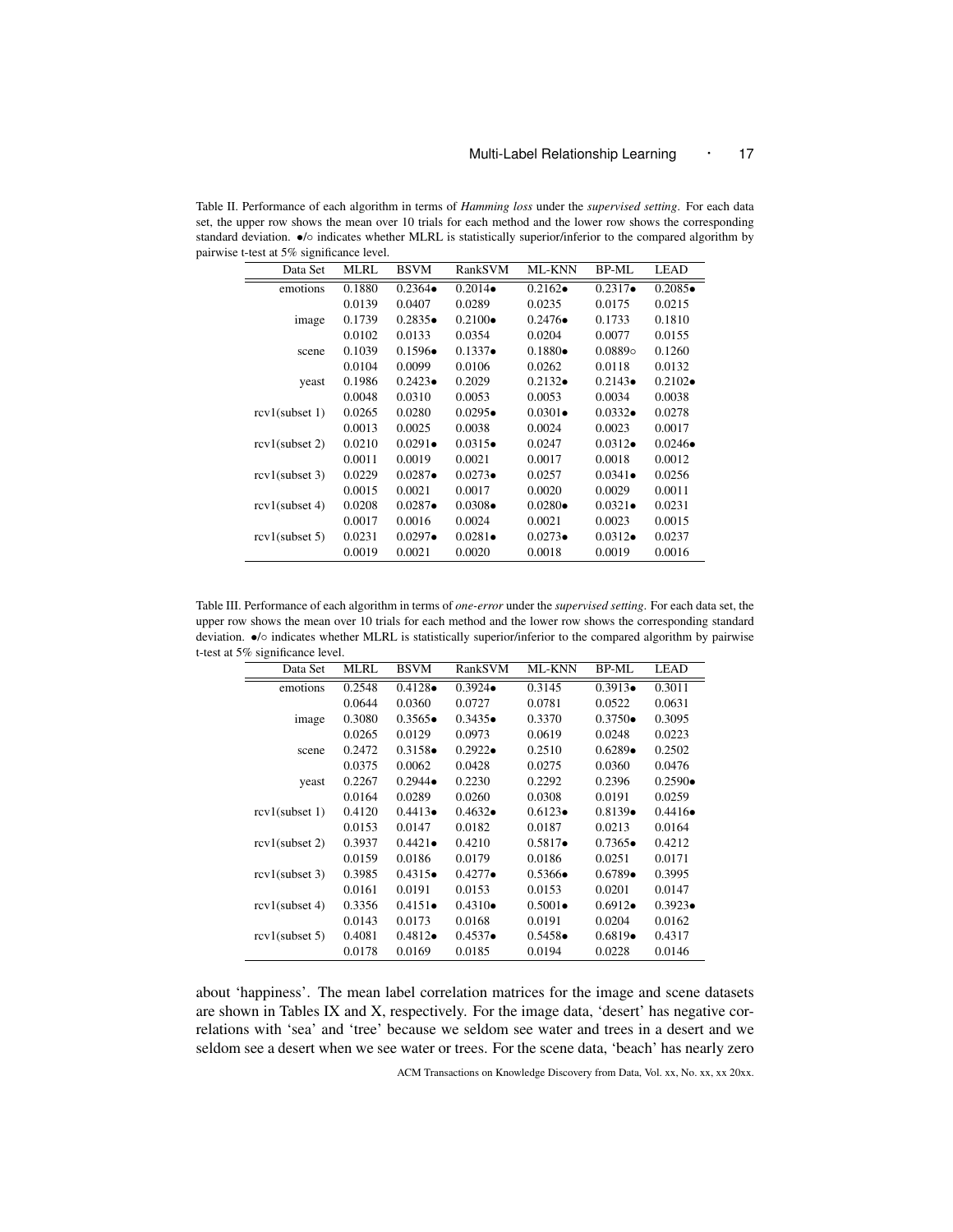Table IV. Performance of each algorithm in terms of *coverage* under the *supervised setting*. For each data set, the upper row shows the mean over 10 trials for each method and the lower row shows the corresponding standard deviation. *•*/*◦* indicates whether MLRL is statistically superior/inferior to the compared algorithm by pairwise t-test at 5% significance level.

| Data Set          | MLRL    | <b>BSVM</b>       | RankSVM           | <b>ML-KNN</b>     | BP-ML             | LEAD              |
|-------------------|---------|-------------------|-------------------|-------------------|-------------------|-------------------|
| emotions          | 1.7686  | $2.0110 \bullet$  | $1.9814 \bullet$  | $1.9131 \bullet$  | $2.0336 \bullet$  | $1.9711 \bullet$  |
|                   | 0.1148  | 0.1592            | 0.1942            | 0.1517            | 0.1806            | 0.1623            |
| image             | 0.9365  | $1.1340\bullet$   | $1.0535 \bullet$  | $1.8385\bullet$   | $1.0150 \bullet$  | 0.9928            |
|                   | 0.0526  | 0.0656            | 0.0468            | 0.0570            | 0.0532            | 0.0622            |
| scene             | 0.5206  | 0.5184            | $0.4974\circ$     | 0.5481            | $0.8202 \bullet$  | 0.5223            |
|                   | 0.0849  | 0.0730            | 0.0882            | 0.1392            | 0.0807            | 0.0829            |
| yeast             | 5.4623  | 6.5355            | $6.3599 \bullet$  | $6.3604 \bullet$  | $6.3247 \bullet$  | $5.8204 \bullet$  |
|                   | 0.2045  | 0.2040            | 0.0938            | 0.1108            | 0.1692            | 0.2749            |
| $rcv1$ (subset 1) | 12.0141 | $21.5187 \bullet$ | $22.1391 \bullet$ | $20.0142 \bullet$ | $28.1726\bullet$  | $14.2749 \bullet$ |
|                   | 0.6810  | 0.8157            | 0.9105            | 1.0310            | 0.8591            | 0.7230            |
| $rcv1$ (subset 2) | 11.0141 | $22.2209 \bullet$ | $23.4208 \bullet$ | $21.4108 \bullet$ | $29.2992 \bullet$ | $12.9247 \bullet$ |
|                   | 0.7821  | 0.8297            | 0.9201            | 0.9184            | 0.9104            | 0.8192            |
| $rcv1$ (subset 3) | 10.2090 | $22.0183 \bullet$ | $22.1940 \bullet$ | $22.1483\bullet$  | $25.4102 \bullet$ | 11.8109           |
|                   | 0.8109  | 0.9109            | 0.8104            | 0.9174            | 0.8197            | 0.9179            |
| $rcv1$ (subset 4) | 12.8420 | $20.0841 \bullet$ | $21.8420 \bullet$ | $22.8042 \bullet$ | $21.4280 \bullet$ | 10.2084 $\circ$   |
|                   | 0.7013  | 0.8023            | 0.9018            | 0.9723            | 0.9731            | 0.9739            |
| $rcv1$ (subset 5) | 11.4297 | $22.2389\bullet$  | $22.2979 \bullet$ | $23.4203\bullet$  | $26.0130 \bullet$ | 12.4200           |
|                   | 0.7912  | 0.8791            | 0.8198            | 0.8941            | 0.8012            | 0.8929            |

Table V. Performance of each algorithm in terms of *ranking loss* under the *supervised setting*. For each data set, the upper row shows the mean over 10 trials for each method and the lower row shows the corresponding standard deviation. *•*/*◦* indicates whether MLRL is statistically superior/inferior to the compared algorithm by pairwise t-test at 5% significance level.

| Data Set          | MLRL   | <b>BSVM</b>      | RankSVM          | <b>ML-KNN</b>    | BP-ML            | LEAD             |
|-------------------|--------|------------------|------------------|------------------|------------------|------------------|
| emotions          | 0.1574 | 0.1843           | $0.2011 \bullet$ | 0.1779           | 0.1843           | 0.1620           |
|                   | 0.0371 | 0.0516           | 0.0554           | 0.0227           | 0.0324           | 0.0204           |
| image             | 0.1661 | $0.1890 \bullet$ | $0.1960 \bullet$ | $0.1903\bullet$  | $0.1854 \bullet$ | 0.1712           |
|                   | 0.0137 | 0.0139           | 0.0614           | 0.0419           | 0.0145           | 0.0103           |
| scene             | 0.0862 | 0.0965           | 0.0826           | $0.1029 \bullet$ | $0.2863\bullet$  | 0.0929           |
|                   | 0.0146 | 0.0147           | 0.0156           | 0.0280           | 0.0144           | 0.0120           |
| yeast             | 0.1615 | $0.2575 \bullet$ | 0.1677           | 0.1724           | 0.1716           | 0.1719           |
|                   | 0.0146 | 0.0376           | 0.0070           | 0.0083           | 0.0094           | 0.0102           |
| $rcv1$ (subset 1) | 0.0510 | $0.0911 \bullet$ | $0.1020 \bullet$ | $0.1102 \bullet$ | $0.1448 \bullet$ | $0.0722 \bullet$ |
|                   | 0.0031 | 0.0042           | 0.0037           | 0.0042           | 0.0030           | 0.0041           |
| $rcv1$ (subset 2) | 0.0482 | $0.0962 \bullet$ | $0.1043\bullet$  | $0.1009 \bullet$ | $0.1501 \bullet$ | $0.0634\bullet$  |
|                   | 0.0030 | 0.0041           | 0.0031           | 0.0047           | 0.0045           | 0.0043           |
| $rcv1$ (subset 3) | 0.0448 | $0.0802 \bullet$ | $0.1058 \bullet$ | $0.1001 \bullet$ | $0.1502 \bullet$ | $0.0610\bullet$  |
|                   | 0.0032 | 0.0046           | 0.0042           | 0.0045           | 0.0038           | 0.0047           |
| $rcv1$ (subset 4) | 0.0402 | $0.0940 \bullet$ | $0.1029 \bullet$ | $0.1004 \bullet$ | $0.1442 \bullet$ | $0.0589\bullet$  |
|                   | 0.0041 | 0.0044           | 0.0035           | 0.0042           | 0.0047           | 0.0046           |
| $rcv1$ (subset 5) | 0.0552 | $0.0892 \bullet$ | $0.1001 \bullet$ | $0.1021 \bullet$ | $0.1542 \bullet$ | $0.0521$ o       |
|                   | 0.0040 | 0.0041           | 0.0031           | 0.0046           | 0.0038           | 0.0045           |

correlation with 'sunset' because these two scenes seldom appear together in an image. We can see that the knowledge inferred from the label correlation matrices matches people's intuition and hence MLRL has higher interpretability.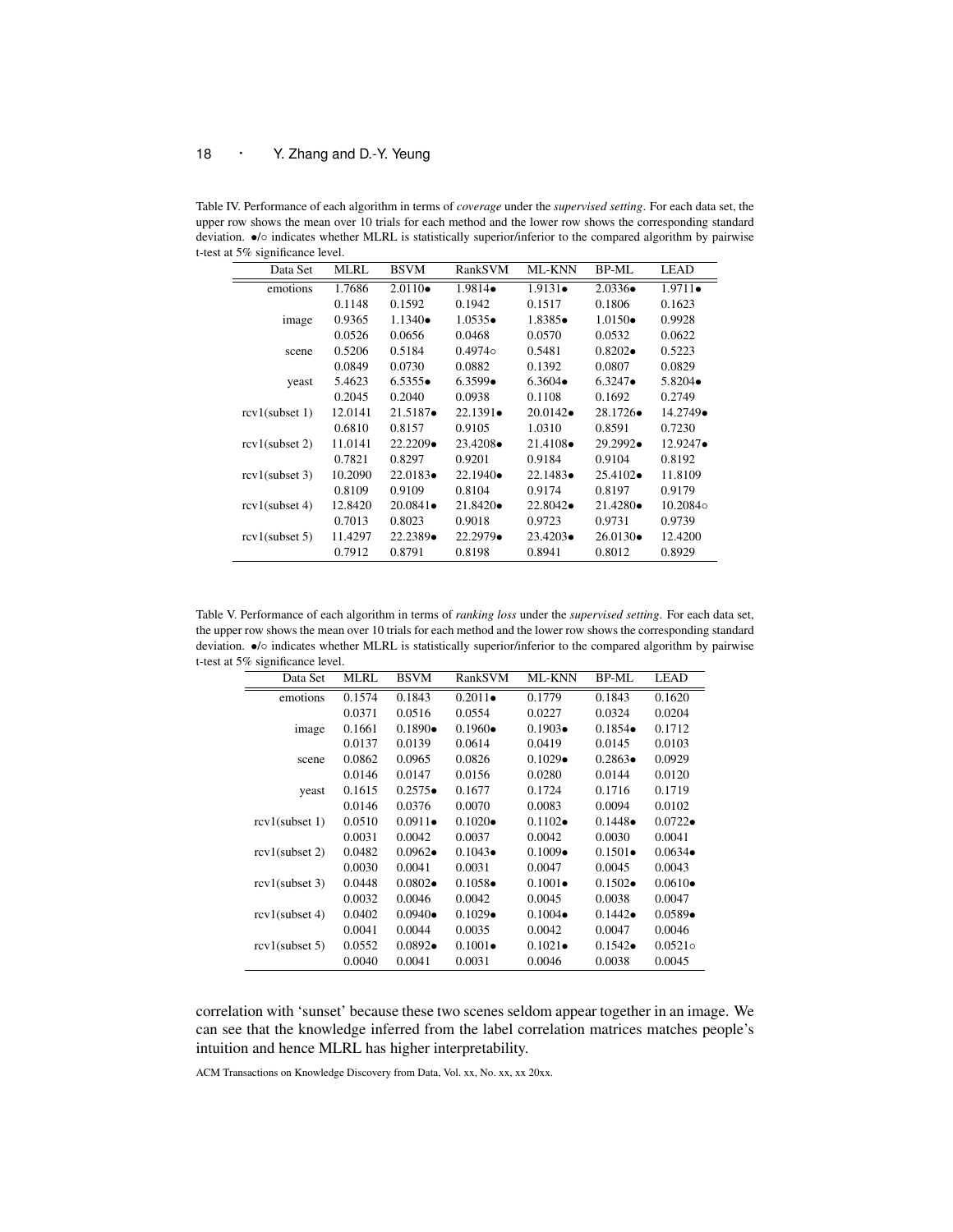Table VI. Performance of each algorithm in terms of *average precision* under the *supervised setting*. For each data set, the upper row shows the mean over 10 trials for each method and the lower row shows the corresponding standard deviation. *•*/*◦* indicates whether MLRL is statistically superior/inferior to the compared algorithm by pairwise t-test at 5% significance level.

| Data Set          | <b>MLRL</b> | <b>BSVM</b>      | RankSVM          | <b>ML-KNN</b>    | <b>BP-ML</b>     | <b>LEAD</b>      |
|-------------------|-------------|------------------|------------------|------------------|------------------|------------------|
| emotions          | 0.8079      | 0.7873           | $0.6683\bullet$  | 0.7707           | $0.7149 \bullet$ | 0.7920           |
|                   | 0.0420      | 0.0332           | 0.0491           | 0.0300           | 0.0282           | 0.0358           |
| image             | 0.7988      | $0.7365 \bullet$ | 0.7639           | $0.5925 \bullet$ | 0.7840           | $0.7610 \bullet$ |
|                   | 0.0154      | 0.0060           | 0.0587           | 0.0358           | 0.0149           | 0.0203           |
| scene             | 0.8506      | 0.8449           | 0.8471           | 0.8391           | $0.8294 \bullet$ | 0.8492           |
|                   | 0.0221      | 0.0063           | 0.0250           | 0.0209           | 0.0224           | 0.0290           |
| yeast             | 0.7825      | $0.7459 \bullet$ | 0.7620           | $0.7539 \bullet$ | $0.7590 \bullet$ | 0.7684           |
|                   | 0.0121      | 0.0151           | 0.0144           | 0.0168           | 0.0139           | 0.0148           |
| $rcv1$ (subset 1) | 0.6202      | $0.5209 \bullet$ | $0.5710\bullet$  | $0.4804 \bullet$ | $0.3820 \bullet$ | $0.5880 \bullet$ |
|                   | 0.0084      | 0.0093           | 0.0090           | 0.0130           | 0.0128           | 0.0092           |
| $rcv1$ (subset 2) | 0.6431      | $0.5402 \bullet$ | $0.5484 \bullet$ | $0.4841 \bullet$ | $0.3274 \bullet$ | $0.6340 \bullet$ |
|                   | 0.0081      | 0.0098           | 0.0093           | 0.0125           | 0.0121           | 0.0085           |
| $rcv1$ (subset 3) | 0.6342      | $0.5810\bullet$  | $0.5452 \bullet$ | $0.5101 \bullet$ | $0.4182 \bullet$ | 0.6124           |
|                   | 0.0124      | 0.0140           | 0.0185           | 0.0181           | 0.0103           | 0.0129           |
| $rcv1$ (subset 4) | 0.6642      | $0.6010 \bullet$ | $0.5602 \bullet$ | $0.5901 \bullet$ | $0.4353 \bullet$ | 0.6552           |
|                   | 0.0108      | 0.0104           | 0.0180           | 0.0187           | 0.0142           | 0.0135           |
| $rcv1$ (subset 5) | 0.6242      | $0.5929 \bullet$ | $0.5621 \bullet$ | $0.5521 \bullet$ | $0.3891 \bullet$ | $0.6104 \bullet$ |
|                   | 0.0131      | 0.0131           | 0.0171           | 0.0162           | 0.0124           | 0.0146           |

Table VII. The win/tie/loss results for MLRL against the compared methods in terms of different performance measures under the *supervised setting*.

| Performance Measure | <b>BSVM</b> | RankSVM | <b>ML-KNN</b> | BP-ML  | LEAD    |
|---------------------|-------------|---------|---------------|--------|---------|
| Hamming loss        | 8/1/0       | 8/1/0   | 7/2/0         | 7/1/1  | 3/6/0   |
| one-error           | 9/0/0       | 7/2/0   | 5/4/0         | 8/1/0  | 3/6/0   |
| coverage            | 8/1/0       | 8/0/1   | 8/1/0         | 9/0/0  | 4/5/0   |
| ranking loss        | 7/2/0       | 7/2/0   | 7/2/0         | 7/2/0  | 4/4/1   |
| average precision   | 7/2/0       | 6/3/0   | 7/2/0         | 8/1/0  | 4/5/0   |
| Total               | 39/6/0      | 36/8/1  | 34/11/0       | 39/5/1 | 18/26/1 |

Table VIII. Mean label correlation matrix learned from the music emotions data. The labels are: L1: amazedsurprised; L2: happy-pleased; L3: relaxing-calm; L4: quiet-still; L5: sad-lonely; L6: angry-aggressive.

|                | L 1       | L <sub>2</sub> | L <sub>3</sub> | I 4       | L5        | L6        |
|----------------|-----------|----------------|----------------|-----------|-----------|-----------|
| L1             | 1.0000    | 0.0000         | $-0.7300$      | $-0.3389$ | $-0.2858$ | 0.1725    |
| L <sub>2</sub> | 0.0000    | 1.0000         | 0.0000         | $-0.0000$ | $-0.0000$ | $-0.0000$ |
| L <sub>3</sub> | $-0.7300$ | 0.0000         | 1.0000         | 0.2674    | 0.1638    | $-0.7178$ |
| I A            | $-0.3389$ | $-0.0000$      | 0.2674         | 1.0000    | 0.8687    | $-0.2799$ |
| L5             | $-0.2858$ | $-0.0000$      | 0.1638         | 0.8687    | 1.0000    | $-0.1181$ |
| L6             | 0.1725    | $-0.0000$      | $-0.7178$      | $-0.2799$ | $-0.1181$ | 1.0000    |

# 5.4 Experimental Results for the Semi-Supervised Setting

In this section, we evaluate our method under the semi-supervised setting. The methods compared are MLGRF [Chen et al. 2008; Zha et al. 2009] which generalizes the conventional Gaussian random field [Zhu et al. 2003] to the multi-label setting, MLLGC [Chen et al. 2008; Zha et al. 2009] which generalizes the conventional local and global consisten-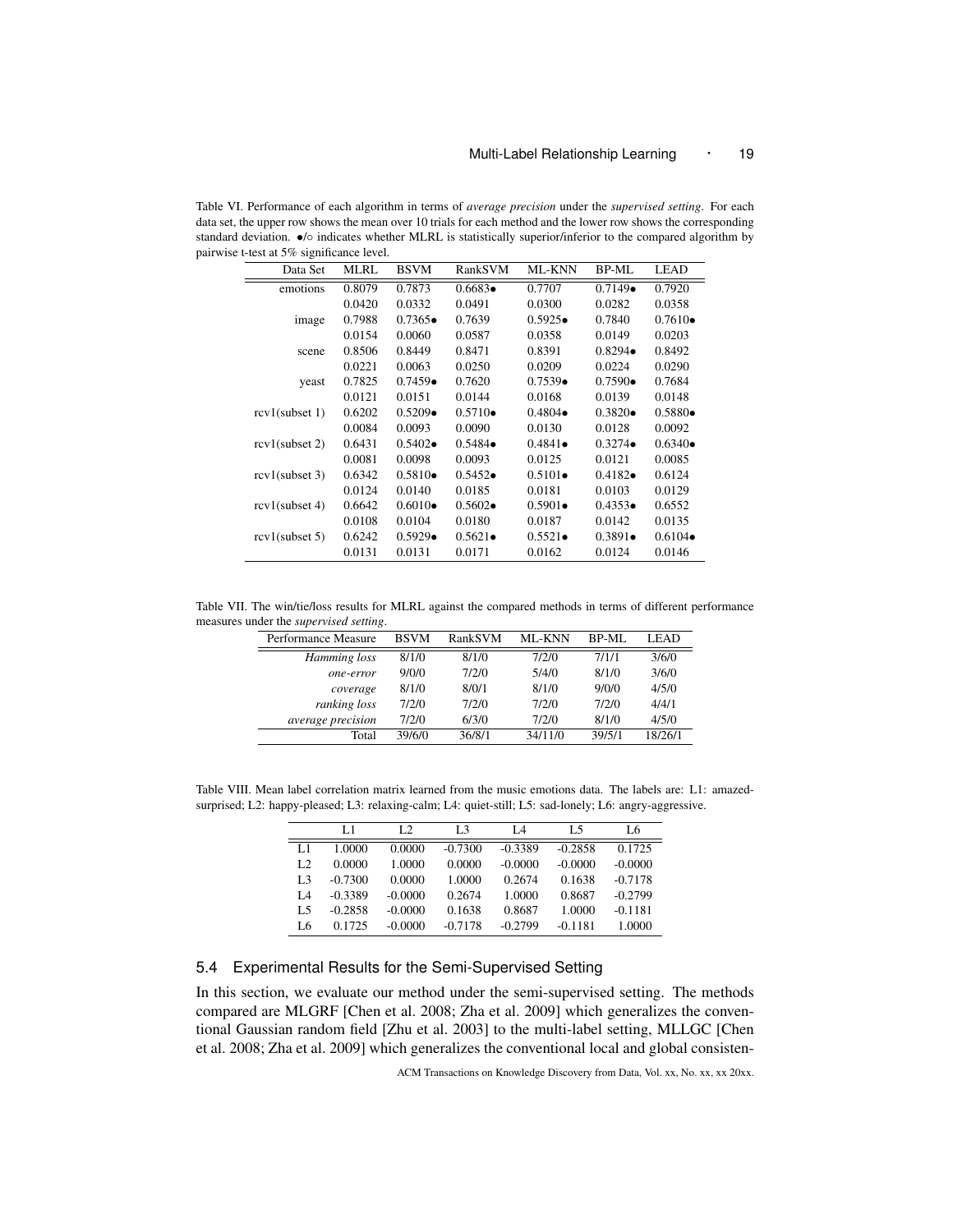|          | desert    | mountain  | sea       | sunset    | tree      |
|----------|-----------|-----------|-----------|-----------|-----------|
| desert   | 1.0000    | $-0.2417$ | $-0.2561$ | $-0.3104$ | $-0.2759$ |
| mountain | $-0.2417$ | 1.0000    | $-0.3600$ | $-0.1351$ | $-0.1184$ |
| sea      | $-0.2561$ | $-0.3600$ | 1.0000    | 0.0295    | $-0.3230$ |
| sunset   | $-0.3104$ | $-0.1351$ | 0.0295    | 1.0000    | $-0.2414$ |
| tree     | $-0.2759$ | $-0.1184$ | $-0.3230$ | $-0.2414$ | 1.0000    |

Table IX. Mean label correlation matrix learned from the image data.

Table X. Mean label correlation matrix learned from the scene data.

|         | heach     | sunset    | foliage   | field     | hill      | urban     |
|---------|-----------|-----------|-----------|-----------|-----------|-----------|
| beach   | 1.0000    | $-0.0208$ | $-0.1709$ | $-0.2714$ | $-0.2036$ | $-0.2669$ |
| sunset  | $-0.0208$ | 1.0000    | $-0.4559$ | $-0.0270$ | $-0.2017$ | $-0.2331$ |
| foliage | $-0.1709$ | $-0.4559$ | 1.0000    | $-0.2124$ | $-0.0369$ | $-0.0774$ |
| field   | $-0.2714$ | $-0.0270$ | $-0.2124$ | 1.0000    | $-0.0841$ | $-0.1421$ |
| hill    | $-0.2036$ | $-0.2017$ | $-0.0369$ | $-0.0841$ | 1.0000    | $-0.4337$ |
| urban   | $-0.2669$ | $-0.2331$ | $-0.0774$ | $-0.1421$ | $-0.4337$ | 1.0000    |

cy method [Zhou et al. 2003] to the multi-label setting, and CNMF [Liu et al. 2006] which is formulated as a constrained nonnegative matrix factorization method. Moreover, MLRL is used as a benchmark method in this comparison.

Since all compared methods including MLGRF, MLLGC and CNMF are transductive methods, we conduct experiments under the transductive setting even though SSMLRL is in fact an inductive method. We randomly choose 20% of each data set as the labeled data and the rest as unlabeled data. We make random splits for 10 trials and report the mean and standard deviation for each performance measure over the 10 trials. The results are reported in Tables XI to XV with respect to different performance measures. Similar to the experimental settings in supervised learning, pairwise t-tests at 5% significance level are conducted between all the methods and a marker *•*/*◦* is shown in these tables to show whether SSMLRL is significantly better/worse than the compared methods. The win/tie/loss counts for MLRL against the compared methods on all data sets are summarized in Tables XVI.

As shown in Table XVI, SSMLRL is again significantly superior to the compared methods in most cases: 91.1% (MLRL), 48.9% (MLGRF), 73.3% (MLLGC) and 95.6% (CN-MF), and is inferior to them in much few cases: 0.0% (MLRL), 13.3% (MLGRF), 11.1% (MLLGC) and 0.0% (CNMF). These results show that SSMLRL is competitive to the state-of-the-art methods for the semi-supervised multi-label learning.

Moreover, to our surprise, Tables XI to XV show that MLRL, even as a supervised method without exploiting unlabeled data, outperforms the semi-supervised learning methods in the literature.

#### 5.5 Computational Details

We plot the change in values of the objective functions in problem (6) and (14) in Figure  $1(a)$  and  $1(b)$  on the emotion data. We find that the objective function value decreases rapidly and then levels off under the two settings, showing the fast convergence of the algorithm which takes no more than 15 iterations.

Moreover, we record the mean of the running time for solving problem (6) and (14)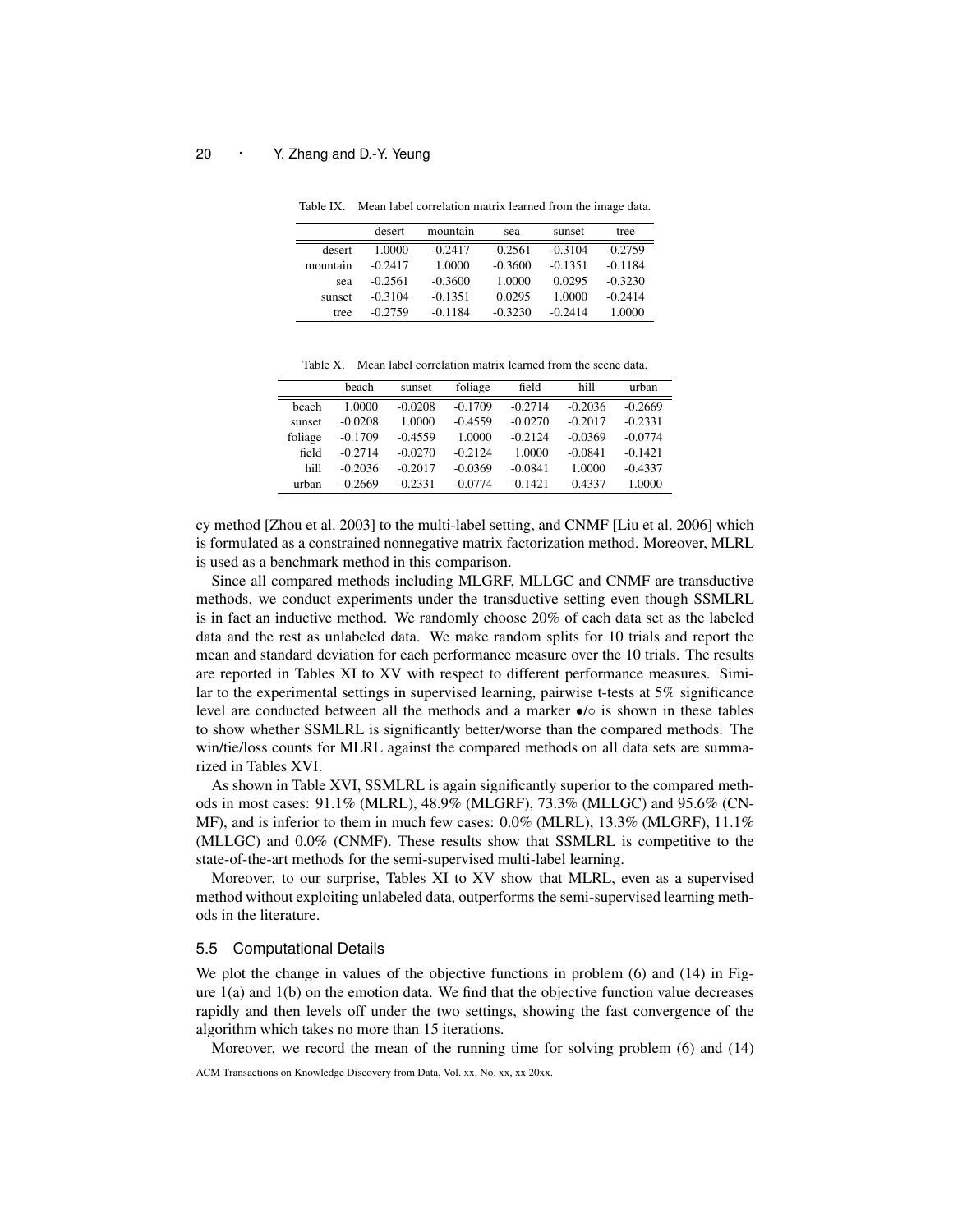Table XI. Performance of each algorithm in terms of *Hamming loss* under the *semi-supervised setting*. For each data set, the upper row shows the mean over 10 trials for each method and the lower row shows the corresponding standard deviation. *•*/*◦* indicates whether SSMLRL is statistically superior/inferior to the compared algorithm by pairwise t-test at 5% significance level.

| Data Set          | <b>SSMLRL</b> | <b>MLRL</b>      | <b>MLGRF</b>     | MLLGC            | <b>CNMF</b>      |
|-------------------|---------------|------------------|------------------|------------------|------------------|
| emotions          | 0.2449        | 0.2671           | $0.2989 \bullet$ | $0.3860 \bullet$ | $0.3153\bullet$  |
|                   | 0.0110        | 0.0170           | 0.0097           | 0.0225           | 0.0031           |
| image             | 0.1787        | $0.2345\bullet$  | $0.2008 \bullet$ | $0.3417 \bullet$ | $0.2468 \bullet$ |
|                   | 0.0061        | 0.0070           | 0.0063           | 0.0197           | 0.0012           |
| scene             | 0.0983        | $0.1815\bullet$  | $0.1129\bullet$  | $0.1171 \bullet$ | $0.1791 \bullet$ |
|                   | 0.0035        | 0.0118           | 0.0077           | 0.0065           | 0.0004           |
| yeast             | 0.2098        | $0.2578 \bullet$ | 0.2171           | $0.2557 \bullet$ | $0.3026 \bullet$ |
|                   | 0.0027        | 0.0101           | 0.0068           | 0.0133           | 0.0013           |
| $rcv1$ (subset 1) | 0.0385        | 0.0596           | $0.2673\bullet$  | 0.0433           | $0.1356\bullet$  |
|                   | 0.0066        | 0.0169           | 0.0735           | 0.0095           | 0.0087           |
| $rcv1$ (subset 2) | 0.0361        | $0.0565 \bullet$ | $0.2376\bullet$  | $0.0662 \bullet$ | $0.1069 \bullet$ |
|                   | 0.0021        | 0.0123           | 0.0782           | 0.0104           | 0.0064           |
| $rcv1$ (subset 3) | 0.0302        | $0.0526\bullet$  | $0.2023\bullet$  | 0.0520           | $0.1143 \bullet$ |
|                   | 0.0032        | 0.0147           | 0.0812           | 0.0134           | 0.0031           |
| $rcv1$ (subset 4) | 0.0320        | $0.0580 \bullet$ | $0.2094 \bullet$ | $0.0533 \bullet$ | $0.1223\bullet$  |
|                   | 0.0034        | 0.0131           | 0.0729           | 0.0106           | 0.0079           |
| $rcv1$ (subset 5) | 0.0349        | $0.0543\bullet$  | $0.2480 \bullet$ | $0.0724 \bullet$ | $0.1353\bullet$  |
|                   | 0.0032        | 0.0142           | 0.0808           | 0.0142           | 0.0098           |

Table XII. Performance of each algorithm in terms of *one-error* under the *semi-supervised setting*. For each data set, the upper row shows the mean over 10 trials for each method and the lower row shows the corresponding standard deviation. *•*/*◦* indicates whether SSMLRL is statistically superior/inferior to the compared algorithm by pairwise t-test at 5% significance level.

| Data Set          | <b>SSMLRL</b> | <b>MLRL</b>      | <b>MLGRF</b>     | MLLGC            | <b>CNMF</b>      |
|-------------------|---------------|------------------|------------------|------------------|------------------|
| emotions          | 0.3580        | $0.4008 \bullet$ | $0.4559\bullet$  | $0.4660 \bullet$ | $0.5800 \bullet$ |
|                   | 0.0286        | 0.0247           | 0.0261           | 0.0155           | 0.0142           |
| image             | 0.3307        | $0.5969\bullet$  | $0.3636 \bullet$ | $0.3809\bullet$  | $0.4491 \bullet$ |
|                   | 0.0178        | 0.0688           | 0.0112           | 0.0491           | 0.0107           |
| scene             | 0.2526        | $0.5415\bullet$  | 0.2629           | $0.2843\bullet$  | $0.3367 \bullet$ |
|                   | 0.0097        | 0.0655           | 0.0108           | 0.0064           | 0.0388           |
| yeast             | 0.2435        | $0.2616\bullet$  | 0.2540           | 0.2504           | $0.9006 \bullet$ |
|                   | 0.0074        | 0.0057           | 0.0052           | 0.0063           | 0.0314           |
| $rcv1$ (subset 1) | 0.4700        | 0.4726           | 0.4724           | $0.5054 \bullet$ | $0.7748 \bullet$ |
|                   | 0.0055        | 0.0064           | 0.0046           | 0.0059           | 0.0038           |
| $rcv1$ (subset 2) | 0.4276        | $0.4495 \bullet$ | 0.4283           | $0.5071 \bullet$ | $0.7602 \bullet$ |
|                   | 0.0102        | 0.0117           | 0.0066           | 0.0065           | 0.0137           |
| $rcv1$ (subset 3) | 0.4601        | $0.4942 \bullet$ | $0.4818 \bullet$ | $0.5150\bullet$  | $0.7620 \bullet$ |
|                   | 0.0060        | 0.0081           | 0.0039           | 0.0053           | 0.0080           |
| $rcv1$ (subset 4) | 0.4528        | $0.4958 \bullet$ | 0.4682           | $0.4902 \bullet$ | $0.7773 \bullet$ |
|                   | 0.0108        | 0.0101           | 0.0080           | 0.0080           | 0.0182           |
| $rcv1$ (subset 5) | 0.4642        | $0.5104 \bullet$ | 0.4786           | $0.5108 \bullet$ | $0.7802 \bullet$ |
|                   | 0.0083        | 0.0069           | 0.0068           | 0.0059           | 0.0065           |

after 100 trials for each dataset in Table XVII. The platform to run the experiments is Intel i7 CPU 2.7GHz with 8GB RAM and we use Matlab 2009b for implementation and experiments. From Table XVII, we can see that our proposed optimization method is very efficient on all the datasets used.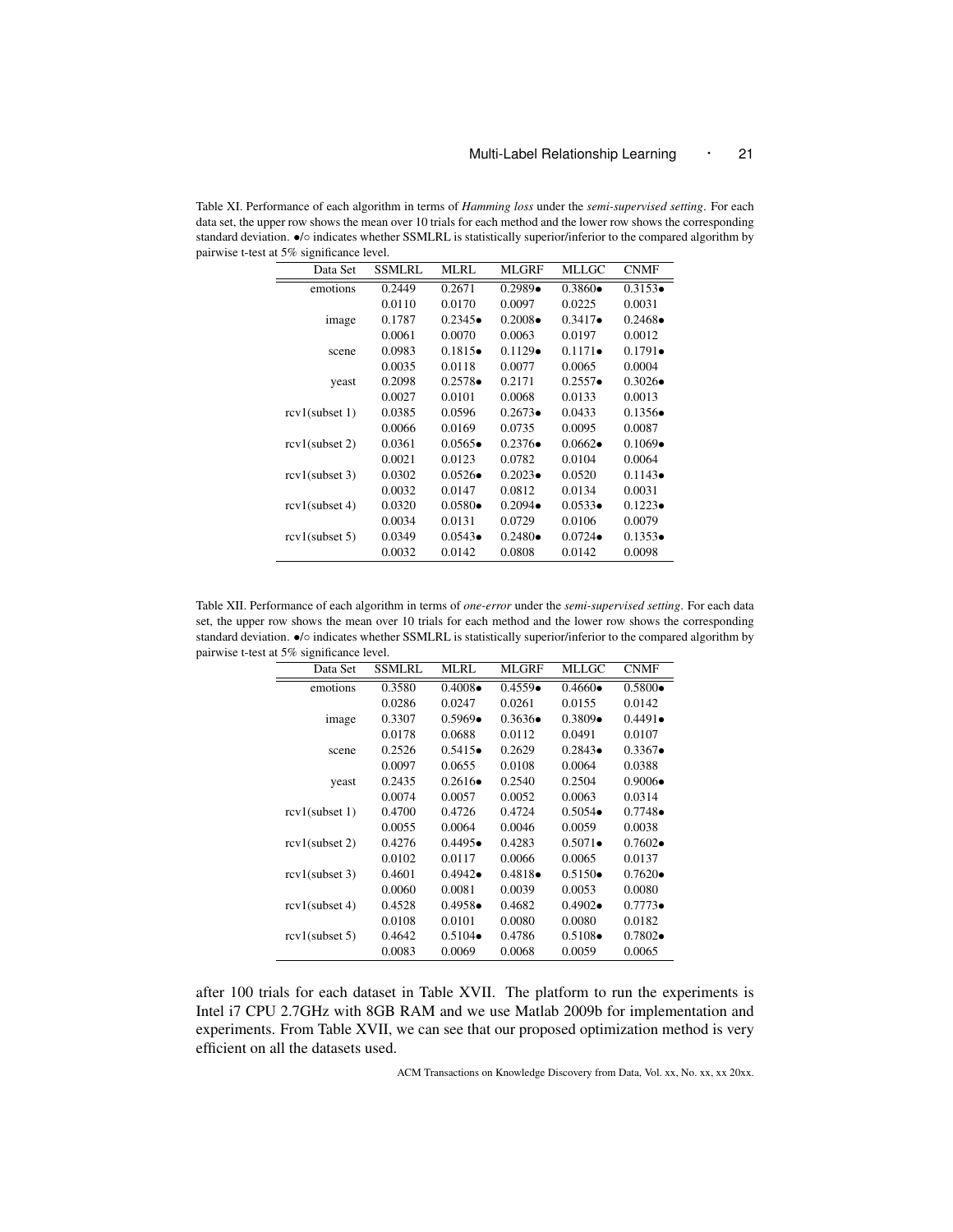Table XIII. Performance of each algorithm in terms of *coverage* under the *semi-supervised setting*. For each data set, the upper row shows the mean over 10 trials for each method and the lower row shows the corresponding standard deviation. *•*/*◦* indicates whether SSMLRL is statistically superior/inferior to the compared algorithm by pairwise t-test at 5% significance level.

| Data Set          | <b>SSMLRL</b> | <b>MLRL</b>       | <b>MLGRF</b>      | MLLGC             | <b>CNMF</b>       |
|-------------------|---------------|-------------------|-------------------|-------------------|-------------------|
| emotions          | 2.1116        | $2.3295 \bullet$  | $2.4749 \bullet$  | $2.4352 \bullet$  | $2.7709 \bullet$  |
|                   | 0.0772        | 0.1643            | 0.0785            | 0.0839            | 0.0767            |
| image             | 1.0007        | $1.6538 \bullet$  | 1.0702            | 1.1013            | $1.2196 \bullet$  |
|                   | 0.0517        | 0.2100            | 0.0309            | 0.0300            | 0.0351            |
| scene             | 0.5679        | $1.3858 \bullet$  | 0.5329            | 0.5624            | $0.6392 \bullet$  |
|                   | 0.0234        | 0.2681            | 0.0217            | 0.0117            | 0.0507            |
| yeast             | 6.8385        | $7.3589\bullet$   | $6.5325$ o        | $6.3800\circ$     | 11.7836           |
|                   | 0.0673        | 0.1677            | 0.0477            | 0.0519            | 0.0759            |
| $rcv1$ (subset 1) | 20.1861       | $30.0619\bullet$  | $42.2791 \bullet$ | $23.4750 \bullet$ | $31.6373\bullet$  |
|                   | 0.4766        | 2.0452            | 2.0387            | 0.4616            | 0.3448            |
| $rcv1$ (subset 2) | 19.2883       | $27.3986 \bullet$ | $39.2849\bullet$  | $21.9597 \bullet$ | $30.2385\bullet$  |
|                   | 0.5408        | 1.7177            | 1.3993            | 0.4678            | 0.1519            |
| $rcv1$ (subset 3) | 20.8042       | $27.5023 \bullet$ | $40.4029 \bullet$ | 20.5803           | 29.8201•          |
|                   | 0.5058        | 2.0183            | 1.9804            | 0.8042            | 0.5039            |
| $rcv1$ (subset 4) | 20.5031       | $28.5210\bullet$  | $37.0653\bullet$  | 18.42090          | $28.0028 \bullet$ |
|                   | 0.6004        | 1.8903            | 1.5032            | 0.5087            | 0.8650            |
| $rcv1$ (subset 5) | 21.0287       | $30.0298 \bullet$ | $41.5820 \bullet$ | $24.5032 \bullet$ | $28.2058 \bullet$ |
|                   | 0.5801        | 1.8209            | 1.8294            | 0.4616            | 0.5039            |

Table XIV. Performance of each algorithm in terms of *ranking loss* under the *semi-supervised setting*. For each data set, the upper row shows the mean over 10 trials for each method and the lower row shows the corresponding standard deviation. *•*/*◦* indicates whether SSMLRL is statistically superior/inferior to the compared algorithm by pairwise t-test at 5% significance level.

| Data Set          | <b>SSMLRL</b> | MLRL             | <b>MLGRF</b>     | MLLGC            | <b>CNMF</b>      |
|-------------------|---------------|------------------|------------------|------------------|------------------|
| emotions          | 0.2285        | 0.2371           | $0.3138 \bullet$ | $0.3101 \bullet$ | $0.4019 \bullet$ |
|                   | 0.0152        | 0.0179           | 0.0171           | 0.0158           | 0.0211           |
| image             | 0.1834        | $0.3136\bullet$  | 0.2003           | $0.2095 \bullet$ | $0.2351 \bullet$ |
|                   | 0.0116        | 0.0556           | 0.0069           | 0.0070           | 0.0080           |
| scene             | 0.0950        | $0.1511 \bullet$ | $0.0894\circ$    | 0.0955           | 0.1091           |
|                   | 0.0044        | 0.0983           | 0.0041           | 0.0021           | 0.0099           |
| yeast             | 0.1937        | $0.2215\bullet$  | $0.1885$ o       | $0.1859$ o       | $0.7090 \bullet$ |
|                   | 0.0025        | 0.0080           | 0.0015           | 0.0024           | 0.0103           |
| $rcv1$ (subset 1) | 0.0960        | $0.1215\bullet$  | 0.0962           | 0.1555           | $0.1647 \bullet$ |
|                   | 0.0024        | 0.0049           | 0.0032           | 0.0027           | 0.0018           |
| $rcv1$ (subset 2) | 0.0985        | $0.1201 \bullet$ | 0.0953           | $0.1525 \bullet$ | $0.1613\bullet$  |
|                   | 0.0031        | 0.0052           | 0.0030           | 0.0062           | 0.0020           |
| $rcv1$ (subset 3) | 0.0853        | $0.1183\bullet$  | $0.0719$ o       | $0.1431 \bullet$ | $0.1770\bullet$  |
|                   | 0.0024        | 0.0037           | 0.0021           | 0.0031           | 0.0051           |
| $rcv1$ (subset 4) | 0.0949        | $0.1105 \bullet$ | 0.0937           | $0.1363\bullet$  | $0.1561 \bullet$ |
|                   | 0.0036        | 0.0048           | 0.0035           | 0.0060           | 0.0047           |
| $rcv1$ (subset 5) | 0.0928        | $0.1081 \bullet$ | $0.1052 \bullet$ | $0.1461 \bullet$ | $0.1587 \bullet$ |
|                   | 0.0039        | 0.0051           | 0.0046           | 0.0046           | 0.0068           |

# 6. CONCLUSION

In this paper, we have proposed a new maximum margin method which learns the relationships between labels from data and utilizes them for multi-label learning. The optimiza-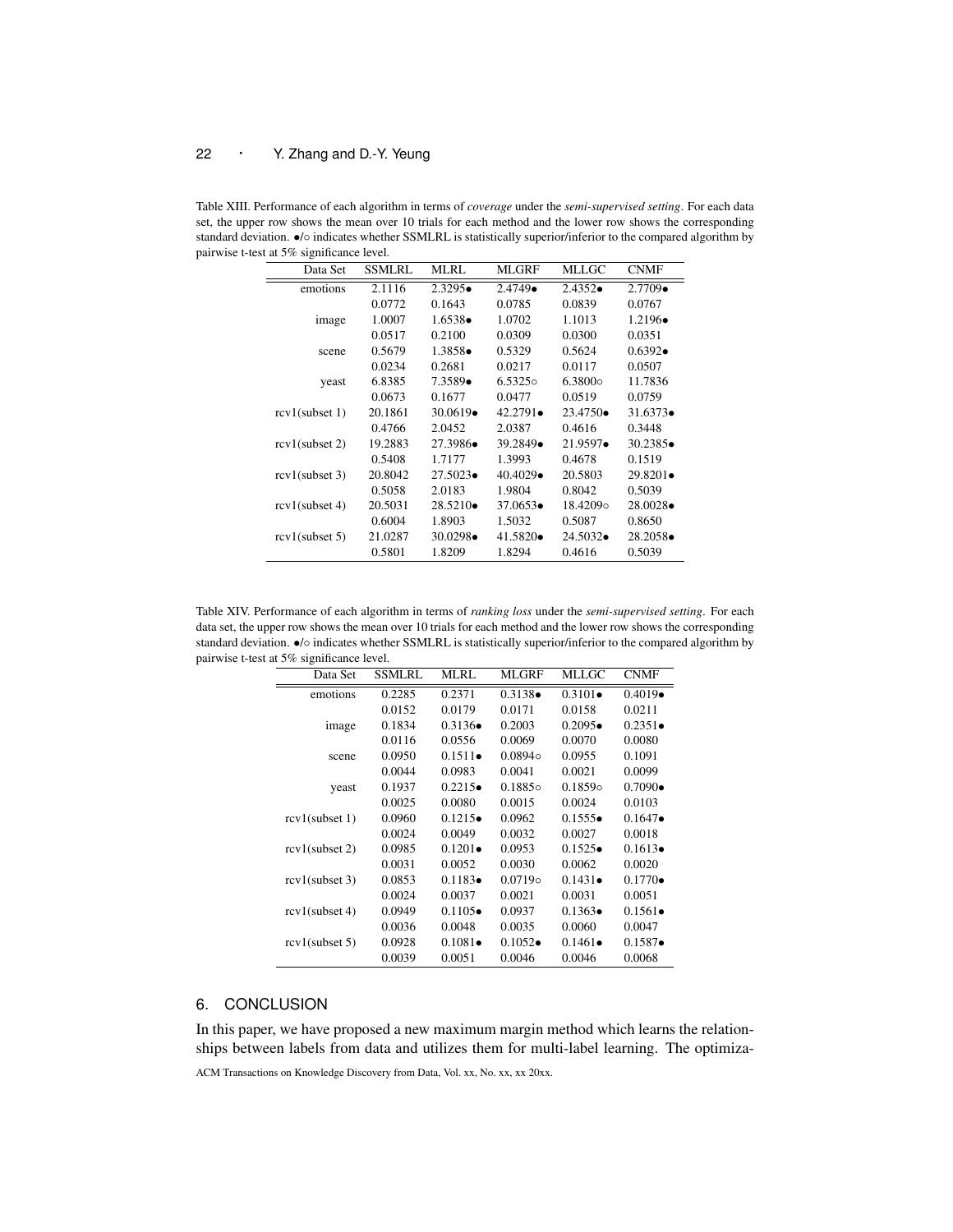Table XV. Performance of each algorithm in terms of *average precision* under the *semi-supervised setting*. For each data set, the upper row shows the mean over 10 trials for each method and the lower row shows the corresponding standard deviation. *•*/*◦* indicates whether SSMLRL is statistically superior/inferior to the compared algorithm by pairwise t-test at 5% significance level.  $\overline{a}$ 

| Data Set          | SSMLRL | <b>MLRL</b>      | <b>MLGRF</b>     | <b>MLLGC</b>     | <b>CNMF</b>      |
|-------------------|--------|------------------|------------------|------------------|------------------|
| emotions          | 0.7414 | $0.7029 \bullet$ | $0.6689\bullet$  | $0.6694 \bullet$ | $0.5992 \bullet$ |
|                   | 0.0160 | 0.0521           | 0.0148           | 0.0112           | 0.0097           |
| image             | 0.7837 | $0.6001 \bullet$ | 0.7626           | $0.7522 \bullet$ | $0.7118 \bullet$ |
|                   | 0.0111 | 0.0571           | 0.0065           | 0.0080           | 0.0075           |
| scene             | 0.8450 | $0.5638 \bullet$ | 0.8436           | $0.8318 \bullet$ | $0.8025\bullet$  |
|                   | 0.0051 | 0.0585           | 0.0063           | 0.0032           | 0.0205           |
| yeast             | 0.7435 | $0.7224 \bullet$ | $0.7393 \bullet$ | $0.7391 \bullet$ | $0.3035\bullet$  |
|                   | 0.0031 | 0.0076           | 0.0026           | 0.0030           | 0.0085           |
| $rcv1$ (subset 1) | 0.4741 | $0.2676 \bullet$ | $0.5306\circ$    | $0.5134\circ$    | 0.2525           |
|                   | 0.0891 | 0.1481           | 0.0047           | 0.0040           | 0.0087           |
| $rcv1$ (subset 2) | 0.4576 | $0.2524 \bullet$ | $0.5704\circ$    | $0.5534$ o       | $0.2903\bullet$  |
|                   | 0.0359 | 0.0855           | 0.0037           | 0.0036           | 0.0174           |
| $rcv1$ (subset 3) | 0.5485 | $0.3402 \bullet$ | 0.5369           | $0.5163\bullet$  | $0.2801 \bullet$ |
|                   | 0.0858 | 0.0895           | 0.0085           | 0.0062           | 0.0071           |
| $rcv1$ (subset 4) | 0.5808 | $0.3287 \bullet$ | 0.5663           | $0.5603\bullet$  | $0.3052 \bullet$ |
|                   | 0.0353 | 0.0780           | 0.0059           | 0.0044           | 0.0091           |
| $rcv1$ (subset 5) | 0.5390 | $0.2959 \bullet$ | $0.5251 \bullet$ | $0.5158 \bullet$ | $0.2803\bullet$  |
|                   | 0.0768 | 0.0874           | 0.0060           | 0.0042           | 0.0089           |

Table XVI. The win/tie/loss results for SSMLRL against the compared methods in terms of different performance measures under the *semi-supervised setting*.

| Performance Measure | MLRL   | MLGRF   | MLLGC  | <b>CNMF</b> |
|---------------------|--------|---------|--------|-------------|
| Hamming loss        | 7/2/0  | 8/1/0   | 7/2/0  | 9/0/0       |
| one-error           | 8/1/0  | 3/6/0   | 8/1/0  | 9/0/0       |
| coverage            | 9/0/0  | 6/2/1   | 4/3/2  | 8/1/0       |
| ranking loss        | 8/1/0  | 2/4/3   | 7/1/1  | 8/1/0       |
| average precision   | 9/0/0  | 3/4/2   | 7/0/2  | 9/0/0       |
| Total               | 41/4/0 | 22/17/6 | 33/7/5 | 43/2/0      |



Fig. 1. Convergence of objective function value for the music emotions data under the supervised and semi-supervised settings.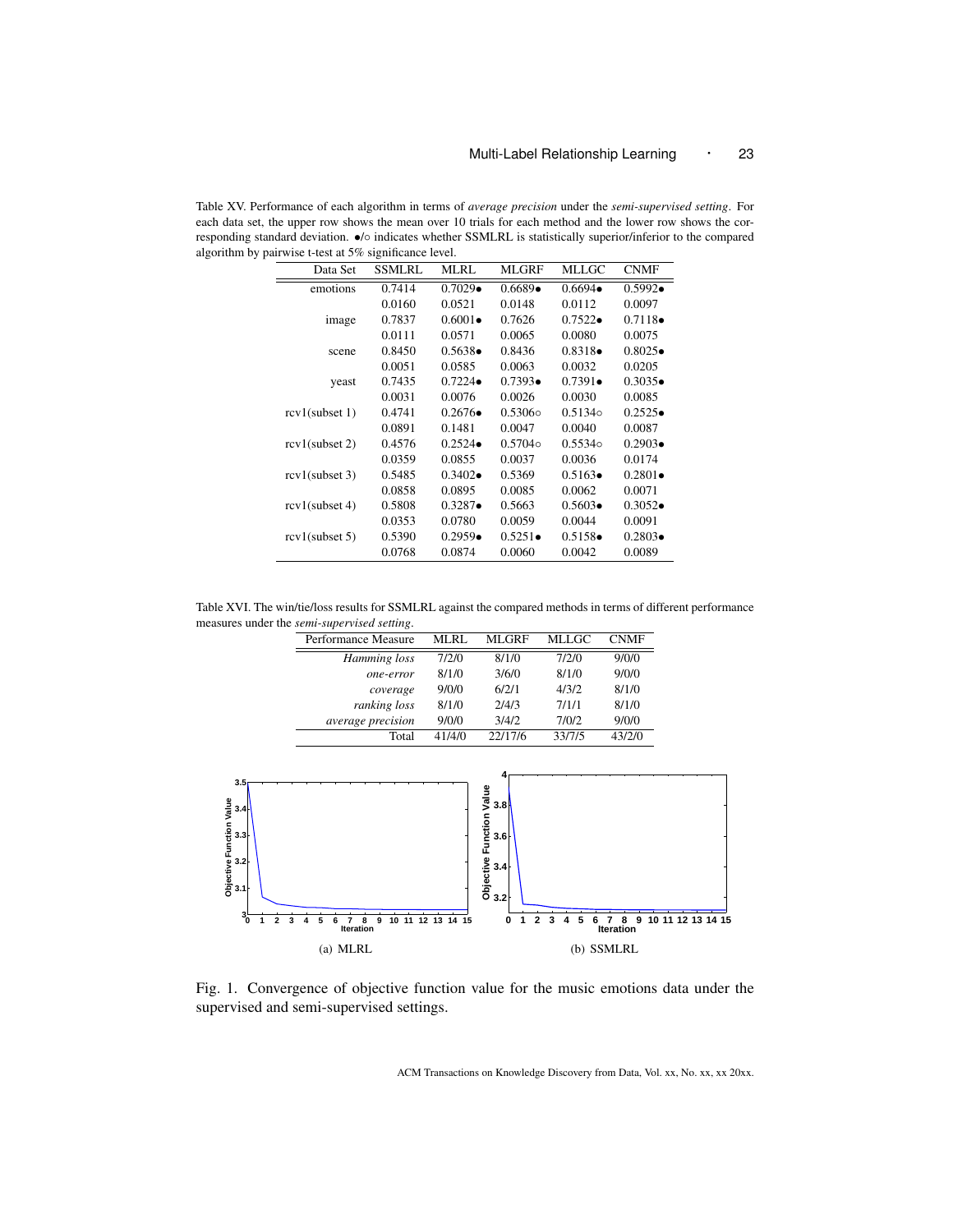| Data Set          | MLRL      | <b>SSMLRL</b> |
|-------------------|-----------|---------------|
| emotions          | 3.6981    | 7.3062        |
| image             | 6.3663    | 18.6122       |
| scene             | 15.5381   | 33.2390       |
| yeast             | 30.0544   | 39.7401       |
| $rcv1$ (subset 1) | 1148.1750 | 1270.3306     |
| $rcv1$ (subset 2) | 1101.2013 | 1311.1205     |
| $rcv1$ (subset 3) | 1192.8701 | 1281.1087     |
| rcv1(subset 4)    | 1151.2564 | 1219.5361     |
| $rcv1$ (subset 5) | 1169.1250 | 1243.3612     |

Table XVII. The mean of the running time (in second) for MLRL and SSMLRL after 100 trials for each dataset.

tion problem is convex and it can be solved efficiently using an alternating method. Not only does MLRL give better performance when compared with other multi-label learning methods, but it also has better interpretability because the relationships between labels are explicitly represented by the label covariance matrix. Moreover, we also present a semisupervised extension of MLRL by exploiting the useful information in the unlabeled data.

Prior knowledge about relationships between labels may exist in some applications, and hierarchical multi-label learning methods [Cesa-Bianchi et al. 2006; Rousu et al. 2006; Vens et al. 2008; Hariharan et al. 2010] can utilize such prior knowledge. In our future research, we will pursue this extension for MLRL.

#### Acknowledgments

Dit-Yan Yeung has been supported by General Research Fund 621310 from the Research Grants Council of Hong Kong.

#### REFERENCES

- ARGYRIOU, A., EVGENIOU, T., AND PONTIL, M. 2008. Convex multi-task feature learning. *Machine Learning 73,* 3, 243–272.
- ARGYRIOU, A., MICCHELLI, C. A., PONTIL, M., AND YING, Y. 2008. A spectral regularization framework for multi-task structure learning. In *Advances in Neural Information Processing Systems 20*, J. Platt, D. Koller, Y. Singer, and S. Roweis, Eds. Vancouver, British Columbia, Canada, 25–32.
- BOUTELL, M. R., LUO, J., SHEN, X., AND BROWN, C. M. 2004. Learning multi-label scene classification. *Pattern Recognition 37,* 9, 1757–1771.
- BOYD, S. AND VANDENBERGHE, L. 2004. *Convex Optimization*. Cambridge University Press, New York, NY.
- BUCAK, S. S., MALLAPRAGADA, P. K., JIN, R., AND JAIN, A. K. 2009. Efficient multi-label ranking for multiclass learning: Application to object recognition. In *Proceedings of the Twelth IEEE International Conference on Computer Vision*. Kyoto, Japan.
- CESA-BIANCHI, N., GENTILE, C., AND ZANIBONI, L. 2006. Hierarchical classification: Combining Bayes with SVM. In *Proceedings of the Twenty-Third International Conference on Machine Learning*. Pittsburgh, Pennsylvania, USA, 177–184.
- CHANG, C.-C. AND LIN, C.-J. 2001. *LIBSVM: a library for support vector machines*. Software available at http://www.csie.ntu.edu.tw/*∼*cjlin/libsvm.
- CHAPELLE, O., ZIEN, A., AND SCHÖLKOPF, B., Eds. 2006. *Semi-Supervised Learning*. MIT Press, Boston.
- CHEN, G., SONG, Y., WANG, F., AND ZHANG, C. 2008. Semi-supervised multi-label learning by solving a sylvester equation. In *Proceedings of the SIAM International Conference on Data Mining*. Atlanta, Georgia, USA, 410–419.
- CLARE, A. AND KING, R. D. 2001. Knowledge discovery in multi-label phenotype data. In *Proceedings of the fifth European Conference on Principles of Data Mining and Knowledge Discovery*. Freiburg, Germany, 42–53.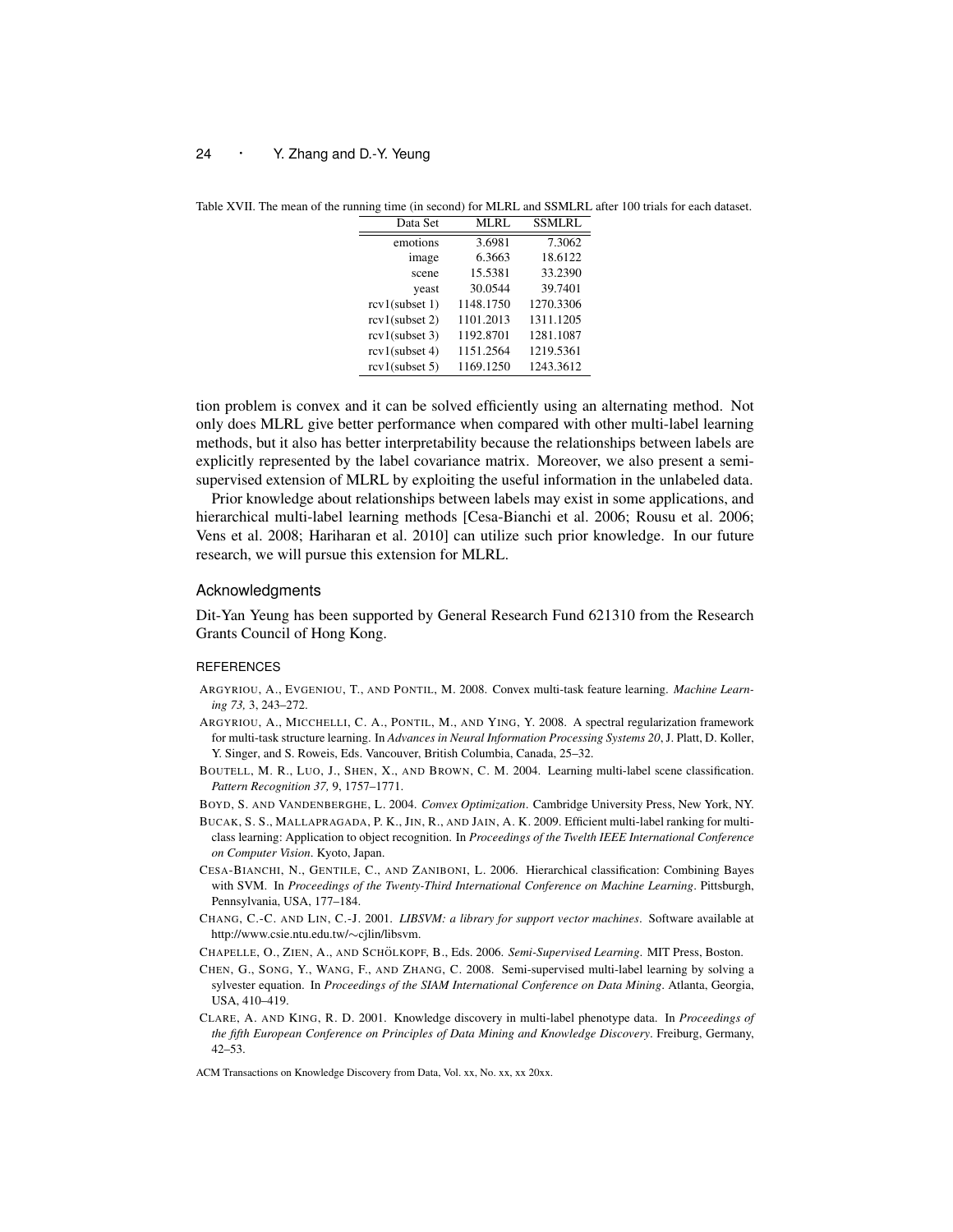- DINUZZO, F. AND FUKUMIZU, K. 2011. Learning low-rank output kernels. In *Proceedings of the 3rd Asian Conference on Machine Learning*. Taoyuan, Taiwan, 181–196.
- DINUZZO, F., ONG, C. S., GEHLER, P. V., AND PILLONETTO, G. 2011. Learning output kernels with block coordinate descent. In *Proceedings of the 28th International Conference on Machine Learning*. Bellevue, Washington, USA, 49–56.
- ELISSEEFF, A. AND WESTON, J. 2001. A kernel method for multi-labelled classification. In *Advances in Neural Information Processing Systems 14*, T. G. Dietterich, S. Becker, and Z. Ghahramani, Eds. Vancouver, British Columbia, Canada, 681–687.
- FAN, R.-E., CHEN, P.-H., AND LIN, C.-J. 2005. Working set selection using second order information for training support vector machines. *Journal of Machine Learing Research 6*, 1889–1918.
- FÜRNKRANZ, J., HÜLLERMEIER, E., MENCÍA, E. L., AND BRINKER, K. 2008. Multilabel classification via calibrated label ranking. *Machine Learning 73,* 2, 133–153.
- GUPTA, A. K. AND NAGAR, D. K. 2000. *Matrix Variate Distributions*. Chapman & Hall.
- HARIHARAN, B., ZELNIK-MANOR, L., VISHWANATHAN, S. V. N., AND VARMA, M. 2010. Large scale maxmargin multi-label classification with priors. In *Proceedings of the 27th International Conference on Machine Learning*. Haifa, Israel, 423–430.
- JI, S., TANG, L., YU, S., AND YE, J. 2010. A shared-subspace learning framework for multi-label classification. *ACM Transactions on Knowledge Discovery from Data 4,* 2, 1–29.
- JOACHIMS, T. 1998. Making large-scale svm learning practical. In *Advances in Kernel Methods- Support Vector Learning*, B. Scholkopf, C. J. C. Burges, and A. J. Smola, Eds. MIT Press, Cambridge.
- KWOK, J. 1999. Moderating the outputs of support vector machine classifiers. *IEEE Transactions on Neural Networks 10,* 5, 1018–1031.
- LIU, Y., JIN, R., AND YANG, L. 2006. Semi-supervised multi-label learning by constrained non-negative matrix factorization. In *Proceedings of the Twenty-First National Conference on Artificial Intelligence*. Boston, **Massachusetts**
- READ, J., PFAHRINGER, B., HOLMES, G., AND FRANK, E. 2009. Classifier chains for multi-label classification. In *Proceedings of European Conference on Machine Learning and Knowledge Discovery in Databases*. Bled, Slovenia, 254–269.
- ROUSU, J., SAUNDERS, C., SZEDMÁK, S., AND SHAWE-TAYLOR, J. 2006. Kernel-based learning of hierarchical multilabel classification models. *Journal of Machine Learning Research 7*, 1601–1626.
- SCHAPIRE, R. E. AND SINGER, Y. 2000. Boostexter: A boosting-based system for text categorization. *Machine Learning 39,* 2–3, 135–168.
- SEBER, G. A. F. 2007. *A Matrix Handbook for Statisticians*. Wiley-Interscience.
- SREBRO, N., RENNIE, J. D. M., AND JAAKKOLA, T. 2004. Maximum-margin matrix factorization. In *Advances in Neural Information Processing Systems 17*. Vancouver, British Columbia, Canada.
- TSOUMAKAS, G. AND KATAKIS, I. 2007. Multi-label classification: An overview. *International Journal of Data Warehousing and Mining 3,* 3, 1–13.
- TSOUMAKAS, G., KATAKIS, I., AND VLAHAVAS, I. 2010. Mining multi-label data. In *Data Mining and Knowledge Discovery Handbook*, O. Maimon and L. Rokach, Eds. Springer, Berlin.
- VENS, C., STRUYF, J., SCHIETGAT, L., DZEROSKI, S., AND BLOCKEEL, H. 2008. Decision trees for hierarchical multi-label classification. *Machine Learning 73,* 2, 185–214.
- ZHA, Z.-J., MEI, T., WANG, J., WANG, Z., AND HUA, X.-S. 2009. Graph-based semi-supervised learning with multiple labels. *Journal of Visual Communication and Image Representation 20,* 2, 97–103.
- ZHANG, M.-L. AND ZHANG, K. 2010. Multi-label learning by exploiting label dependency. In *Proceedings of the 16th ACM SIGKDD International Conference on Knowledge Discovery and Data Mining*. Washington, DC, USA, 999–1008.
- ZHANG, M.-L. AND ZHOU, Z.-H. 2006. Multilabel neural networks with applications to functional genomics and text categorization. *IEEE Transactions on Knowledge and Data Engeering 18,* 10, 1338–1351.
- ZHANG, M.-L. AND ZHOU, Z.-H. 2007. ML-KNN: A lazy learning approach to multi-label learning. *Pattern Recognition 40,* 7, 2038–2048.
- ZHANG, Y. AND YEUNG, D.-Y. 2010. A convex formulation for learning task relationships in multi-task learning. In *Proceedings of the 26th Conference on Uncertainty in Artificial Intelligence*. Catalina Island, California, 733–742.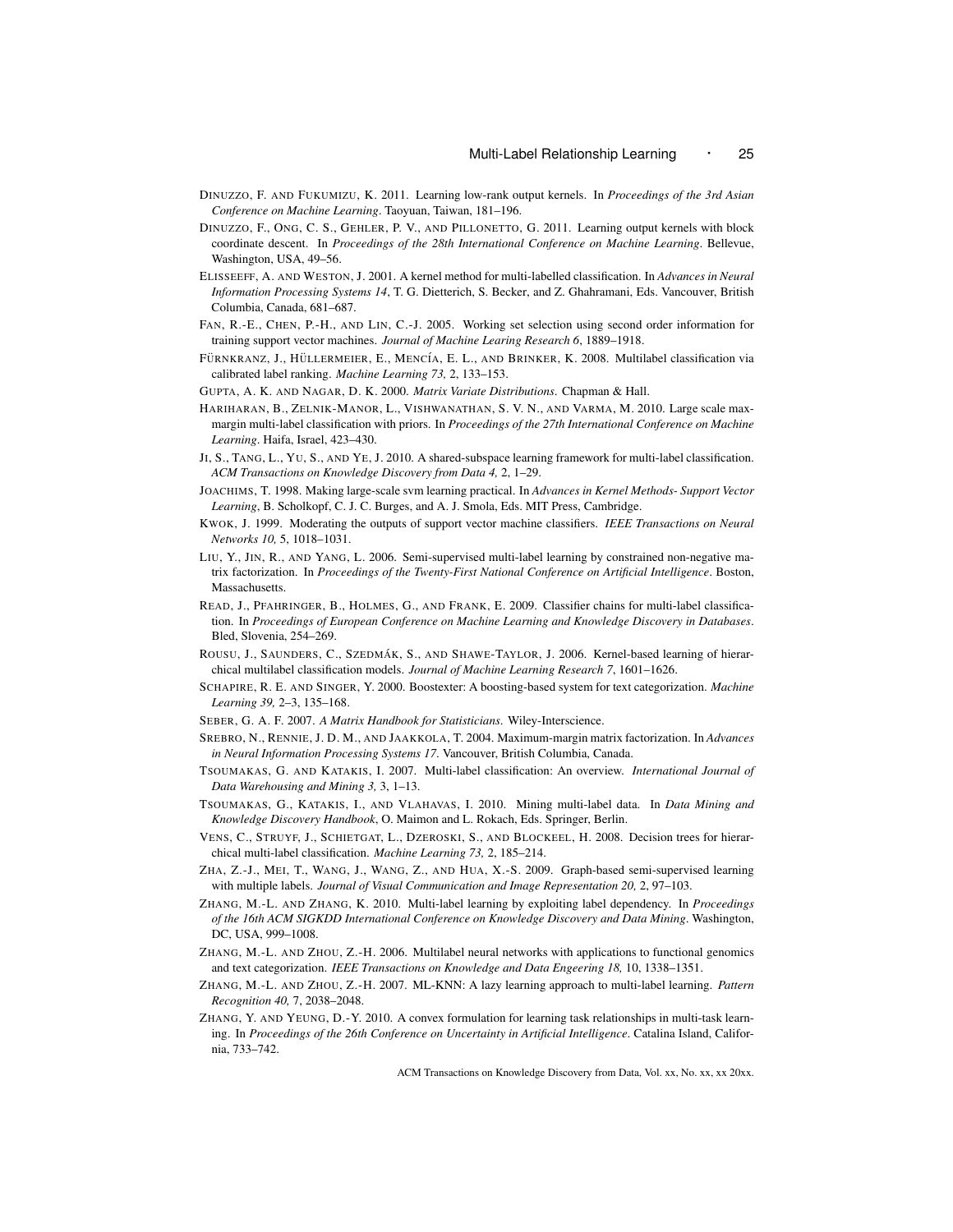- ZHOU, D., BOUSQUET, O., LAL, T. N., WESTON, J., AND SCHÖLKOPF, B. 2003. Learning with local and global consistency. In *Advances in Neural Information Processing Systems 16*, S. Thrun, L. K. Saul, and B. Schölkopf, Eds. Vancouver, British Columbia, Canada.
- ZHU, X., GHAHRAMANI, Z., AND LAFFERTY, J. D. 2003. Semi-supervised learning using gaussian fields and harmonic functions. In *Proceedings of the Twentieth International Conference on Machine Learning*. Washington, DC, USA, 912–919.

#### Appendix A

In this section, we provide details of the SMO-style algorithm for solving the dual problem (10).

The Lagrangian of problem (10) is given by

$$
L = \frac{1}{2}\alpha^T \tilde{\mathbf{K}}_{ML}\alpha - \sum_{i=1}^m \sum_{j=1}^n \alpha_j^i - \sum_{i=1}^m \gamma_i \sum_{j=1}^n \alpha_j^i y_j^i - \sum_{i=1}^m \sum_{j=1}^n \mu_j^i \alpha_j^i + \sum_{i=1}^m \sum_{j=1}^n \nu_j^i (\alpha_j^i - \frac{1}{n}).
$$

Let  $f_j^i = \alpha^T (\mathbf{k}_j^i \odot \mathbf{y}) - y_j^i$  where  $\mathbf{k}_j^i$  is a column of  $\mathbf{K}_{ML}$ . The KKT conditions for the dual problem are

$$
\frac{\partial L}{\partial \alpha_j^i}=(f_j^i-\gamma_i)y_j^i-\mu_j^i+\nu_j^i=0, \mu_j^i\geq 0, \mu_j^i\alpha_j^i=0, \nu_j^i\geq 0, \nu_j^i(\alpha_j^i-\frac{1}{n})=0.
$$

These conditions can be simplified into the following three cases: Case 1 ( $\alpha_j^i = 0$ ):

$$
\nu^i_j = 0, \mu^i_j \ge 0 \Rightarrow (f^i_j - \gamma_i)y^i_j \ge 0
$$

Case 2 ( $0 < \alpha_j^i < \frac{1}{n}$ ):

$$
\nu^i_j=0, \mu^i_j=0 \Rightarrow (f^i_j-\gamma_i)y^i_j=0
$$

Case 3 ( $\alpha_j^i = \frac{1}{n}$ ):

$$
\nu_j^i \ge 0, \mu_j^i = 0 \Rightarrow (f_j^i - \gamma_i)y_j^i \le 0.
$$

We define the following index sets at a given  $\alpha$ :

$$
I_0^i = \{j | 0 < \alpha_j^i < \frac{1}{n} \}
$$
\n
$$
I_1^i = \{j | y_j^i = 1, \alpha_j^i = 0 \}
$$
\n
$$
I_2^i = \{j | y_j^i = -1, \alpha_j^i = \frac{1}{n} \}
$$
\n
$$
I_3^i = \{j | y_j^i = 1, \alpha_j^i = \frac{1}{n} \}
$$
\n
$$
I_4^i = \{j | y_j^i = -1, \alpha_j^i = 0 \}
$$

Then we can get

$$
f_j^i \ge \gamma_i \qquad \forall j \in I_0^i \cup I_1^i \cup I_2^i
$$
  

$$
f_j^i \le \gamma_i \qquad \forall j \in I_0^i \cup I_3^i \cup I_4^i.
$$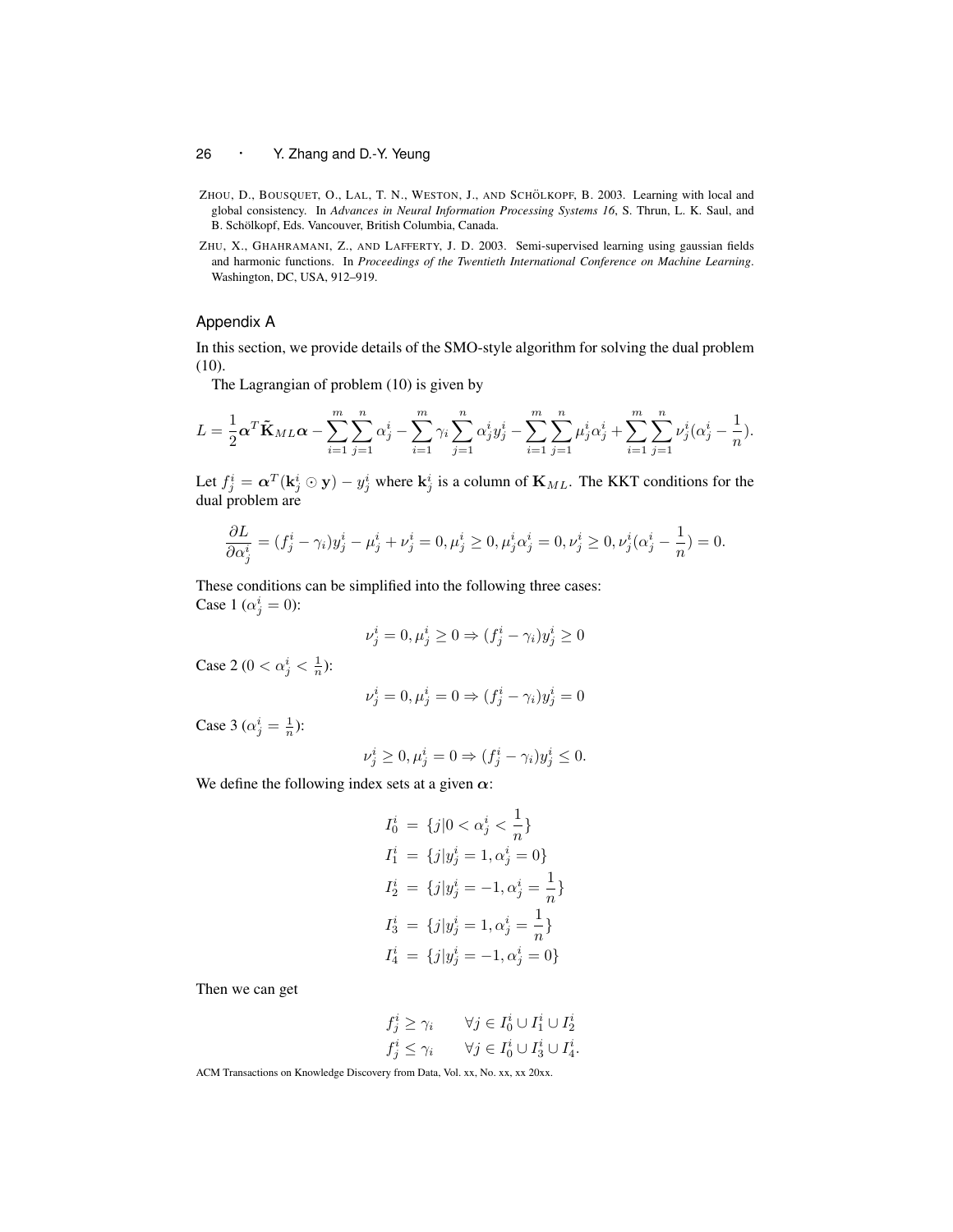We next define  $c_j^i$  and  $d_j^i$  as

$$
\label{eq:2} c^i_j = \left\{ \begin{array}{ll} 0 & \text{if } y^i_j = 1 \\ -\frac{1}{n} & \text{if } y^i_j = -1 \\ d^i_j = \left\{ \begin{array}{ll} \frac{1}{n} & \text{if } y^i_j = 1 \\ 0 & \text{if } y^i_j = -1 \end{array} \right. \right. \\ \textrm{.}
$$

Then we can get  $c_j^i \leq y_j^i \alpha_j^i \leq d_j^i$  for any i and j. Let  $A_i = \{j | y_j^i \alpha_j^i < d_j^i\}$  and  $B_i =$  $\{j|y_j^i\alpha_j^i > c_j^i\}$ . It is easy to verify that  $A_i = I_0^i \cup I_1^i \cup I_2^i$  and  $B_i = I_0^i \cup I_3^i \cup I_4^i$ . So we can get

$$
f_j^i \ge \gamma_i \qquad \forall j \in A_i
$$
  

$$
f_j^i \le \gamma_i \qquad \forall j \in B_i.
$$

Let  $F_{up}^i = \min\{f_j^i | j \in A_i\}$  and  $F_{low}^i = \max\{f_j^i | j \in B_i\}$ . Then  $\alpha$  is the optimal solution of problem (10) if and only if  $F_{up}^i \geq F_{low}^i$  for  $i = 1, \ldots, m$ .

So if at present  $\alpha$  is not the optimal solution, then it means there exist  $j \in A_i$  and  $k \in B_i$ such that  $f_j^i < f_k^i$ . Then  $(i, j, k)$  is called a 'violating tuple'.

We use an SMO-style algorithm to optimize problem (10). The core of this algorithm is to define the criterion to select the working set. By using the first-order information, we can select the working set via the 'most violating tuple'  $(i, j, k)$ :  $j = \arg \min_t \{f_t^i | t \in A_i\}$ and  $k = \arg \max_t \{f_t^i | t \in B_i\}$  for  $i = 1, \ldots, m$ .

Here we use the second-order information to select the working set, which is shown to be more effective than using the first-order information in standard SVM [Fan et al. 2005]. Let the current estimate be denoted as  $\alpha$  and we want to update the parameters for the *i*th task. Then we want to update  $\alpha$  by an incremental value **d** which has only two nonzero elements. Let us denote the objective function of problem (10) by  $h(\alpha)$ . Since  $h(\alpha)$  is quadratic,

$$
h(\alpha + \mathbf{d}) - h(\alpha) = \nabla h(\alpha)^T \mathbf{d} + \frac{1}{2} \mathbf{d}^T \nabla^2 h(\alpha) \mathbf{d}
$$

$$
= (\nabla h(\alpha)^i_B)^T \mathbf{d}^i_B + \frac{1}{2} (\mathbf{d}^i_B)^T \nabla^2 h(\alpha)^i_{BB} \mathbf{d}^i_B,
$$

where  $B$  denotes the indices of the nonzero elements. Problem  $(10)$  is equivalent to the following problem by using second-order information:

$$
\min_{B:|B|=2} Sub(B),\tag{29}
$$

where

$$
Sub(B) \equiv \min_{\mathbf{d}_B^i} \quad \frac{1}{2} (\mathbf{d}_B^i)^T \nabla^2 h(\mathbf{\alpha})_{BB}^i \mathbf{d}_B^i + (\nabla h(\mathbf{\alpha})_B^i)^T \mathbf{d}_B^i
$$
  
s.t.  $\mathbf{y}_B^i \mathbf{d}_B^i = 0$   
 $d_t^i \ge 0$ , if  $\alpha_t^i = 0$  and  $t \in B$   
 $d_t^i \le 0$ , if  $\alpha_t^i = \frac{1}{n}$  and  $t \in B$ . (30)

Note that problem (30) is to choose the working set *B* and so the constraint  $0 \le \alpha_j^i + d_j^i \le$  $\frac{1}{n_i}$  does not need to be satisfied. If problem (30) is solved directly, we have to enumerate

ACM Transactions on Knowledge Discovery from Data, Vol. xx, No. xx, xx 20xx.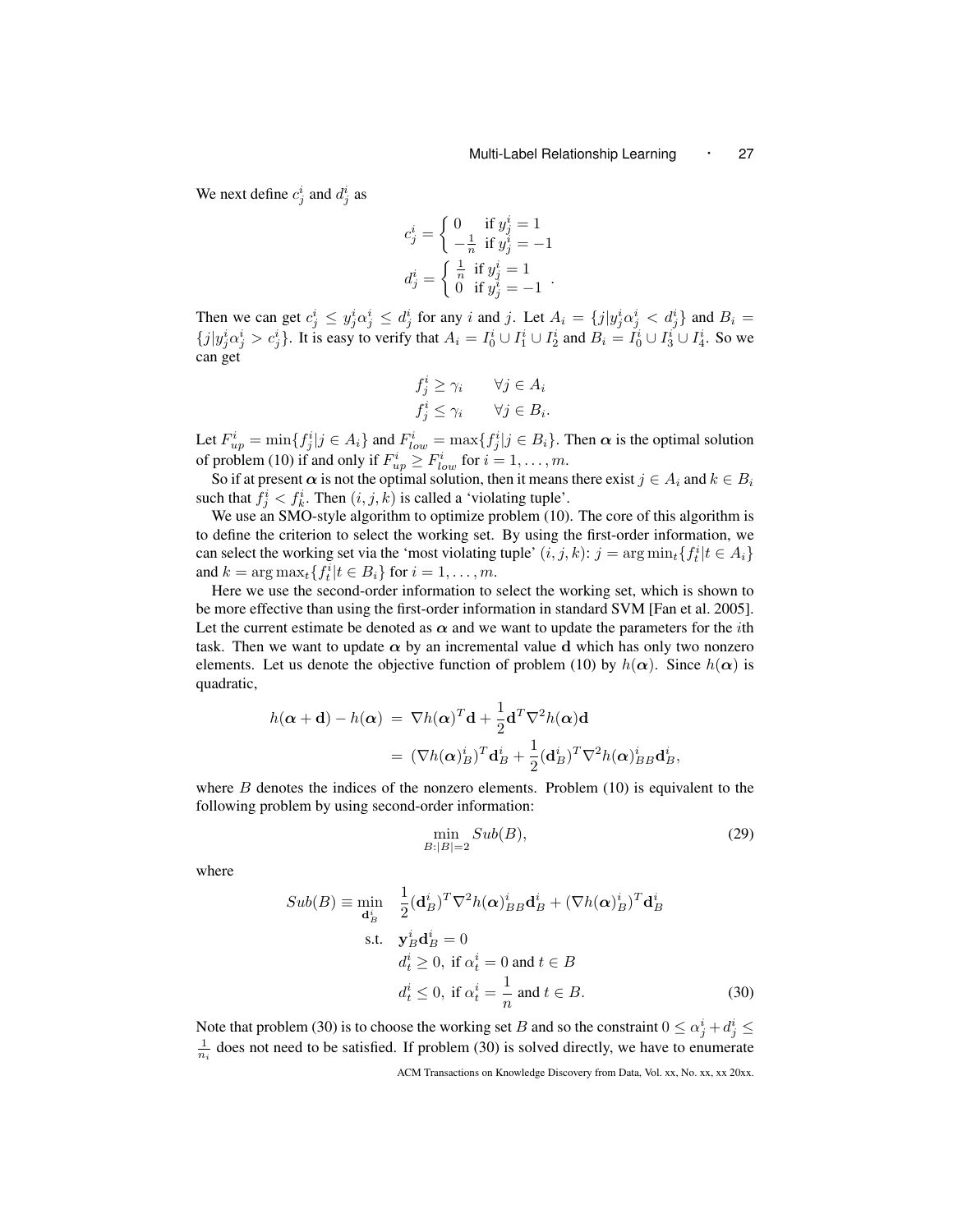all possible situations which will cost  $O(n^2)$  time. Here we use a greedy method instead: 1) Select *j* as  $j = \arg \max_t \{f_j^i | j \in B_i\};$ 

2) Consider *Sub*(*B*) defined in (29) and select

$$
k = \arg\min_{t} \{ Sub(\{j, t\}) | t \in A_i, f_t^i < f_j^i \}. \tag{31}
$$

This procedure costs  $O(n)$  time. It is easy to show the relationship between  $f^i_j$  and  $\nabla h(\boldsymbol{\alpha})^i_j$ as  $f_j^i = y_j^i \nabla h(\alpha)_{j}^i$ . Next we will show how to solve problem (31).

Let  $(i, j, k)$  be a violating tuple. Define  $\hat{d}_j^i = y_j^i d_j^i$  and  $\hat{d}_k^i = y_k^i d_k^i$ . From  $(\mathbf{y}_B^i)^T \mathbf{d}_B^i = 0$ , we get  $\hat{d}^i_j = -\hat{d}^i_k$ . Then the objective function of  $Sub(\lbrace j, k \rbrace)$  becomes

$$
\frac{1}{2} [d_j^i d_k^i] \begin{bmatrix} \tilde{K}_{jj}^i & \tilde{K}_{jk}^i \\ \tilde{K}_{jk}^i & \tilde{K}_{kk}^i \end{bmatrix} \begin{bmatrix} d_j^i \\ d_k^i \end{bmatrix} + [\nabla h(\alpha)_j^i \nabla h(\alpha)_k^i] \begin{bmatrix} d_j^i \\ d_k^i \end{bmatrix}
$$
\n
$$
= \frac{1}{2} (K_{jj}^i + K_{kk}^i - 2K_{jk}^i) (\hat{d}_k^i)^2 + (-f_j^i + f_k^i) \hat{d}_k^i, \tag{32}
$$

where  $K_{jk}^i = k_{ML}((\mathbf{x}_j, i), (\mathbf{x}_k, i))$ . We first assume  $K_{jj}^i + K_{kk}^i - 2K_{jk}^i > 0$ , then we can define  $a_{jk}^i = K_{jj}^i + K_{kk}^i - 2K_{jk}^i > 0$  and  $b_{jk}^i = -f_j^i + f_k^i < 0$  because of the definition of a violating pair. Then problem (32) obtains its minimum at

$$
\hat{d}_k^i = -\hat{d}_j^i = -\frac{b_{jk}^i}{a_{jk}^i} > 0
$$

and the objective function value equals  $-\frac{(b_{jk}^i)^2}{2a_i^i}$  $\frac{b_{j,k}^i}{2a_{j,k}^i}$ . It is easy to verify that  $\hat{d}_k^i$  and  $-\hat{d}_j^i$  satisfy the remaining constraints of problem (30). When  $k(\cdot, \cdot)$  is a positive definite kernel,  $K_{jj}^i$  +  $K_{kk}^{i}$  *−* 2 $K_{jk}^{i}$  > 0 holds for any *i, j, k*. Otherwise, problem (30) is changed to

$$
Sub(B) \equiv \min_{\mathbf{d}_B^i} \quad \frac{1}{2} (\mathbf{d}_B^i)^T \nabla^2 h(\mathbf{\alpha})_{BB}^i \mathbf{d}_B^i + (\nabla h(\mathbf{\alpha})_B^i)^T \mathbf{d}_B^i + \frac{\tau - a_{jk}^i}{4} ((d_j^i)^2 + (d_k^i)^2)
$$
  
s.t. 
$$
\mathbf{y}_B^i \mathbf{d}_B^i = 0
$$

$$
d_t^i \ge 0, \text{ if } \alpha_t^i = 0 \text{ and } t \in B
$$

$$
d_t^i \le 0, \text{ if } \alpha_t^i = \frac{1}{n} \text{ and } t \in B,
$$
 (33)

where  $\tau$  is a small positive number. The optimal value of problem (33) is  $-\frac{(b_{jk}^i)^2}{2\tau}$  $\frac{j k}{2\tau}$ . So the complete working set selection procedure is given as follows: 1) Calculate  $a_{jk}^i$  and  $b_{jk}^i$ , and define

$$
\hat{a}_{jk}^{i} = \begin{cases} a_{jk}^{i} & \text{if } a_{jk}^{i} > 0\\ \tau & \text{otherwise.} \end{cases}
$$

- 2) Select  $j = \arg \max_t \{f_j^i | j \in B_i\}.$
- 3) Select  $k = \arg \min \{-\frac{(b_{jt}^i)^2}{\hat{a}^i}\}$  $\frac{\partial^i_j t^j}{\partial x^i_j} | t \in A_i, f^i_t < f^i_j$ .

After working set selection, we need to update the model parameters. Let us define new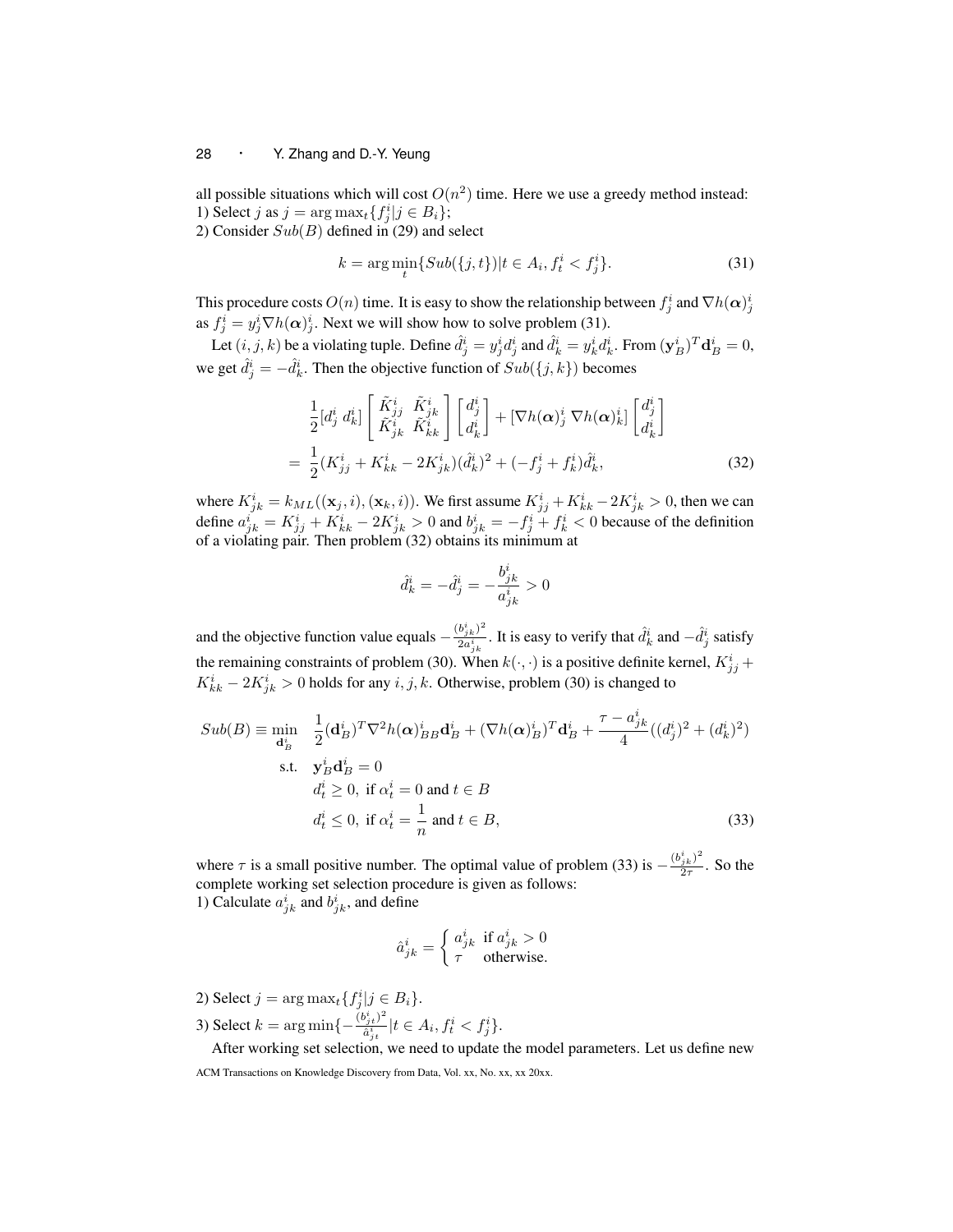variables  $\tilde{\alpha}_j^i = y_j^i \alpha_j^i$ . So problem (10) will become

$$
\min_{\tilde{\alpha}} \quad h(\tilde{\alpha}) = \frac{1}{2} \tilde{\alpha}^T \mathbf{K}_{ML} \tilde{\alpha} - \mathbf{y}^T \tilde{\alpha}
$$
\n
$$
\text{s.t.} \quad \sum_{j=1}^{n_i} \tilde{\alpha}_j^i = 0, \forall i
$$
\n
$$
c_j^i \le \tilde{\alpha}_j^i \le d_j^i, \forall i, j. \tag{34}
$$

Suppose  $(i, j, k)$  defines a violation at some  $\tilde{\alpha}$ . So we can adjust  $\tilde{\alpha}^i_j$  and  $\alpha^i_k$  to achieve an increase in *f* while maintaining the equality constraints  $\sum_j \tilde{\alpha}^i_j = 0$  for  $i = 1, \ldots, m$ . We define the following update:

$$
\tilde{\alpha}_j^i(t) = \tilde{\alpha}_j^i - t;
$$
  
\n
$$
\tilde{\alpha}_k^i(t) = \tilde{\alpha}_k^i + t;
$$
  
\nother elements in  $\tilde{\alpha}$  remain fixed.

The updated  $\tilde{\alpha}$  is denoted by  $\tilde{\alpha}(t)$ . We define  $\phi(t) = h(\tilde{\alpha}(t))$  and minimize  $\phi(t)$  to find the optimal  $t^*$ . Since  $\phi(t)$  is a quadratic function of  $t$ ,  $\phi(t) = \phi(0) + t\phi'(0) + \frac{t^2}{2}$  $\frac{t^2}{2}\phi''(0)$ . It is easy to show that

$$
\begin{split}\n\phi'(t) &= \frac{\partial \phi(t)}{\partial t} \\
&= \frac{\partial \phi(t)}{\partial \tilde{\alpha}_{j}^{i}(t)} \frac{\partial \tilde{\alpha}_{j}^{i}(t)}{\partial t} + \frac{\partial \phi(t)}{\partial \tilde{\alpha}_{k}^{i}(t)} \frac{\partial \tilde{\alpha}_{k}^{i}(t)}{\partial t} \\
&= f_{k}^{i}(t) - f_{j}^{i}(t) \\
&= b_{jk}^{i} \\
\phi''(t) &= \frac{\partial \phi'(t)}{\partial t} \\
&= \frac{\partial \phi'(t)}{\partial \tilde{\alpha}_{j}^{i}(t)} \frac{\partial \tilde{\alpha}_{j}^{i}(t)}{\partial t} + \frac{\partial \phi'(t)}{\partial \tilde{\alpha}_{k}^{i}(t)} \frac{\partial \tilde{\alpha}_{k}^{i}(t)}{\partial t} \\
&= k_{ML}((\mathbf{x}_{j}, i), (\mathbf{x}_{j}, i)) + k_{ML}((\mathbf{x}_{k}, i), (\mathbf{x}_{k}, i)) - 2k_{ML}((\mathbf{x}_{j}, i), (\mathbf{x}_{k}, i)), \\
&= a_{jk}^{i},\n\end{split}
$$

where  $f_j^i(t)$  is the value of  $f_j^i$  at  $\tilde{\alpha}(t)$ . Since  $\tilde{\alpha}_j^i(t)$  and  $\tilde{\alpha}_j^i(t)$  need to satisfy the constraints in problem (34), *t* needs to satisfy

$$
t_1\leq t\leq t_2,
$$

where  $t_1 = \max(c_k^i - \tilde{\alpha}_k^i, \tilde{\alpha}_j^i - d_j^i)$  and  $t_2 = \min(d_k^i - \tilde{\alpha}_k^i, \tilde{\alpha}_j^i - c_j^i)$ . So the optimal  $t^*$ can be calculated as

$$
t^* = \max(t_1, \min(t_2, -\frac{b_{jk}^i}{a_{jk}^i})).
$$
\n(35)

After updating  $\alpha$ , we can update  $f_q^p$  for all  $p, q$  as:

$$
(f_q^p)^{new} = f_q^p + k_{ML}((\mathbf{x}_j, i), (\mathbf{x}_q, p))[\tilde{\alpha}_j^i(t^*) - \tilde{\alpha}_j^i] + k_{ML}((\mathbf{x}_k, i), (\mathbf{x}_q, p))[\tilde{\alpha}_k^i(t^*) - \tilde{\alpha}_k^i].
$$
\n(36)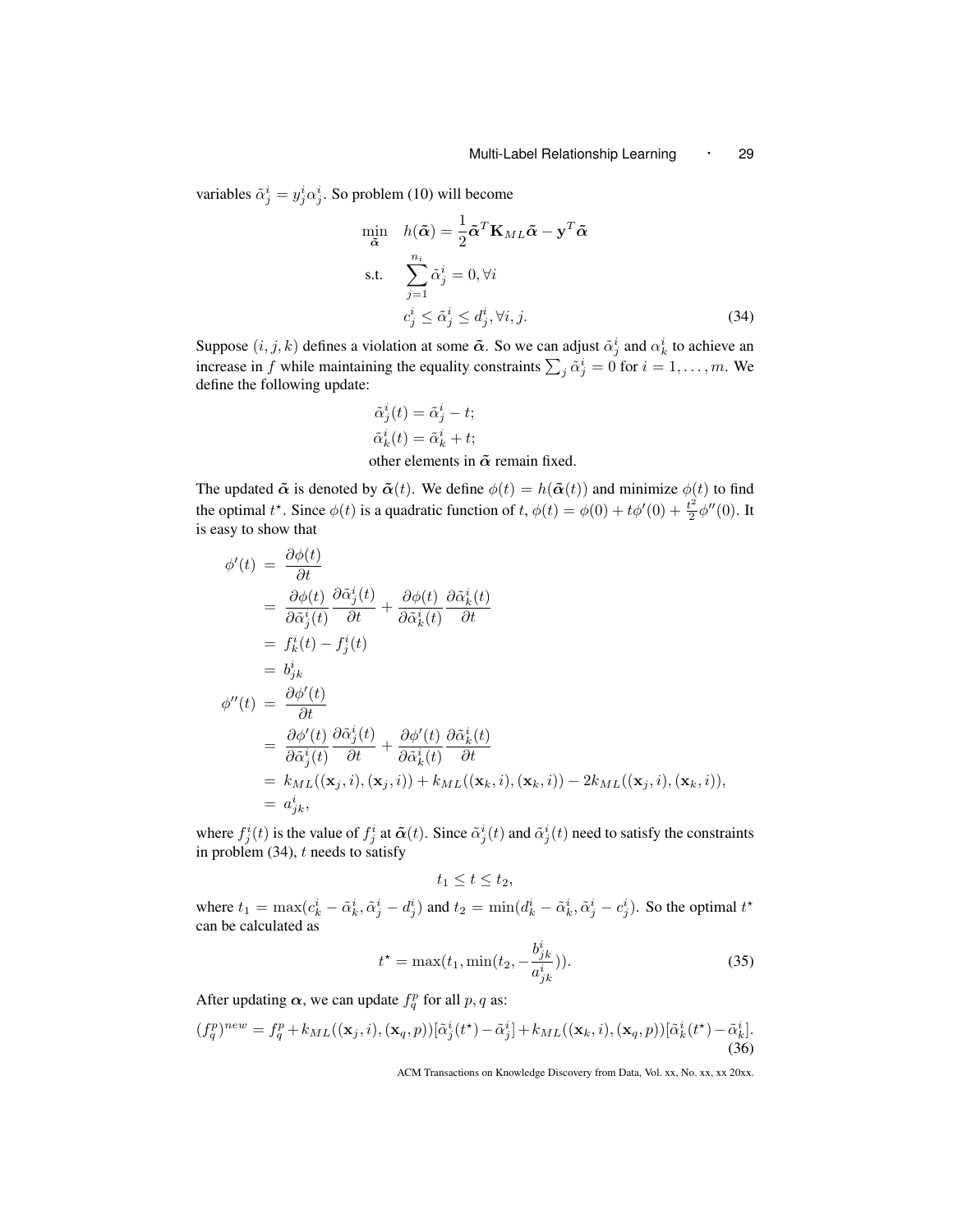Note that Eq. (35) only holds when  $a_{jk}^i > 0$  since the optimization problem is convex. When  $a_{jk}^i \leq 0$ , similar to [Fan et al. 2005], the objective function we solved is changed to

$$
h(\tilde{\boldsymbol{\alpha}}(t)) + \frac{\tau - a_{jk}^i}{2} t^2,
$$

where  $\tau$  is the parameter in the working set selection procedure. Then the optimal  $t^*$  is

$$
t^* = \max(t_1, \min(t_2, -\frac{b_{jk}^i}{\tau})).
$$
\n(37)

Since it is usually not easy to achieve optimality exactly in numerical solutions, there is a need to define approximate optimality conditions. Here we use conditions similar to those in LIBSVM:

$$
F_{low}^i \le F_{up}^i + \varepsilon \text{ for } i = 1, \dots, m,
$$

where  $\varepsilon$  is a user-defined threshold.

Moreover, we can use the shrinking technique [Joachims 1998] to speed up the training procedure.

Appendix B

In this section, we give the proof of Theorem 3.

#### Proof of Theorem 3:

We first present two useful equations here:

$$
tr(ABC) = (vec(CT))T(BT \otimes Ia)vec(A),
$$
 (38)

where  $\otimes$  denotes the Kronecker product,  $\mathbf{A} \in \mathbb{R}^{a \times b}, \mathbf{B} \in \mathbb{R}^{b \times c}$  and  $\mathbf{C} \in \mathbb{R}^{c \times a}$ , and

$$
tr(ABCD) = vec(AT)T(DT \otimes B)vec(C),
$$
 (39)

where  $A \in \mathbb{R}^{a \times b}$ ,  $B \in \mathbb{R}^{b \times c}$ ,  $C \in \mathbb{R}^{c \times d}$  and  $D \in \mathbb{R}^{d \times a}$ . The proofs for these two equations can be found in [Seber 2007]. By using Eq. (39), the first term in the objective function of problem (18) can be reformulated as

$$
\begin{aligned}&\frac{1}{2\lambda_1}\text{tr}\Big(\left(\tilde{\mathbf{Y}}\odot\left(\frac{\mathbf{\Theta}}{\Gamma}\right)\right)^T\mathbf{K}\left(\tilde{\mathbf{Y}}\odot\left(\frac{\mathbf{\Theta}}{\Gamma}\right)\right)\Omega\Big)\\=&\frac{1}{2\lambda_1}\text{vec}\Big(\tilde{\mathbf{Y}}\odot\left(\frac{\mathbf{\Theta}}{\Gamma}\right)\Big)^T(\Omega\otimes\mathbf{K})\text{vec}\Big(\tilde{\mathbf{Y}}\odot\left(\frac{\mathbf{\Theta}}{\Gamma}\right)\Big)\\=&\frac{1}{2\lambda_1}\text{vec}\Big(\left(\frac{\mathbf{\Theta}}{\Gamma}\right)\Big)^T\text{diag}(\text{vec}(\tilde{\mathbf{Y}}))(\Omega\otimes\mathbf{K})\text{diag}(\text{vec}(\tilde{\mathbf{Y}}))\text{vec}\Big(\left(\frac{\mathbf{\Theta}}{\Gamma}\right)\Big),\end{aligned}
$$

which is a quadratic function with respect to vec( ( **Θ Γ** ) ) . Here diag(*·*) is an operator that converts a vector to a diagonal matrix and the last equality holds because of the fact that  $\text{vec}(\mathbf{A} \odot \mathbf{B}) = \text{diag}(\text{vec}(\mathbf{A}))\text{vec}(\mathbf{B})$  for matrices  $\mathbf{A}, \mathbf{B} \in \mathbb{R}^{a \times b}$ . Since  $\Omega$  and  $\mathbf{K}$ are PSD matrices, the first term in the objective function of problem (18) is convex with respect to vec( ( **Θ Γ**  $\setminus$ due to a property of the Kronecker product that **A** *⊗* **B** is PSD when **A** and **B** are PSD matrices.